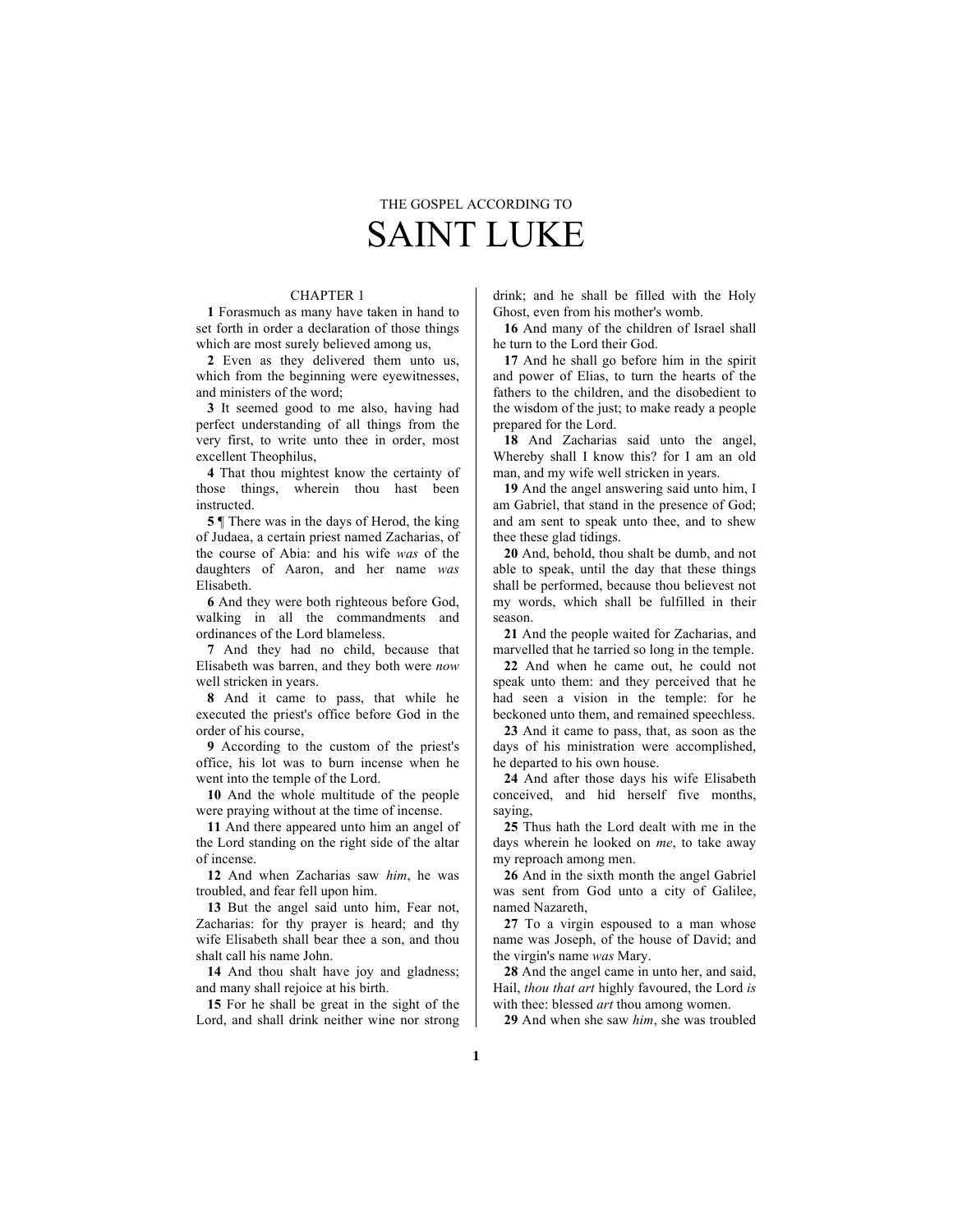at his saying, and cast in her mind what manner of salutation this should be.

**30** And the angel said unto her, Fear not, Mary: for thou hast found favour with God.

**31** And, behold, thou shalt conceive in thy womb, and bring forth a son, and shalt call his name JESUS.

**32** He shall be great, and shall be called the Son of the Highest: and the Lord God shall give unto him the throne of his father David:

**33** And he shall reign over the house of Jacob for ever; and of his kingdom there shall be no end.

**34** Then said Mary unto the angel, How shall this be, seeing I know not a man?

**35** And the angel answered and said unto her, The Holy Ghost shall come upon thee, and the power of the Highest shall overshadow thee: therefore also that holy thing which shall be born of thee shall be called the Son of God.

**36** And, behold, thy cousin Elisabeth, she hath also conceived a son in her old age: and this is the sixth month with her, who was called barren.

**37** For with God nothing shall be impossible.

**38** And Mary said, Behold the handmaid of the Lord; be it unto me according to thy word. And the angel departed from her.

**39** And Mary arose in those days, and went into the hill country with haste, into a city of Juda;

**40** And entered into the house of Zacharias, and saluted Elisabeth.

**41** And it came to pass, that, when Elisabeth heard the salutation of Mary, the babe leaped in her womb; and Elisabeth was filled with the Holy Ghost:

**42** And she spake out with a loud voice, and said, Blessed *art* thou among women, and blessed *is* the fruit of thy womb.

**43** And whence *is* this to me, that the mother of my Lord should come to me?

**44** For, lo, as soon as the voice of thy salutation sounded in mine ears, the babe leaped in my womb for joy.

**45** And blessed *is* she that believed: for there shall be a performance of those things which were told her from the Lord.

**46** And Mary said, My soul doth magnify the Lord,

**47** And my spirit hath rejoiced in God my Saviour.

**48** For he hath regarded the low estate of his handmaiden: for, behold, from henceforth all generations shall call me blessed.

**49** For he that is mighty hath done to me great things; and holy *is* his name.

**50** And his mercy *is* on them that fear him from generation to generation.

**51** He hath shewed strength with his arm; he hath scattered the proud in the imagination of their hearts.

**52** He hath put down the mighty from *their* seats, and exalted them of low degree.

**53** He hath filled the hungry with good things; and the rich he hath sent empty away.

**54** He hath holpen his servant Israel, in remembrance of *his* mercy;

**55** As he spake to our fathers, to Abraham, and to his seed for ever.

**56** And Mary abode with her about three months, and returned to her own house.

**57** Now Elisabeth's full time came that she should be delivered; and she brought forth a son.

**58** And her neighbours and her cousins heard how the Lord had shewed great mercy upon her; and they rejoiced with her.

**59** And it came to pass, that on the eighth day they came to circumcise the child; and they called him Zacharias, after the name of his father.

**60** And his mother answered and said, Not *so*; but he shall be called John.

**61** And they said unto her, There is none of thy kindred that is called by this name.

**62** And they made signs to his father, how he would have him called.

**63** And he asked for a writing table, and wrote, saying, His name is John. And they marvelled all.

**64** And his mouth was opened immediately, and his tongue *loosed*, and he spake, and praised God.

**65** And fear came on all that dwelt round about them: and all these sayings were noised abroad throughout all the hill country of Judaea.

**66** And all they that heard *them* laid *them* up in their hearts, saying, What manner of child shall this be! And the hand of the Lord was with him.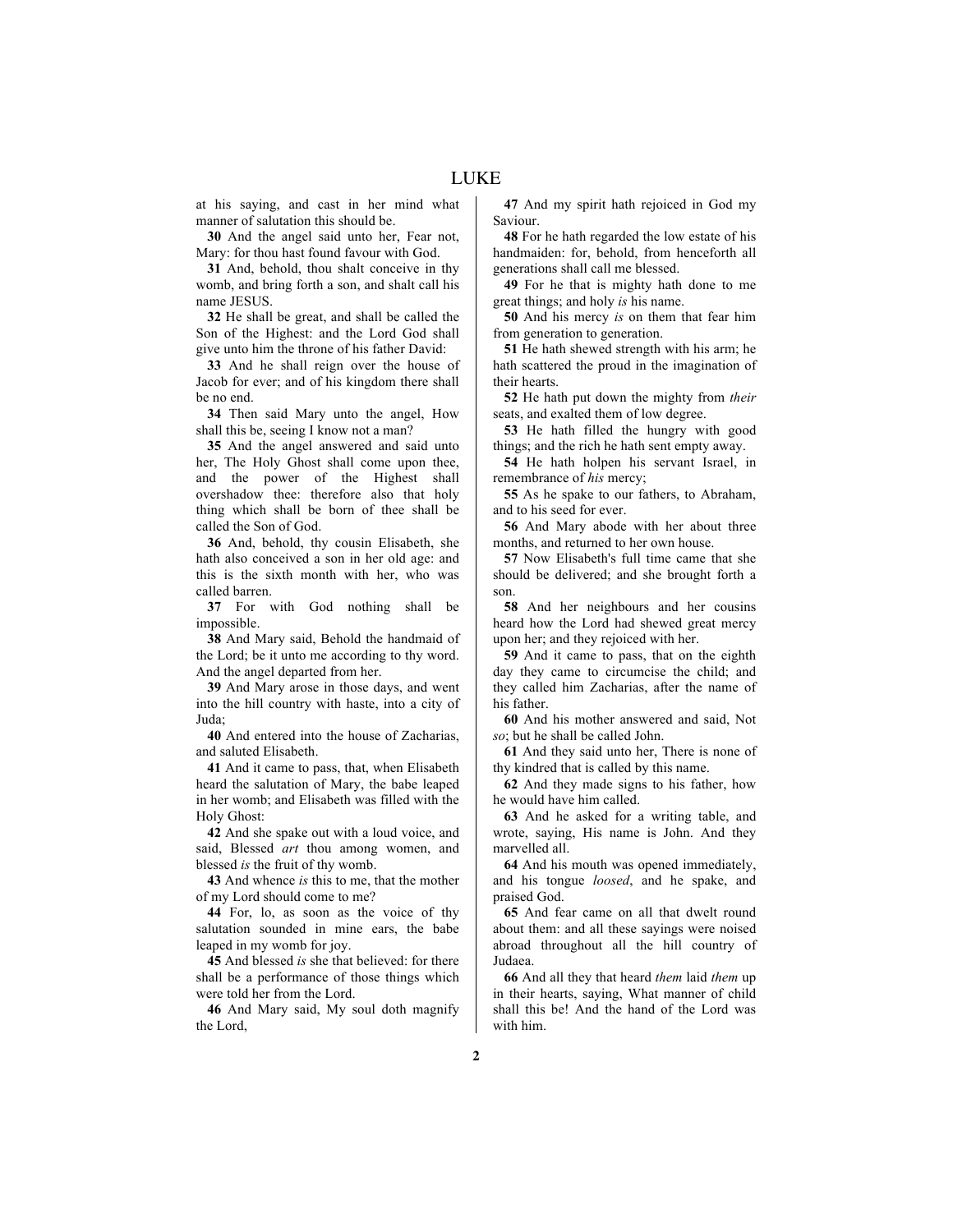**67** And his father Zacharias was filled with the Holy Ghost, and prophesied, saying,

**68** Blessed *be* the Lord God of Israel; for he hath visited and redeemed his people,

**69** And hath raised up an horn of salvation for us in the house of his servant David;

**70** As he spake by the mouth of his holy prophets, which have been since the world began:

**71** That we should be saved from our enemies, and from the hand of all that hate us;

**72** To perform the mercy *promised* to our fathers, and to remember his holy covenant;

**73** The oath which he sware to our father Abraham,

**74** That he would grant unto us, that we being delivered out of the hand of our enemies might serve him without fear,

**75** In holiness and righteousness before him, all the days of our life.

**76** And thou, child, shalt be called the prophet of the Highest: for thou shalt go before the face of the Lord to prepare his ways;

**77** To give knowledge of salvation unto his people by the remission of their sins,

**78** Through the tender mercy of our God; whereby the dayspring from on high hath visited us,

**79** To give light to them that sit in darkness and *in* the shadow of death, to guide our feet into the way of peace.

**80** And the child grew, and waxed strong in spirit, and was in the deserts till the day of his shewing unto Israel.

#### CHAPTER 2

**1** And it came to pass in those days, that there went out a decree from Caesar Augustus, that all the world should be taxed.

**2** (*And* this taxing was first made when Cyrenius was governor of Syria.)

**3** And all went to be taxed, every one into his own city.

**4** And Joseph also went up from Galilee, out of the city of Nazareth, into Judaea, unto the city of David, which is called Bethlehem; (because he was of the house and lineage of David:)

**5** To be taxed with Mary his espoused wife, being great with child.

**6** And so it was, that, while they were there,

the days were accomplished that she should be delivered.

**7** And she brought forth her firstborn son, and wrapped him in swaddling clothes, and laid him in a manger; because there was no room for them in the inn.

**8** And there were in the same country shepherds abiding in the field, keeping watch over their flock by night.

**9** And, lo, the angel of the Lord came upon them, and the glory of the Lord shone round about them: and they were sore afraid.

**10** And the angel said unto them, Fear not: for, behold, I bring you good tidings of great joy, which shall be to all people.

**11** For unto you is born this day in the city of David a Saviour, which is Christ the Lord.

**12** And this *shall be* a sign unto you; Ye shall find the babe wrapped in swaddling clothes, lying in a manger.

**13** And suddenly there was with the angel a multitude of the heavenly host praising God, and saying,

**14** Glory to God in the highest, and on earth peace, good will toward men.

**15** And it came to pass, as the angels were gone away from them into heaven, the shepherds said one to another, Let us now go even unto Bethlehem, and see this thing which is come to pass, which the Lord hath made known unto us.

**16** And they came with haste, and found Mary, and Joseph, and the babe lying in a manger.

**17** And when they had seen *it*, they made known abroad the saying which was told them concerning this child.

**18** And all they that heard *it* wondered at those things which were told them by the shepherds.

**19** But Mary kept all these things, and pondered *them* in her heart.

**20** And the shepherds returned, glorifying and praising God for all the things that they had heard and seen, as it was told unto them.

**21** And when eight days were accomplished for the circumcising of the child, his name was called JESUS, which was so named of the angel before he was conceived in the womb.

**22** And when the days of her purification according to the law of Moses were accomplished, they brought him to Jerusalem,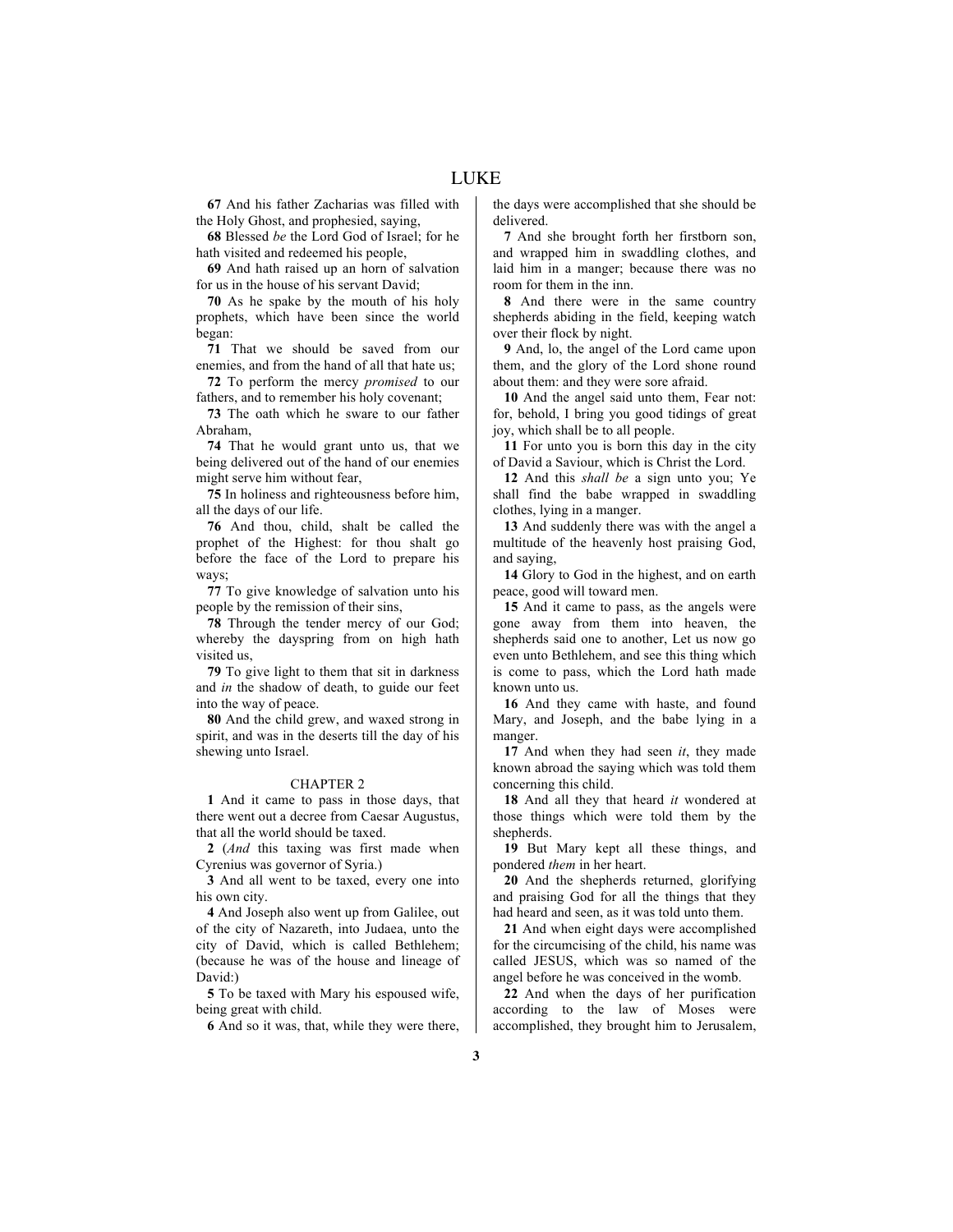to present *him* to the Lord;

**23** (As it is written in the law of the Lord, Every male that openeth the womb shall be called holy to the Lord;)

**24** And to offer a sacrifice according to that which is said in the law of the Lord, A pair of turtledoves, or two young pigeons.

**25** And, behold, there was a man in Jerusalem, whose name *was* Simeon; and the same man *was* just and devout, waiting for the consolation of Israel: and the Holy Ghost was upon him.

**26** And it was revealed unto him by the Holy Ghost, that he should not see death, before he had seen the Lord's Christ.

**27** And he came by the Spirit into the temple: and when the parents brought in the child Jesus, to do for him after the custom of the law,

**28** Then took he him up in his arms, and blessed God, and said,

**29** Lord, now lettest thou thy servant depart in peace, according to thy word:

**30** For mine eyes have seen thy salvation,

**31** Which thou hast prepared before the face of all people;

**32** A light to lighten the Gentiles, and the glory of thy people Israel.

**33** And Joseph and his mother marvelled at those things which were spoken of him.

**34** And Simeon blessed them, and said unto Mary his mother, Behold, this *child* is set for the fall and rising again of many in Israel; and for a sign which shall be spoken against;

**35** (Yea, a sword shall pierce through thy own soul also,) that the thoughts of many hearts may be revealed.

**36** And there was one Anna, a prophetess, the daughter of Phanuel, of the tribe of Aser: she was of a great age, and had lived with an husband seven years from her virginity;

**37** And she *was* a widow of about fourscore and four years, which departed not from the temple, but served *God* with fastings and prayers night and day.

**38** And she coming in that instant gave thanks likewise unto the Lord, and spake of him to all them that looked for redemption in Jerusalem.

**39** And when they had performed all things according to the law of the Lord, they returned into Galilee, to their own city Nazareth.

**40** And the child grew, and waxed strong in spirit, filled with wisdom: and the grace of God was upon him.

**41** Now his parents went to Jerusalem every year at the feast of the passover.

**42** And when he was twelve years old, they went up to Jerusalem after the custom of the feast.

**43** And when they had fulfilled the days, as they returned, the child Jesus tarried behind in Jerusalem; and Joseph and his mother knew not *of it*.

**44** But they, supposing him to have been in the company, went a day's journey; and they sought him among *their* kinsfolk and acquaintance.

**45** And when they found him not, they turned back again to Jerusalem, seeking him.

**46** And it came to pass, that after three days they found him in the temple, sitting in the midst of the doctors, both hearing them, and asking them questions.

**47** And all that heard him were astonished at his understanding and answers.

**48** And when they saw him, they were amazed: and his mother said unto him, Son, why hast thou thus dealt with us? behold, thy father and I have sought thee sorrowing.

**49** And he said unto them, How is it that ye sought me? wist ye not that I must be about my Father's business?

**50** And they understood not the saying which he spake unto them.

**51** And he went down with them, and came to Nazareth, and was subject unto them: but his mother kept all these sayings in her heart.

**52** And Jesus increased in wisdom and stature, and in favour with God and man.

# CHAPTER 3

**1** Now in the fifteenth year of the reign of Tiberius Caesar, Pontius Pilate being governor of Judaea, and Herod being tetrarch of Galilee, and his brother Philip tetrarch of Ituraea and of the region of Trachonitis, and Lysanias the tetrarch of Abilene,

**2** Annas and Caiaphas being the high priests, the word of God came unto John the son of Zacharias in the wilderness.

**3** And he came into all the country about Jordan, preaching the baptism of repentance for the remission of sins;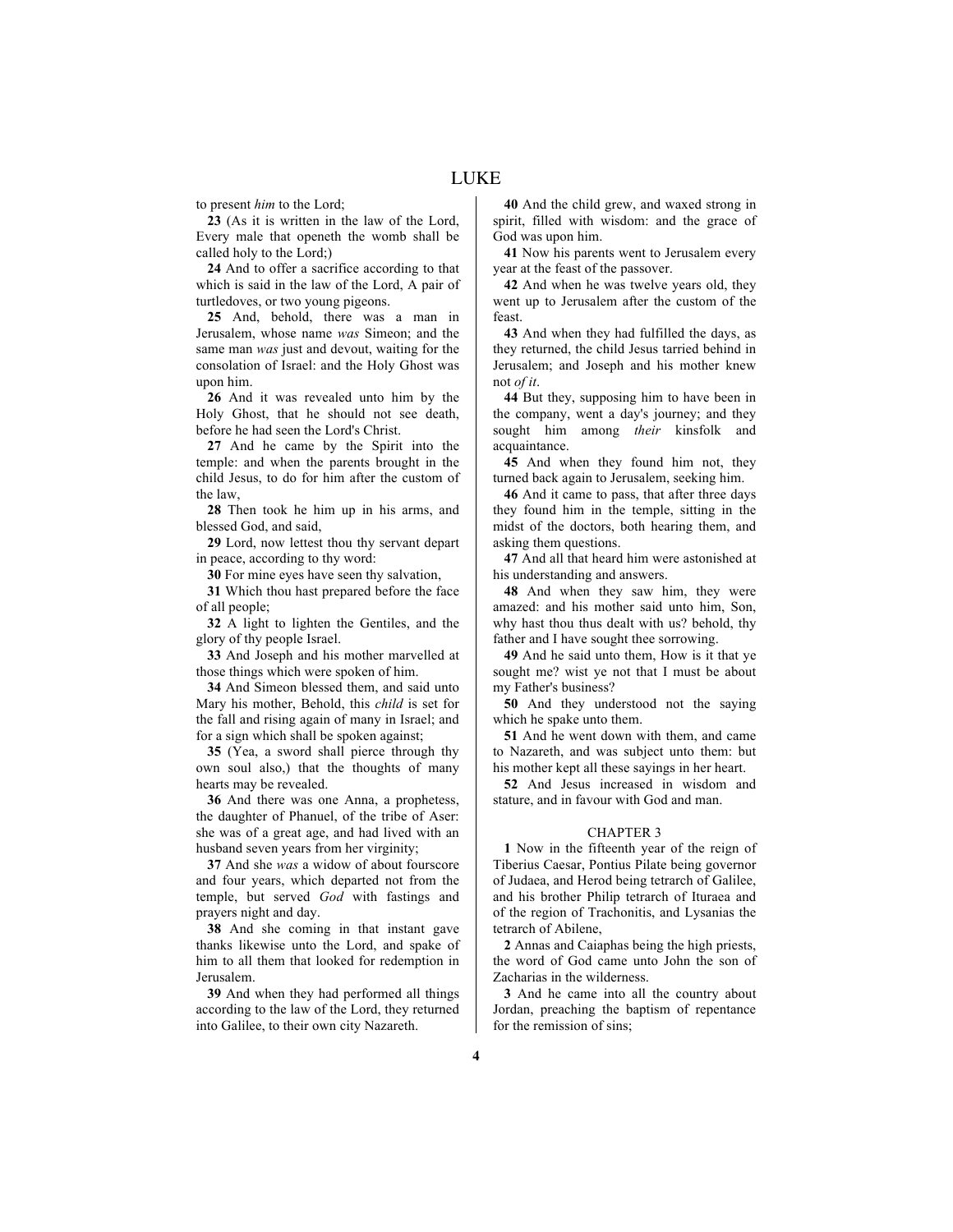**4** As it is written in the book of the words of Esaias the prophet, saying, The voice of one crying in the wilderness, Prepare ye the way of the Lord, make his paths straight.

**5** Every valley shall be filled, and every mountain and hill shall be brought low; and the crooked shall be made straight, and the rough ways *shall be* made smooth;

**6** And all flesh shall see the salvation of God.

**7** Then said he to the multitude that came forth to be baptized of him, O generation of vipers, who hath warned you to flee from the wrath to come?

**8** Bring forth therefore fruits worthy of repentance, and begin not to say within yourselves, We have Abraham to *our* father: for I say unto you, That God is able of these stones to raise up children unto Abraham.

**9** And now also the axe is laid unto the root of the trees: every tree therefore which bringeth not forth good fruit is hewn down, and cast into the fire.

**10** And the people asked him, saying, What shall we do then?

**11** He answereth and saith unto them, He that hath two coats, let him impart to him that hath none; and he that hath meat, let him do likewise.

**12** Then came also publicans to be baptized, and said unto him, Master, what shall we do?

**13** And he said unto them, Exact no more than that which is appointed you.

**14** And the soldiers likewise demanded of him, saying, And what shall we do? And he said unto them, Do violence to no man, neither accuse *any* falsely; and be content with your wages.

**15** And as the people were in expectation, and all men mused in their hearts of John, whether he were the Christ, or not;

**16** John answered, saying unto *them* all, I indeed baptize you with water; but one mightier than I cometh, the latchet of whose shoes I am not worthy to unloose: he shall baptize you with the Holy Ghost and with fire:

**17** Whose fan *is* in his hand, and he will throughly purge his floor, and will gather the wheat into his garner; but the chaff he will burn with fire unquenchable.

**18** And many other things in his exhortation preached he unto the people.

**19** But Herod the tetrarch, being reproved by him for Herodias his brother Philip's wife, and for all the evils which Herod had done,

**20** Added yet this above all, that he shut up John in prison.

**21** Now when all the people were baptized, it came to pass, that Jesus also being baptized, and praying, the heaven was opened,

**22** And the Holy Ghost descended in a bodily shape like a dove upon him, and a voice came from heaven, which said, Thou art my beloved Son; in thee I am well pleased.

**23** And Jesus himself began to be about thirty years of age, being (as was supposed) the son of Joseph, which was *the son* of Heli,

**24** Which was *the son* of Matthat, which was *the son* of Levi, which was *the son* of Melchi, which was *the son* of Janna, which was *the son* of Joseph,

**25** Which was *the son* of Mattathias, which was *the son* of Amos, which was *the son* of Naum, which was *the son* of Esli, which was *the son* of Nagge,

**26** Which was *the son* of Maath, which was *the son* of Mattathias, which was *the son* of Semei, which was *the son* of Joseph, which was *the son* of Juda,

**27** Which was *the son* of Joanna, which was *the son* of Rhesa, which was *the son* of Zorobabel, which was *the son* of Salathiel, which was *the son* of Neri,

**28** Which was *the son* of Melchi, which was *the son* of Addi, which was *the son* of Cosam, which was *the son* of Elmodam, which was *the son* of Er,

**29** Which was *the son* of Jose, which was *the son* of Eliezer, which was *the son* of Jorim, which was *the son* of Matthat, which was *the son* of Levi,

**30** Which was *the son* of Simeon, which was *the son* of Juda, which was *the son* of Joseph, which was *the son* of Jonan, which was *the son* of Eliakim,

**31** Which was *the son* of Melea, which was *the son* of Menan, which was *the son* of Mattatha, which was *the son* of Nathan, which was *the son* of David,

**32** Which was *the son* of Jesse, which was *the son* of Obed, which was *the son* of Booz, which was *the son* of Salmon, which was *the son* of Naasson,

**33** Which was *the son* of Aminadab, which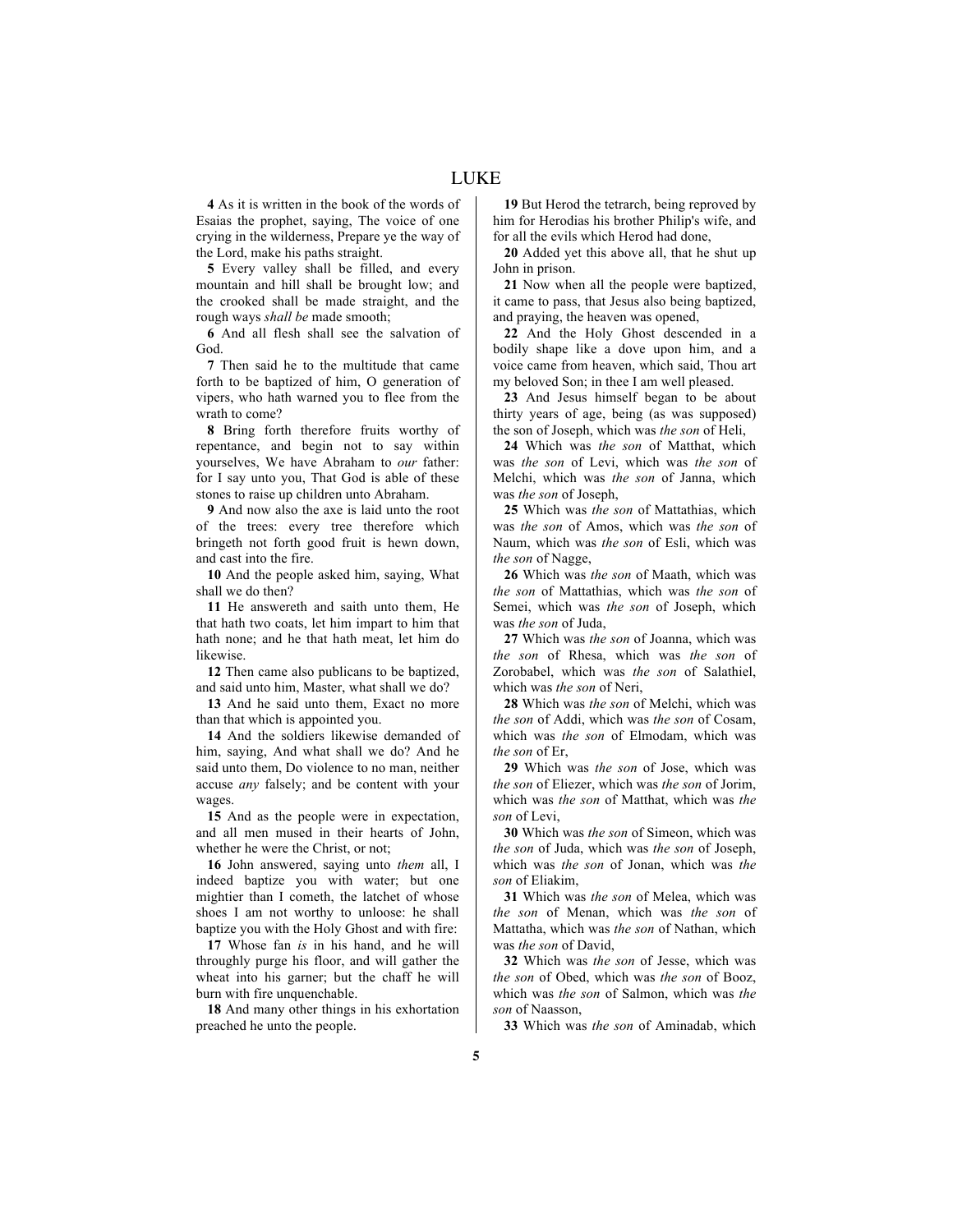was *the son* of Aram, which was *the son* of Esrom, which was *the son* of Phares, which was *the son* of Juda,

**34** Which was *the son* of Jacob, which was *the son* of Isaac, which was *the son* of Abraham, which was *the son* of Thara, which was *the son* of Nachor,

**35** Which was *the son* of Saruch, which was *the son* of Ragau, which was *the son* of Phalec, which was *the son* of Heber, which was *the son* of Sala,

**36** Which was *the son* of Cainan, which was *the son* of Arphaxad, which was *the son* of Sem, which was *the son* of Noe, which was *the son* of Lamech,

**37** Which was *the son* of Mathusala, which was *the son* of Enoch, which was *the son* of Jared, which was *the son* of Maleleel, which was *the son* of Cainan,

**38** Which was *the son* of Enos, which was *the son* of Seth, which was *the son* of Adam, which was *the son* of God.

# CHAPTER 4

**1** And Jesus being full of the Holy Ghost returned from Jordan, and was led by the Spirit into the wilderness,

**2** Being forty days tempted of the devil. And in those days he did eat nothing: and when they were ended, he afterward hungered.

**3** And the devil said unto him, If thou be the Son of God, command this stone that it be made bread.

**4** And Jesus answered him, saying, It is written, That man shall not live by bread alone, but by every word of God.

**5** And the devil, taking him up into an high mountain, shewed unto him all the kingdoms of the world in a moment of time.

**6** And the devil said unto him, All this power will I give thee, and the glory of them: for that is delivered unto me; and to whomsoever I will I give it.

**7** If thou therefore wilt worship me, all shall be thine.

**8** And Jesus answered and said unto him, Get thee behind me, Satan: for it is written, Thou shalt worship the Lord thy God, and him only shalt thou serve.

**9** And he brought him to Jerusalem, and set him on a pinnacle of the temple, and said unto him, If thou be the Son of God, cast thyself

down from hence:

**10** For it is written, He shall give his angels charge over thee, to keep thee:

**11** And in *their* hands they shall bear thee up, lest at any time thou dash thy foot against a stone.

**12** And Jesus answering said unto him, It is said, Thou shalt not tempt the Lord thy God.

**13** And when the devil had ended all the temptation, he departed from him for a season.

**14** ¶ And Jesus returned in the power of the Spirit into Galilee: and there went out a fame of him through all the region round about.

**15** And he taught in their synagogues, being glorified of all.

**16** ¶ And he came to Nazareth, where he had been brought up: and, as his custom was, he went into the synagogue on the sabbath day, and stood up for to read.

**17** And there was delivered unto him the book of the prophet Esaias. And when he had opened the book, he found the place where it was written,

**18** The Spirit of the Lord *is* upon me, because he hath anointed me to preach the gospel to the poor; he hath sent me to heal the brokenhearted, to preach deliverance to the captives, and recovering of sight to the blind, to set at liberty them that are bruised,

**19** To preach the acceptable year of the Lord.

**20** And he closed the book, and he gave *it* again to the minister, and sat down. And the eyes of all them that were in the synagogue were fastened on him.

**21** And he began to say unto them, This day is this scripture fulfilled in your ears.

**22** And all bare him witness, and wondered at the gracious words which proceeded out of his mouth. And they said, Is not this Joseph's son?

**23** And he said unto them, Ye will surely say unto me this proverb, Physician, heal thyself: whatsoever we have heard done in Capernaum, do also here in thy country.

**24** And he said, Verily I say unto you, No prophet is accepted in his own country.

**25** But I tell you of a truth, many widows were in Israel in the days of Elias, when the heaven was shut up three years and six months, when great famine was throughout all the land;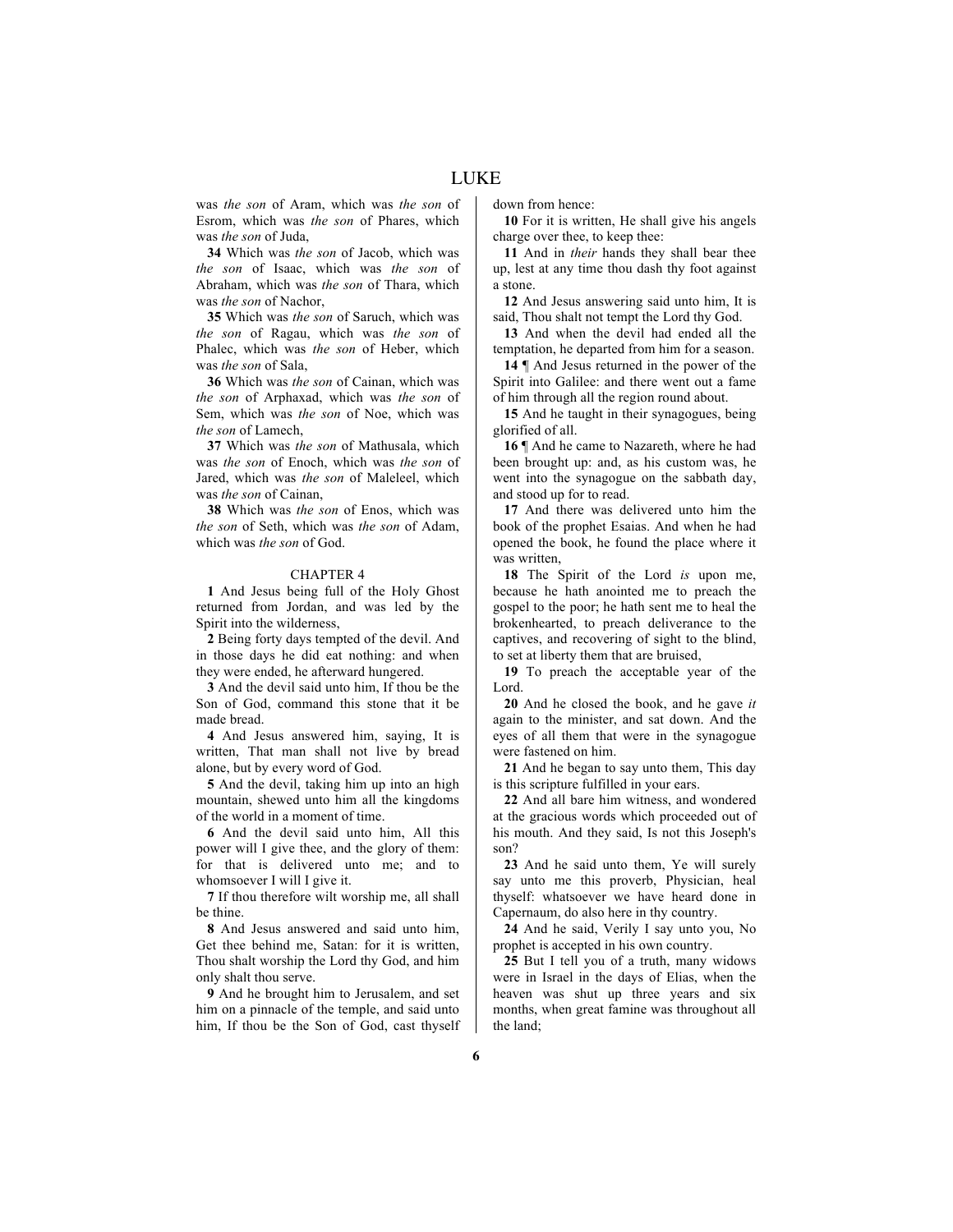LUKE

**26** But unto none of them was Elias sent, save unto Sarepta, *a city* of Sidon, unto a woman *that was* a widow.

**27** And many lepers were in Israel in the time of Eliseus the prophet; and none of them was cleansed, saving Naaman the Syrian.

**28** And all they in the synagogue, when they heard these things, were filled with wrath,

**29** And rose up, and thrust him out of the city, and led him unto the brow of the hill whereon their city was built, that they might cast him down headlong.

**30** But he passing through the midst of them went his way,

**31** And came down to Capernaum, a city of Galilee, and taught them on the sabbath days.

**32** And they were astonished at his doctrine: for his word was with power.

**33** ¶ And in the synagogue there was a man, which had a spirit of an unclean devil, and cried out with a loud voice,

**34** Saying, Let *us* alone; what have we to do with thee, *thou* Jesus of Nazareth? art thou come to destroy us? I know thee who thou art; the Holy One of God.

**35** And Jesus rebuked him, saying, Hold thy peace, and come out of him. And when the devil had thrown him in the midst, he came out of him, and hurt him not.

**36** And they were all amazed, and spake among themselves, saying, What a word *is* this! for with authority and power he commandeth the unclean spirits, and they come out.

**37** And the fame of him went out into every place of the country round about.

**38** ¶ And he arose out of the synagogue, and entered into Simon's house. And Simon's wife's mother was taken with a great fever; and they besought him for her.

**39** And he stood over her, and rebuked the fever; and it left her: and immediately she arose and ministered unto them.

**40** ¶ Now when the sun was setting, all they that had any sick with divers diseases brought them unto him; and he laid his hands on every one of them, and healed them.

**41** And devils also came out of many, crying out, and saying, Thou art Christ the Son of God. And he rebuking *them* suffered them not to speak: for they knew that he was Christ.

**42** And when it was day, he departed and

went into a desert place: and the people sought him, and came unto him, and stayed him, that he should not depart from them.

**43** And he said unto them, I must preach the kingdom of God to other cities also: for therefore am I sent.

**44** And he preached in the synagogues of Galilee.

## CHAPTER 5

**1** And it came to pass, that, as the people pressed upon him to hear the word of God, he stood by the lake of Gennesaret,

**2** And saw two ships standing by the lake: but the fishermen were gone out of them, and were washing *their* nets.

**3** And he entered into one of the ships, which was Simon's, and prayed him that he would thrust out a little from the land. And he sat down, and taught the people out of the ship.

**4** Now when he had left speaking, he said unto Simon, Launch out into the deep, and let down your nets for a draught.

**5** And Simon answering said unto him, Master, we have toiled all the night, and have taken nothing: nevertheless at thy word I will let down the net.

**6** And when they had this done, they inclosed a great multitude of fishes: and their net brake.

**7** And they beckoned unto *their* partners, which were in the other ship, that they should come and help them. And they came, and filled both the ships, so that they began to sink.

**8** When Simon Peter saw *it*, he fell down at Jesus' knees, saying, Depart from me; for I am a sinful man, O Lord.

**9** For he was astonished, and all that were with him, at the draught of the fishes which they had taken:

**10** And so *was* also James, and John, the sons of Zebedee, which were partners with Simon. And Jesus said unto Simon, Fear not; from henceforth thou shalt catch men.

**11** And when they had brought their ships to land, they forsook all, and followed him.

**12** ¶ And it came to pass, when he was in a certain city, behold a man full of leprosy: who seeing Jesus fell on *his* face, and besought him, saying, Lord, if thou wilt, thou canst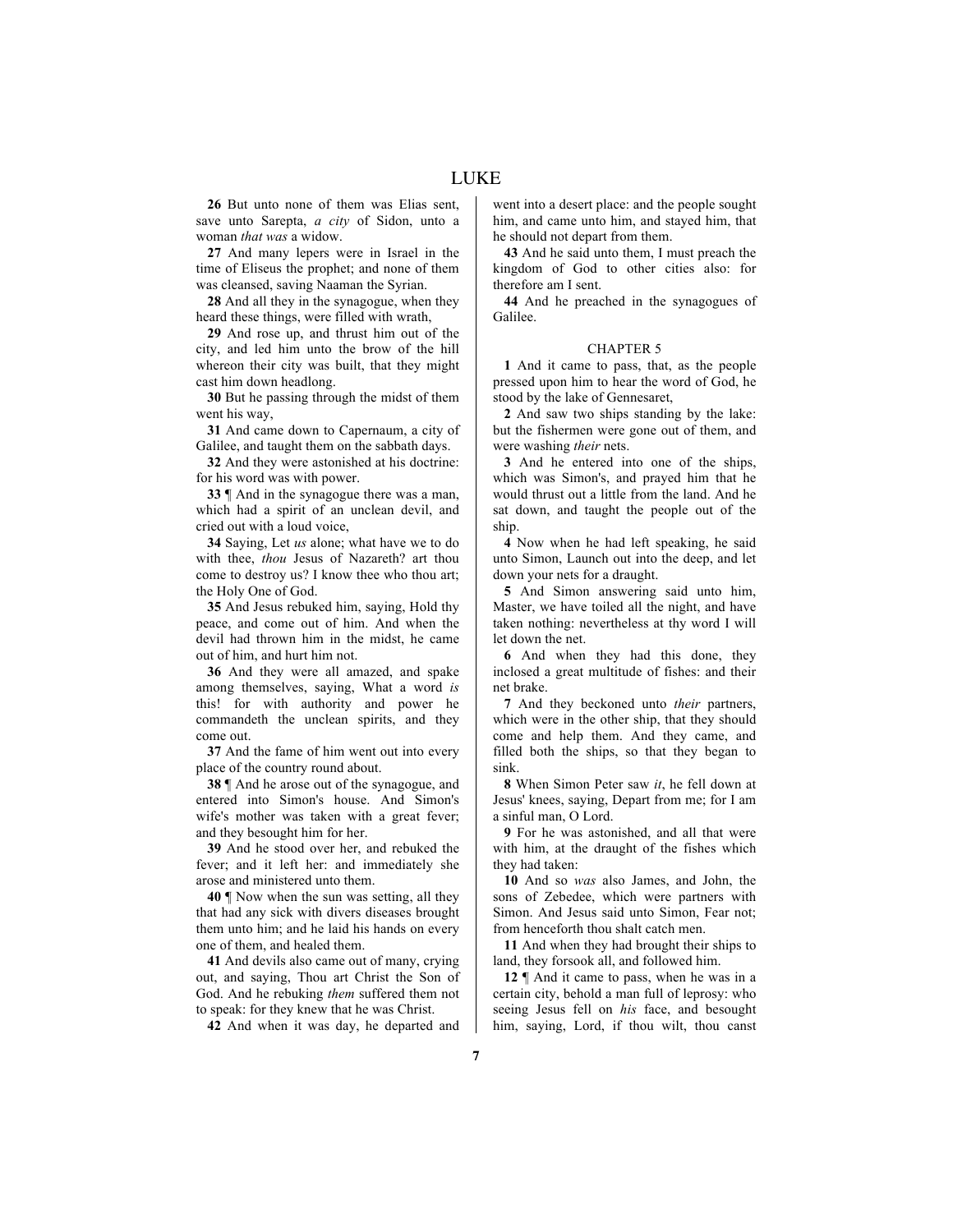make me clean.

**13** And he put forth *his* hand, and touched him, saying, I will: be thou clean. And immediately the leprosy departed from him.

**14** And he charged him to tell no man: but go, and shew thyself to the priest, and offer for thy cleansing, according as Moses commanded, for a testimony unto them.

**15** But so much the more went there a fame abroad of him: and great multitudes came together to hear, and to be healed by him of their infirmities.

**16** ¶ And he withdrew himself into the wilderness, and prayed.

**17** And it came to pass on a certain day, as he was teaching, that there were Pharisees and doctors of the law sitting by, which were come out of every town of Galilee, and Judaea, and Jerusalem: and the power of the Lord was *present* to heal them.

**18** ¶ And, behold, men brought in a bed a man which was taken with a palsy: and they sought *means* to bring him in, and to lay *him* before him.

**19** And when they could not find by what *way* they might bring him in because of the multitude, they went upon the housetop, and let him down through the tiling with *his* couch into the midst before Jesus.

**20** And when he saw their faith, he said unto him, Man, thy sins are forgiven thee.

**21** And the scribes and the Pharisees began to reason, saying, Who is this which speaketh blasphemies? Who can forgive sins, but God alone?

**22** But when Jesus perceived their thoughts, he answering said unto them, What reason ye in your hearts?

**23** Whether is easier, to say, Thy sins be forgiven thee; or to say, Rise up and walk?

**24** But that ye may know that the Son of man hath power upon earth to forgive sins, (he said unto the sick of the palsy,) I say unto thee, Arise, and take up thy couch, and go into thine house.

**25** And immediately he rose up before them, and took up that whereon he lay, and departed to his own house, glorifying God.

**26** And they were all amazed, and they glorified God, and were filled with fear, saying, We have seen strange things to day.

**27** ¶ And after these things he went forth,

and saw a publican, named Levi, sitting at the receipt of custom: and he said unto him, Follow me.

**28** And he left all, rose up, and followed him.

**29** And Levi made him a great feast in his own house: and there was a great company of publicans and of others that sat down with them.

**30** But their scribes and Pharisees murmured against his disciples, saying, Why do ye eat and drink with publicans and sinners?

**31** And Jesus answering said unto them, They that are whole need not a physician; but they that are sick.

**32** I came not to call the righteous, but sinners to repentance.

**33** ¶ And they said unto him, Why do the disciples of John fast often, and make prayers, and likewise *the disciples* of the Pharisees; but thine eat and drink?

**34** And he said unto them, Can ye make the children of the bridechamber fast, while the bridegroom is with them?

**35** But the days will come, when the bridegroom shall be taken away from them, and then shall they fast in those days.

**36** ¶ And he spake also a parable unto them; No man putteth a piece of a new garment upon an old; if otherwise, then both the new maketh a rent, and the piece that was *taken* out of the new agreeth not with the old.

**37** And no man putteth new wine into old bottles; else the new wine will burst the bottles, and be spilled, and the bottles shall perish.

**38** But new wine must be put into new bottles; and both are preserved.

**39** No man also having drunk old *wine* straightway desireth new: for he saith, The old is better.

# CHAPTER 6

**1** And it came to pass on the second sabbath after the first, that he went through the corn fields; and his disciples plucked the ears of corn, and did eat, rubbing *them* in *their* hands.

**2** And certain of the Pharisees said unto them, Why do ye that which is not lawful to do on the sabbath days?

**3** And Jesus answering them said, Have ye not read so much as this, what David did,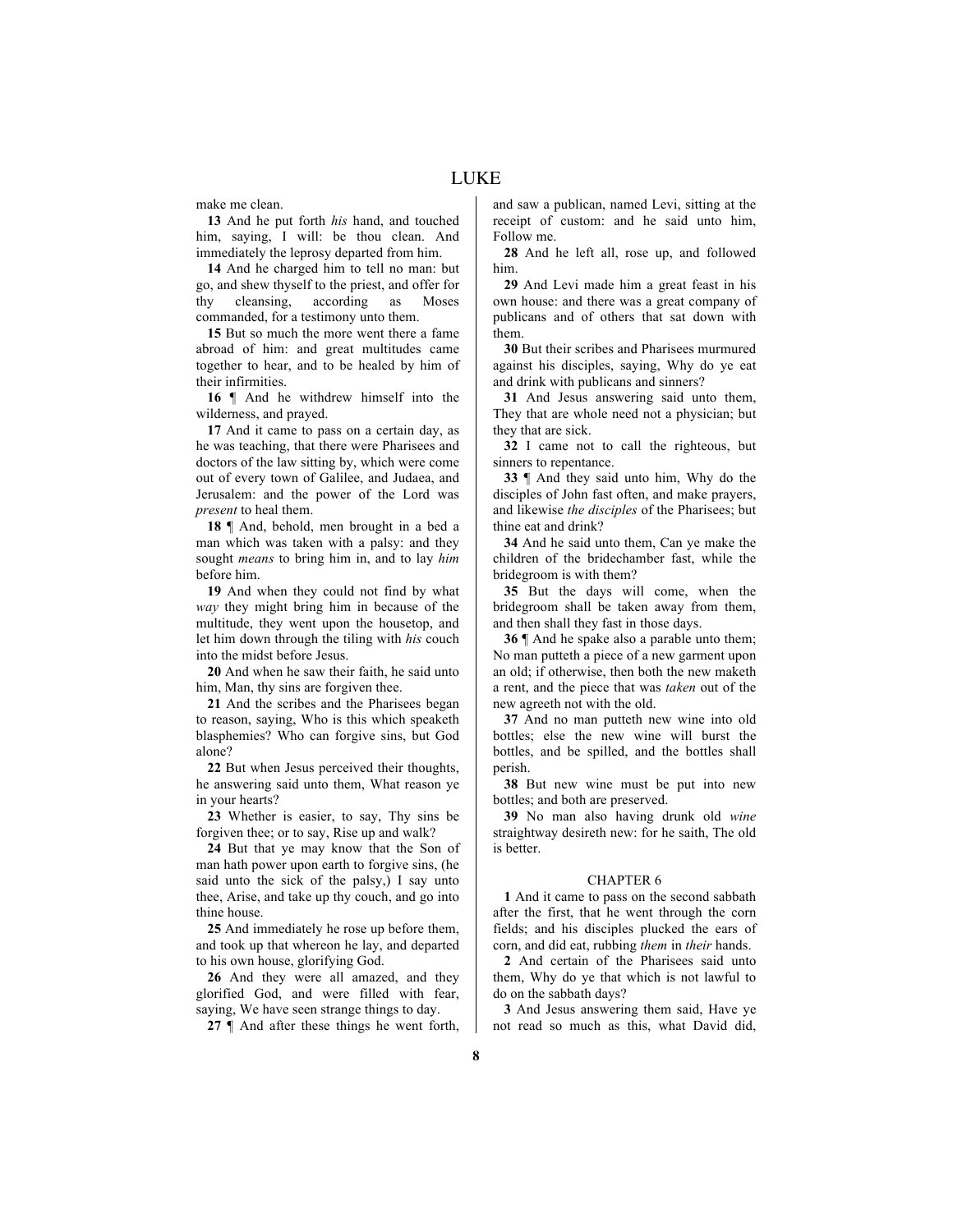when himself was an hungred, and they which were with him;

**4** How he went into the house of God, and did take and eat the shewbread, and gave also to them that were with him; which it is not lawful to eat but for the priests alone?

**5** And he said unto them, That the Son of man is Lord also of the sabbath.

**6** And it came to pass also on another sabbath, that he entered into the synagogue and taught: and there was a man whose right hand was withered.

**7** And the scribes and Pharisees watched him, whether he would heal on the sabbath day; that they might find an accusation against him.

**8** But he knew their thoughts, and said to the man which had the withered hand, Rise up, and stand forth in the midst. And he arose and stood forth.

**9** Then said Jesus unto them, I will ask you one thing; Is it lawful on the sabbath days to do good, or to do evil? to save life, or to destroy *it*?

**10** And looking round about upon them all, he said unto the man, Stretch forth thy hand. And he did so: and his hand was restored whole as the other.

**11** And they were filled with madness; and communed one with another what they might do to Jesus.

**12** And it came to pass in those days, that he went out into a mountain to pray, and continued all night in prayer to God.

**13** ¶ And when it was day, he called *unto him* his disciples: and of them he chose twelve, whom also he named apostles;

**14** Simon, (whom he also named Peter,) and Andrew his brother, James and John, Philip and Bartholomew,

**15** Matthew and Thomas, James the *son* of Alphaeus, and Simon called Zelotes,

**16** And Judas *the brother* of James, and Judas Iscariot, which also was the traitor.

**17** ¶ And he came down with them, and stood in the plain, and the company of his disciples, and a great multitude of people out of all Judaea and Jerusalem, and from the sea coast of Tyre and Sidon, which came to hear him, and to be healed of their diseases;

**18** And they that were vexed with unclean spirits: and they were healed.

**19** And the whole multitude sought to touch him: for there went virtue out of him, and healed *them* all.

**20** ¶ And he lifted up his eyes on his disciples, and said, Blessed *be ye* poor: for your's is the kingdom of God.

**21** Blessed *are ye* that hunger now: for ye shall be filled. Blessed *are ye* that weep now: for ye shall laugh.

**22** Blessed are ye, when men shall hate you, and when they shall separate you *from their company*, and shall reproach *you*, and cast out your name as evil, for the Son of man's sake.

**23** Rejoice ye in that day, and leap for joy: for, behold, your reward *is* great in heaven: for in the like manner did their fathers unto the prophets.

**24** But woe unto you that are rich! for ye have received your consolation.

**25** Woe unto you that are full! for ye shall hunger. Woe unto you that laugh now! for ye shall mourn and weep.

**26** Woe unto you, when all men shall speak well of you! for so did their fathers to the false prophets.

**27** ¶ But I say unto you which hear, Love your enemies, do good to them which hate you,

**28** Bless them that curse you, and pray for them which despitefully use you.

**29** And unto him that smiteth thee on the *one* cheek offer also the other; and him that taketh away thy cloke forbid not *to take thy* coat also.

**30** Give to every man that asketh of thee; and of him that taketh away thy goods ask *them* not again.

**31** And as ye would that men should do to you, do ye also to them likewise.

**32** For if ye love them which love you, what thank have ye? for sinners also love those that love them.

**33** And if ye do good to them which do good to you, what thank have ye? for sinners also do even the same.

**34** And if ye lend *to them* of whom ye hope to receive, what thank have ye? for sinners also lend to sinners, to receive as much again.

**35** But love ye your enemies, and do good, and lend, hoping for nothing again; and your reward shall be great, and ye shall be the children of the Highest: for he is kind unto the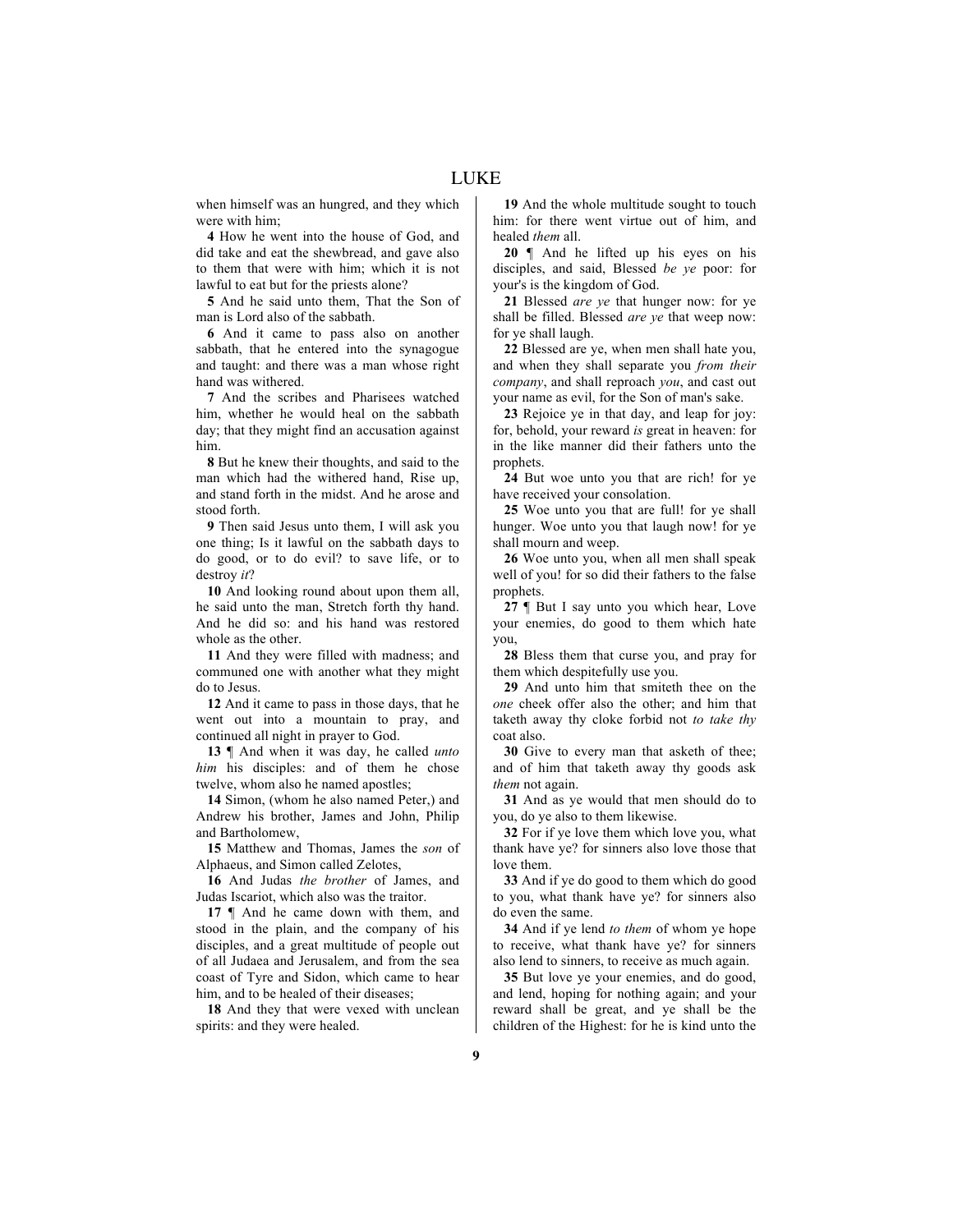unthankful and *to* the evil.

**36** Be ye therefore merciful, as your Father also is merciful.

**37** Judge not, and ye shall not be judged: condemn not, and ye shall not be condemned: forgive, and ye shall be forgiven:

**38** Give, and it shall be given unto you; good measure, pressed down, and shaken together, and running over, shall men give into your bosom. For with the same measure that ye mete withal it shall be measured to you again.

**39** And he spake a parable unto them, Can the blind lead the blind? shall they not both fall into the ditch?

**40** The disciple is not above his master: but every one that is perfect shall be as his master.

**41** And why beholdest thou the mote that is in thy brother's eye, but perceivest not the beam that is in thine own eye?

**42** Either how canst thou say to thy brother, Brother, let me pull out the mote that is in thine eye, when thou thyself beholdest not the beam that is in thine own eye? Thou hypocrite, cast out first the beam out of thine own eye, and then shalt thou see clearly to pull out the mote that is in thy brother's eye.

**43** For a good tree bringeth not forth corrupt fruit; neither doth a corrupt tree bring forth good fruit.

**44** For every tree is known by his own fruit. For of thorns men do not gather figs, nor of a bramble bush gather they grapes.

**45** A good man out of the good treasure of his heart bringeth forth that which is good; and an evil man out of the evil treasure of his heart bringeth forth that which is evil: for of the abundance of the heart his mouth speaketh.

**46** ¶ And why call ye me, Lord, Lord, and do not the things which I say?

**47** Whosoever cometh to me, and heareth my sayings, and doeth them, I will shew you to whom he is like:

**48** He is like a man which built an house, and digged deep, and laid the foundation on a rock: and when the flood arose, the stream beat vehemently upon that house, and could not shake it: for it was founded upon a rock.

**49** But he that heareth, and doeth not, is like a man that without a foundation built an house upon the earth; against which the stream did beat vehemently, and immediately it fell; and the ruin of that house was great.

#### CHAPTER 7

**1** Now when he had ended all his sayings in the audience of the people, he entered into Capernaum

**2** And a certain centurion's servant, who was dear unto him, was sick, and ready to die.

**3** And when he heard of Jesus, he sent unto him the elders of the Jews, beseeching him that he would come and heal his servant.

**4** And when they came to Jesus, they besought him instantly, saying, That he was worthy for whom he should do this:

**5** For he loveth our nation, and he hath built us a synagogue.

**6** Then Jesus went with them. And when he was now not far from the house, the centurion sent friends to him, saying unto him, Lord, trouble not thyself: for I am not worthy that thou shouldest enter under my roof:

**7** Wherefore neither thought I myself worthy to come unto thee: but say in a word, and my servant shall be healed.

**8** For I also am a man set under authority, having under me soldiers, and I say unto one, Go, and he goeth; and to another, Come, and he cometh; and to my servant, Do this, and he doeth *it*.

**9** When Jesus heard these things, he marvelled at him, and turned him about, and said unto the people that followed him, I say unto you, I have not found so great faith, no, not in Israel.

**10** And they that were sent, returning to the house, found the servant whole that had been sick.

**11** ¶ And it came to pass the day after, that he went into a city called Nain; and many of his disciples went with him, and much people.

**12** Now when he came nigh to the gate of the city, behold, there was a dead man carried out, the only son of his mother, and she was a widow: and much people of the city was with her.

**13** And when the Lord saw her, he had compassion on her, and said unto her, Weep not.

**14** And he came and touched the bier: and they that bare *him* stood still. And he said, Young man, I say unto thee, Arise.

**15** And he that was dead sat up, and began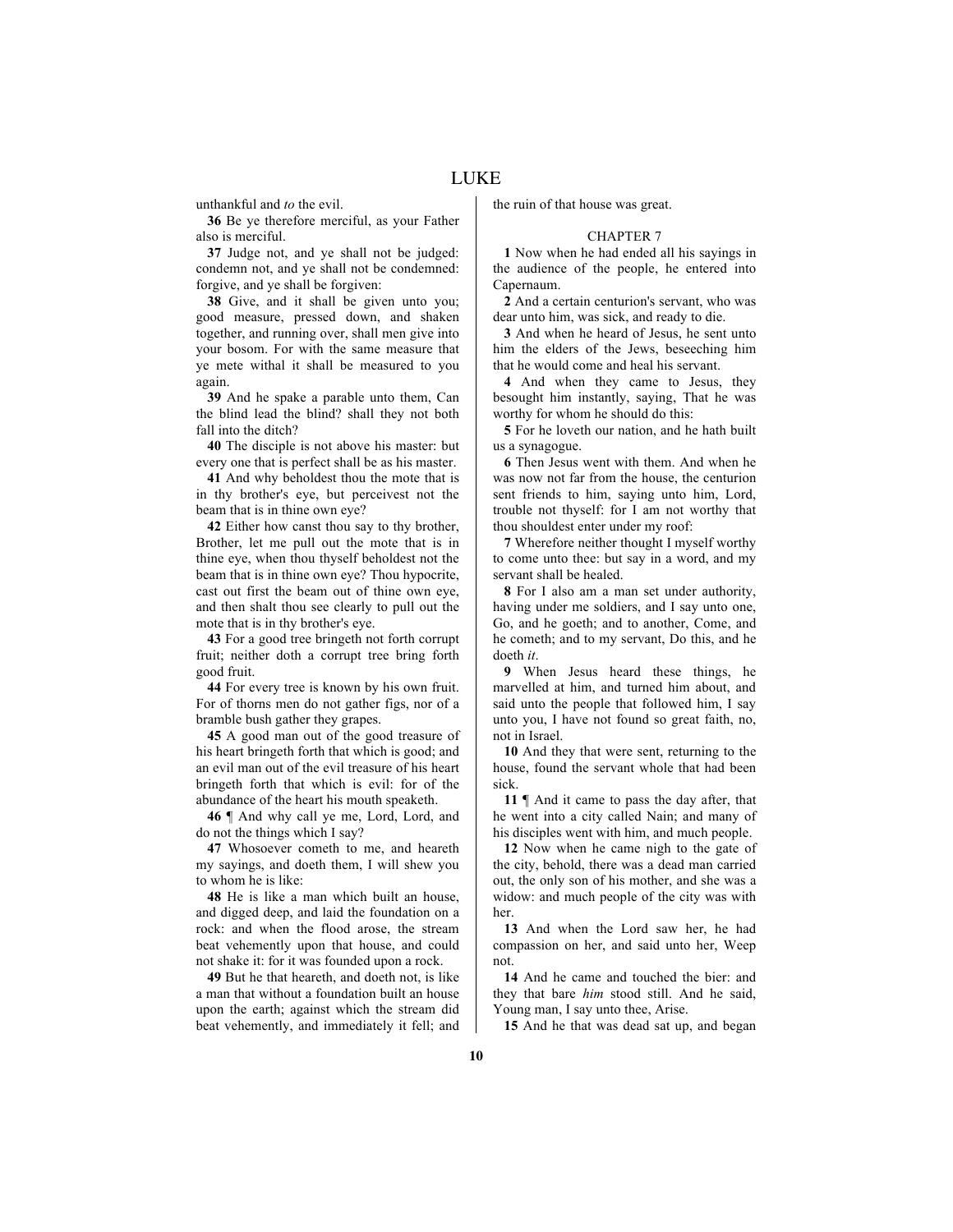to speak. And he delivered him to his mother.

**16** And there came a fear on all: and they glorified God, saying, That a great prophet is risen up among us; and, That God hath visited his people.

**17** And this rumour of him went forth throughout all Judaea, and throughout all the region round about.

**18** And the disciples of John shewed him of all these things.

**19** ¶ And John calling *unto him* two of his disciples sent *them* to Jesus, saying, Art thou he that should come? or look we for another?

**20** When the men were come unto him, they said, John Baptist hath sent us unto thee, saying, Art thou he that should come? or look we for another?

**21** And in that same hour he cured many of *their* infirmities and plagues, and of evil spirits; and unto many *that were* blind he gave sight.

**22** Then Jesus answering said unto them, Go your way, and tell John what things ye have seen and heard; how that the blind see, the lame walk, the lepers are cleansed, the deaf hear, the dead are raised, to the poor the gospel is preached.

**23** And blessed is *he*, whosoever shall not be offended in me.

**24** ¶ And when the messengers of John were departed, he began to speak unto the people concerning John, What went ye out into the wilderness for to see? A reed shaken with the wind?

**25** But what went ye out for to see? A man clothed in soft raiment? Behold, they which are gorgeously apparelled, and live delicately, are in kings' courts.

**26** But what went ye out for to see? A prophet? Yea, I say unto you, and much more than a prophet.

**27** This is *he*, of whom it is written, Behold, I send my messenger before thy face, which shall prepare thy way before thee.

**28** For I say unto you, Among those that are born of women there is not a greater prophet than John the Baptist: but he that is least in the kingdom of God is greater than he.

**29** And all the people that heard *him*, and the publicans, justified God, being baptized with the baptism of John.

**30** But the Pharisees and lawyers rejected

the counsel of God against themselves, being not baptized of him.

**31** ¶ And the Lord said, Whereunto then shall I liken the men of this generation? and to what are they like?

**32** They are like unto children sitting in the marketplace, and calling one to another, and saying, We have piped unto you, and ye have not danced; we have mourned to you, and ye have not wept.

**33** For John the Baptist came neither eating bread nor drinking wine; and ye say, He hath a devil.

**34** The Son of man is come eating and drinking; and ye say, Behold a gluttonous man, and a winebibber, a friend of publicans and sinners!

**35** But wisdom is justified of all her children.

**36** ¶ And one of the Pharisees desired him that he would eat with him. And he went into the Pharisee's house, and sat down to meat.

**37** And, behold, a woman in the city, which was a sinner, when she knew that *Jesus* sat at meat in the Pharisee's house, brought an alabaster box of ointment,

**38** And stood at his feet behind *him* weeping, and began to wash his feet with tears, and did wipe *them* with the hairs of her head, and kissed his feet, and anointed *them* with the ointment.

**39** Now when the Pharisee which had bidden him saw *it*, he spake within himself, saying, This man, if he were a prophet, would have known who and what manner of woman *this is* that toucheth him: for she is a sinner.

**40** And Jesus answering said unto him, Simon, I have somewhat to say unto thee. And he saith, Master, say on.

**41** There was a certain creditor which had two debtors: the one owed five hundred pence, and the other fifty.

**42** And when they had nothing to pay, he frankly forgave them both. Tell me therefore, which of them will love him most?

**43** Simon answered and said, I suppose that *he*, to whom he forgave most. And he said unto him, Thou hast rightly judged.

**44** And he turned to the woman, and said unto Simon, Seest thou this woman? I entered into thine house, thou gavest me no water for my feet: but she hath washed my feet with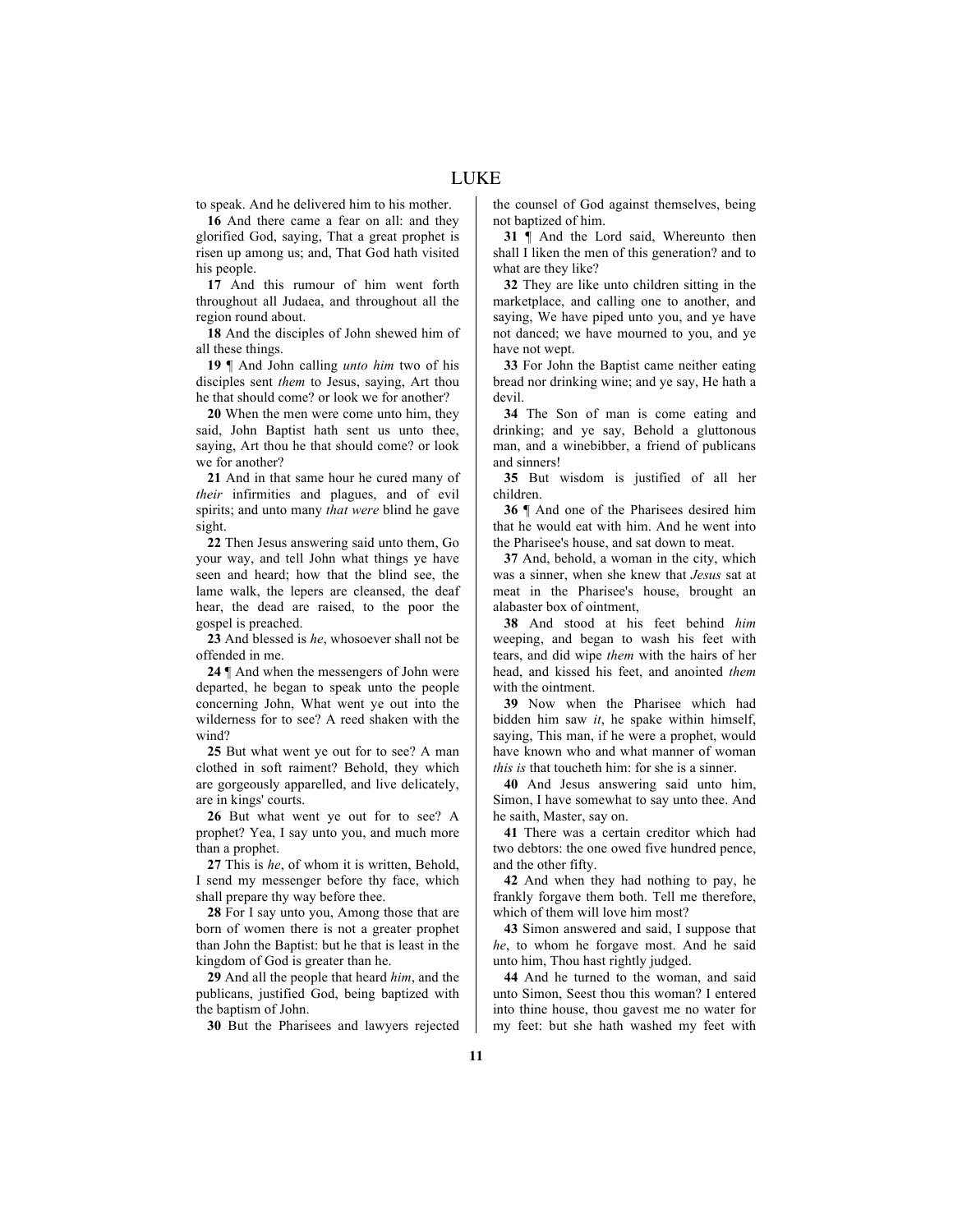tears, and wiped *them* with the hairs of her head.

**45** Thou gavest me no kiss: but this woman since the time I came in hath not ceased to kiss my feet.

**46** My head with oil thou didst not anoint: but this woman hath anointed my feet with ointment.

**47** Wherefore I say unto thee, Her sins, which are many, are forgiven; for she loved much: but to whom little is forgiven, *the same* loveth little.

**48** And he said unto her, Thy sins are forgiven.

**49** And they that sat at meat with him began to say within themselves, Who is this that forgiveth sins also?

**50** And he said to the woman, Thy faith hath saved thee; go in peace.

## CHAPTER 8

**1** And it came to pass afterward, that he went throughout every city and village, preaching and shewing the glad tidings of the kingdom of God: and the twelve *were* with him,

**2** And certain women, which had been healed of evil spirits and infirmities, Mary called Magdalene, out of whom went seven devils,

**3** And Joanna the wife of Chuza Herod's steward, and Susanna, and many others, which ministered unto him of their substance.

**4** ¶ And when much people were gathered together, and were come to him out of every city, he spake by a parable:

**5** A sower went out to sow his seed: and as he sowed, some fell by the way side; and it was trodden down, and the fowls of the air devoured it.

**6** And some fell upon a rock; and as soon as it was sprung up, it withered away, because it lacked moisture.

**7** And some fell among thorns; and the thorns sprang up with it, and choked it.

**8** And other fell on good ground, and sprang up, and bare fruit an hundredfold. And when he had said these things, he cried, He that hath ears to hear, let him hear.

**9** And his disciples asked him, saying, What might this parable be?

**10** And he said, Unto you it is given to know

the mysteries of the kingdom of God: but to others in parables; that seeing they might not see, and hearing they might not understand.

**11** Now the parable is this: The seed is the word of God.

**12** Those by the way side are they that hear; then cometh the devil, and taketh away the word out of their hearts, lest they should believe and be saved.

**13** They on the rock *are they*, which, when they hear, receive the word with joy; and these have no root, which for a while believe, and in time of temptation fall away.

**14** And that which fell among thorns are they, which, when they have heard, go forth, and are choked with cares and riches and pleasures of *this* life, and bring no fruit to perfection.

**15** But that on the good ground are they, which in an honest and good heart, having heard the word, keep *it*, and bring forth fruit with patience.

**16** ¶ No man, when he hath lighted a candle, covereth it with a vessel, or putteth *it* under a bed; but setteth *it* on a candlestick, that they which enter in may see the light.

**17** For nothing is secret, that shall not be made manifest; neither *any thing* hid, that shall not be known and come abroad.

**18** Take heed therefore how ye hear: for whosoever hath, to him shall be given; and whosoever hath not, from him shall be taken even that which he seemeth to have.

**19** ¶ Then came to him *his* mother and his brethren, and could not come at him for the press.

**20** And it was told him *by certain* which said, Thy mother and thy brethren stand without, desiring to see thee.

**21** And he answered and said unto them, My mother and my brethren are these which hear the word of God, and do it.

**22** ¶ Now it came to pass on a certain day, that he went into a ship with his disciples: and he said unto them, Let us go over unto the other side of the lake. And they launched forth.

**23** But as they sailed he fell asleep: and there came down a storm of wind on the lake; and they were filled *with water*, and were in jeopardy.

**24** And they came to him, and awoke him,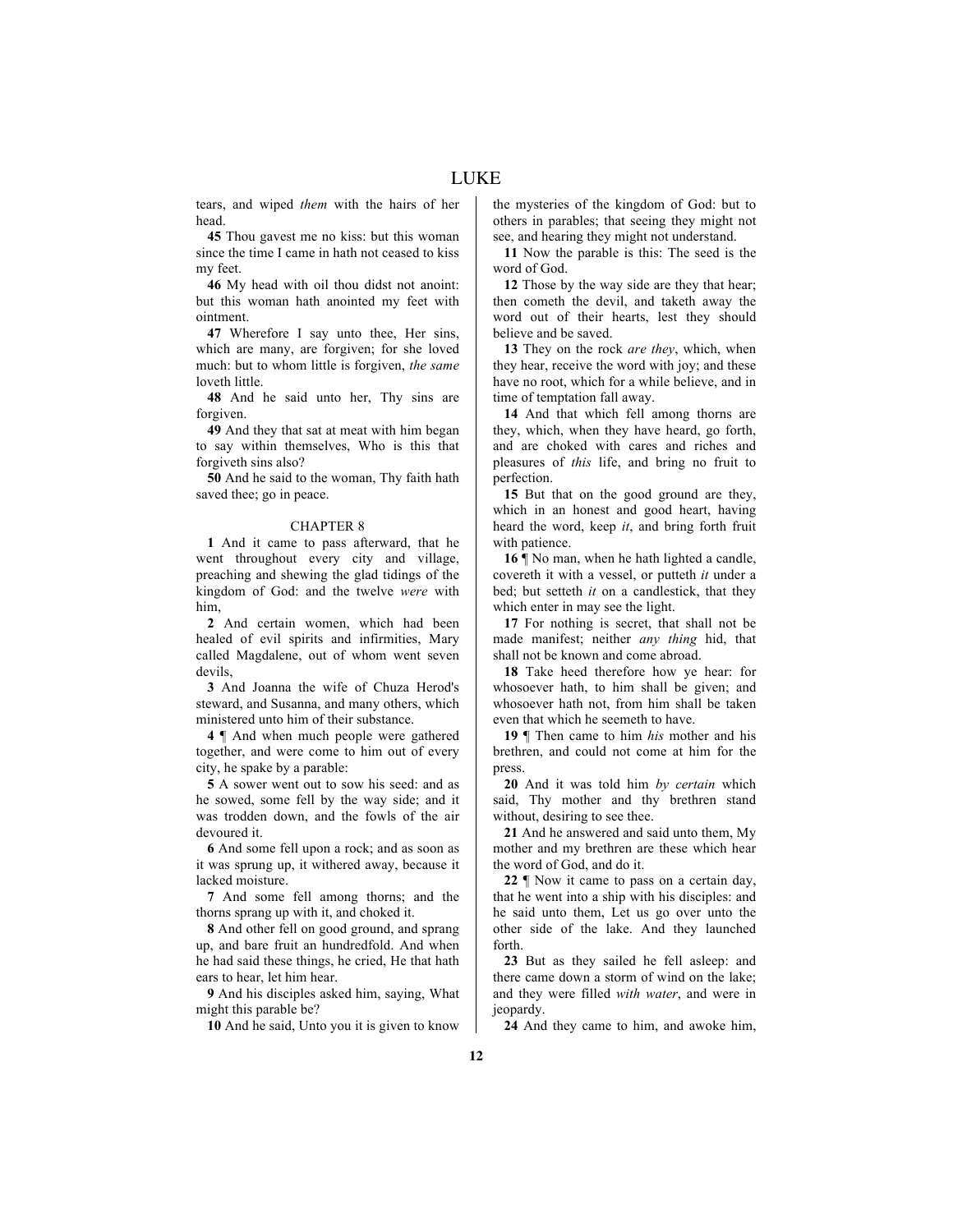saying, Master, master, we perish. Then he arose, and rebuked the wind and the raging of the water: and they ceased, and there was a calm.

**25** And he said unto them, Where is your faith? And they being afraid wondered, saying one to another, What manner of man is this! for he commandeth even the winds and water, and they obey him.

**26** ¶ And they arrived at the country of the Gadarenes, which is over against Galilee.

**27** And when he went forth to land, there met him out of the city a certain man, which had devils long time, and ware no clothes, neither abode in *any* house, but in the tombs.

**28** When he saw Jesus, he cried out, and fell down before him, and with a loud voice said, What have I to do with thee, Jesus, *thou* Son of God most high? I beseech thee, torment me not.

**29** (For he had commanded the unclean spirit to come out of the man. For oftentimes it had caught him: and he was kept bound with chains and in fetters; and he brake the bands, and was driven of the devil into the wilderness.)

**30** And Jesus asked him, saying, What is thy name? And he said, Legion: because many devils were entered into him.

**31** And they besought him that he would not command them to go out into the deep.

**32** And there was there an herd of many swine feeding on the mountain: and they besought him that he would suffer them to enter into them. And he suffered them.

**33** Then went the devils out of the man, and entered into the swine: and the herd ran violently down a steep place into the lake, and were choked.

**34** When they that fed *them* saw what was done, they fled, and went and told *it* in the city and in the country.

**35** Then they went out to see what was done; and came to Jesus, and found the man, out of whom the devils were departed, sitting at the feet of Jesus, clothed, and in his right mind: and they were afraid.

**36** They also which saw *it* told them by what means he that was possessed of the devils was healed.

**37** ¶ Then the whole multitude of the country of the Gadarenes round about besought him to depart from them; for they were taken with great fear: and he went up into the ship, and returned back again.

**38** Now the man out of whom the devils were departed besought him that he might be with him: but Jesus sent him away, saying,

**39** Return to thine own house, and shew how great things God hath done unto thee. And he went his way, and published throughout the whole city how great things Jesus had done unto him.

**40** And it came to pass, that, when Jesus was returned, the people *gladly* received him: for they were all waiting for him.

**41** ¶ And, behold, there came a man named Jairus, and he was a ruler of the synagogue: and he fell down at Jesus' feet, and besought him that he would come into his house:

**42** For he had one only daughter, about twelve years of age, and she lay a dying. But as he went the people thronged him.

**43** ¶ And a woman having an issue of blood twelve years, which had spent all her living upon physicians, neither could be healed of any,

**44** Came behind *him*, and touched the border of his garment: and immediately her issue of blood stanched.

**45** And Jesus said, Who touched me? When all denied, Peter and they that were with him said, Master, the multitude throng thee and press *thee*, and sayest thou, Who touched me?

**46** And Jesus said, Somebody hath touched me: for I perceive that virtue is gone out of me.

**47** And when the woman saw that she was not hid, she came trembling, and falling down before him, she declared unto him before all the people for what cause she had touched him, and how she was healed immediately.

**48** And he said unto her, Daughter, be of good comfort: thy faith hath made thee whole; go in peace.

**49** ¶ While he yet spake, there cometh one from the ruler of the synagogue's *house*, saying to him, Thy daughter is dead; trouble not the Master.

**50** But when Jesus heard *it*, he answered him, saying, Fear not: believe only, and she shall be made whole.

**51** And when he came into the house, he suffered no man to go in, save Peter, and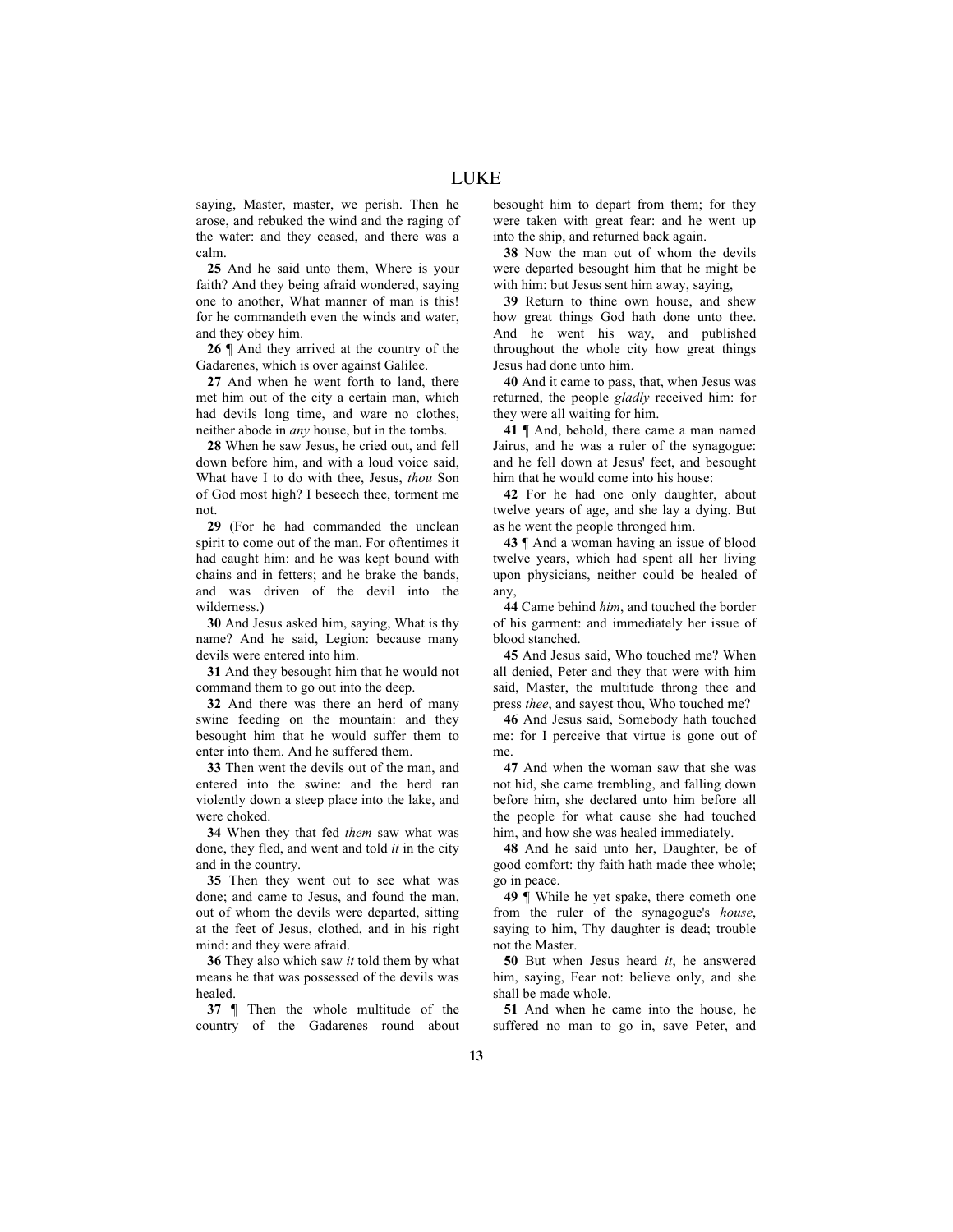James, and John, and the father and the mother of the maiden.

**52** And all wept, and bewailed her: but he said, Weep not; she is not dead, but sleepeth.

**53** And they laughed him to scorn, knowing that she was dead.

**54** And he put them all out, and took her by the hand, and called, saying, Maid, arise.

**55** And her spirit came again, and she arose straightway: and he commanded to give her meat.

**56** And her parents were astonished: but he charged them that they should tell no man what was done.

# CHAPTER 9

**1** Then he called his twelve disciples together, and gave them power and authority over all devils, and to cure diseases.

**2** And he sent them to preach the kingdom of God, and to heal the sick.

**3** And he said unto them, Take nothing for *your* journey, neither staves, nor scrip, neither bread, neither money; neither have two coats apiece.

**4** And whatsoever house ye enter into, there abide, and thence depart.

**5** And whosoever will not receive you, when ye go out of that city, shake off the very dust from your feet for a testimony against them.

**6** And they departed, and went through the towns, preaching the gospel, and healing every where.

**7** ¶ Now Herod the tetrarch heard of all that was done by him: and he was perplexed, because that it was said of some, that John was risen from the dead;

**8** And of some, that Elias had appeared; and of others, that one of the old prophets was risen again.

**9** And Herod said, John have I beheaded: but who is this, of whom I hear such things? And he desired to see him.

10  $\parallel$  And the apostles, when they were returned, told him all that they had done. And he took them, and went aside privately into a desert place belonging to the city called Bethsaida.

**11** And the people, when they knew *it*, followed him: and he received them, and spake unto them of the kingdom of God, and healed them that had need of healing.

**12** And when the day began to wear away, then came the twelve, and said unto him, Send the multitude away, that they may go into the towns and country round about, and lodge, and get victuals: for we are here in a desert place.

**13** But he said unto them, Give ye them to eat. And they said, We have no more but five loaves and two fishes; except we should go and buy meat for all this people.

**14** For they were about five thousand men. And he said to his disciples, Make them sit down by fifties in a company.

**15** And they did so, and made them all sit down.

**16** Then he took the five loaves and the two fishes, and looking up to heaven, he blessed them, and brake, and gave to the disciples to set before the multitude.

**17** And they did eat, and were all filled: and there was taken up of fragments that remained to them twelve baskets.

**18** ¶ And it came to pass, as he was alone praying, his disciples were with him: and he asked them, saying, Whom say the people that I am?

**19** They answering said, John the Baptist; but some *say*, Elias; and others *say*, that one of the old prophets is risen again.

**20** He said unto them, But whom say ye that I am? Peter answering said, The Christ of God.

**21** And he straitly charged them, and commanded *them* to tell no man that thing;

**22** Saying, The Son of man must suffer many things, and be rejected of the elders and chief priests and scribes, and be slain, and be raised the third day.

**23** ¶ And he said to *them* all, If any *man* will come after me, let him deny himself, and take up his cross daily, and follow me.

**24** For whosoever will save his life shall lose it: but whosoever will lose his life for my sake, the same shall save it.

**25** For what is a man advantaged, if he gain the whole world, and lose himself, or be cast away?

**26** For whosoever shall be ashamed of me and of my words, of him shall the Son of man be ashamed, when he shall come in his own glory, and *in his* Father's, and of the holy angels.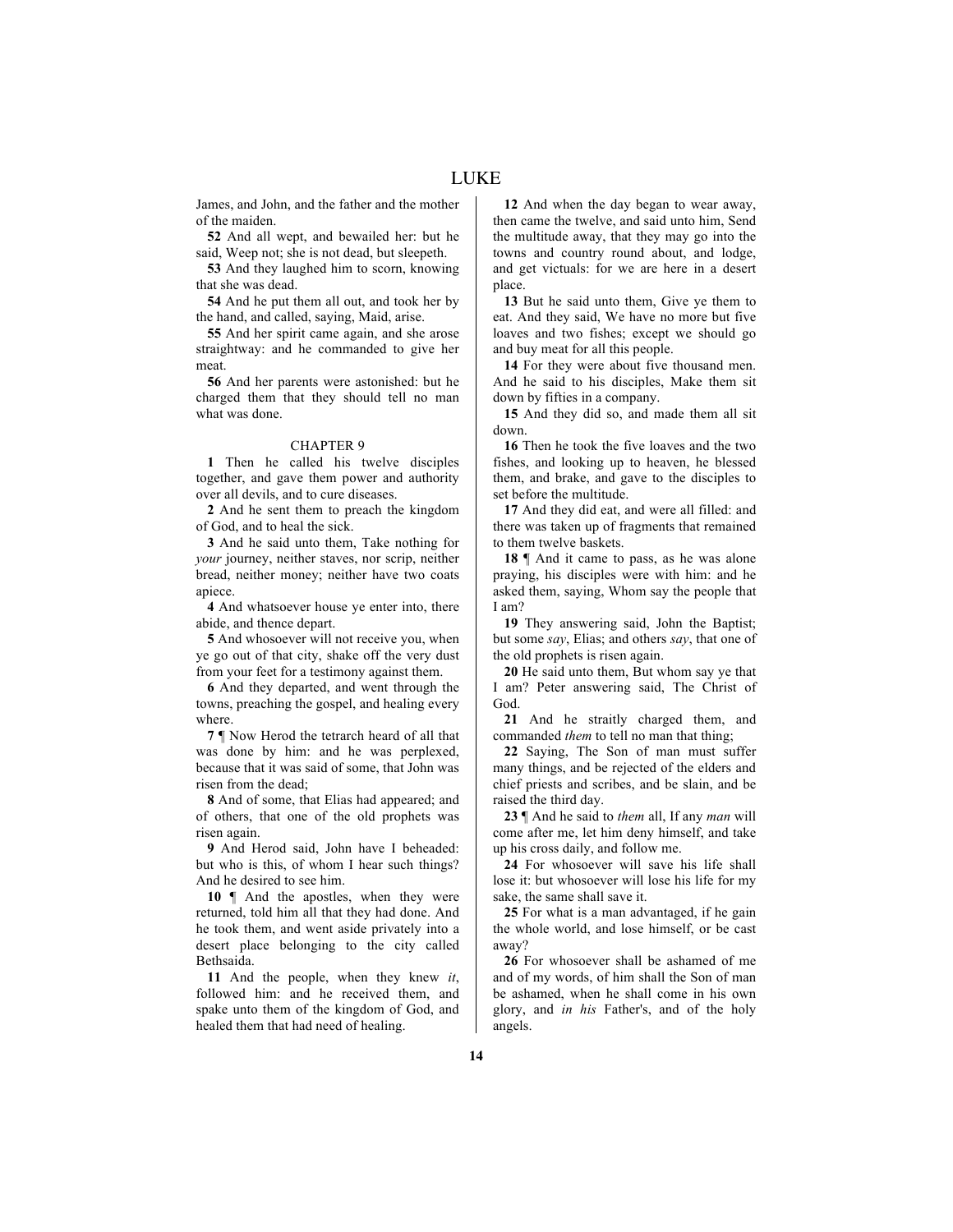**27** But I tell you of a truth, there be some standing here, which shall not taste of death, till they see the kingdom of God.

**28** ¶ And it came to pass about an eight days after these sayings, he took Peter and John and James, and went up into a mountain to pray.

**29** And as he prayed, the fashion of his countenance was altered, and his raiment *was* white *and* glistering.

**30** And, behold, there talked with him two men, which were Moses and Elias:

**31** Who appeared in glory, and spake of his decease which he should accomplish at Jerusalem.

**32** But Peter and they that were with him were heavy with sleep: and when they were awake, they saw his glory, and the two men that stood with him.

**33** And it came to pass, as they departed from him, Peter said unto Jesus, Master, it is good for us to be here: and let us make three tabernacles; one for thee, and one for Moses, and one for Elias: not knowing what he said.

**34** While he thus spake, there came a cloud, and overshadowed them: and they feared as they entered into the cloud.

**35** And there came a voice out of the cloud, saying, This is my beloved Son: hear him.

**36** And when the voice was past, Jesus was found alone. And they kept *it* close, and told no man in those days any of those things which they had seen.

**37** ¶ And it came to pass, that on the next day, when they were come down from the hill, much people met him.

**38** And, behold, a man of the company cried out, saying, Master, I beseech thee, look upon my son: for he is mine only child.

**39** And, lo, a spirit taketh him, and he suddenly crieth out; and it teareth him that he foameth again, and bruising him hardly departeth from him.

**40** And I besought thy disciples to cast him out; and they could not.

**41** And Jesus answering said, O faithless and perverse generation, how long shall I be with you, and suffer you? Bring thy son hither.

**42** And as he was yet a coming, the devil threw him down, and tare *him*. And Jesus rebuked the unclean spirit, and healed the child, and delivered him again to his father.

**43** ¶ And they were all amazed at the mighty

power of God. But while they wondered every one at all things which Jesus did, he said unto his disciples,

**44** Let these sayings sink down into your ears: for the Son of man shall be delivered into the hands of men.

**45** But they understood not this saying, and it was hid from them, that they perceived it not: and they feared to ask him of that saying.

**46** ¶ Then there arose a reasoning among them, which of them should be greatest.

**47** And Jesus, perceiving the thought of their heart, took a child, and set him by him,

**48** And said unto them, Whosoever shall receive this child in my name receiveth me: and whosoever shall receive me receiveth him that sent me: for he that is least among you all, the same shall be great.

**49** ¶ And John answered and said, Master, we saw one casting out devils in thy name; and we forbad him, because he followeth not with us.

**50** And Jesus said unto him, Forbid *him* not: for he that is not against us is for us.

**51** ¶ And it came to pass, when the time was come that he should be received up, he stedfastly set his face to go to Jerusalem,

**52** And sent messengers before his face: and they went, and entered into a village of the Samaritans, to make ready for him.

**53** And they did not receive him, because his face was as though he would go to Jerusalem.

**54** And when his disciples James and John saw *this*, they said, Lord, wilt thou that we command fire to come down from heaven, and consume them, even as Elias did?

**55** But he turned, and rebuked them, and said, Ye know not what manner of spirit ye are of.

**56** For the Son of man is not come to destroy men's lives, but to save *them*. And they went to another village.

**57** ¶ And it came to pass, that, as they went in the way, a certain *man* said unto him, Lord, I will follow thee whithersoever thou goest.

**58** And Jesus said unto him, Foxes have holes, and birds of the air *have* nests; but the Son of man hath not where to lay *his* head.

**59** And he said unto another, Follow me. But he said, Lord, suffer me first to go and bury my father.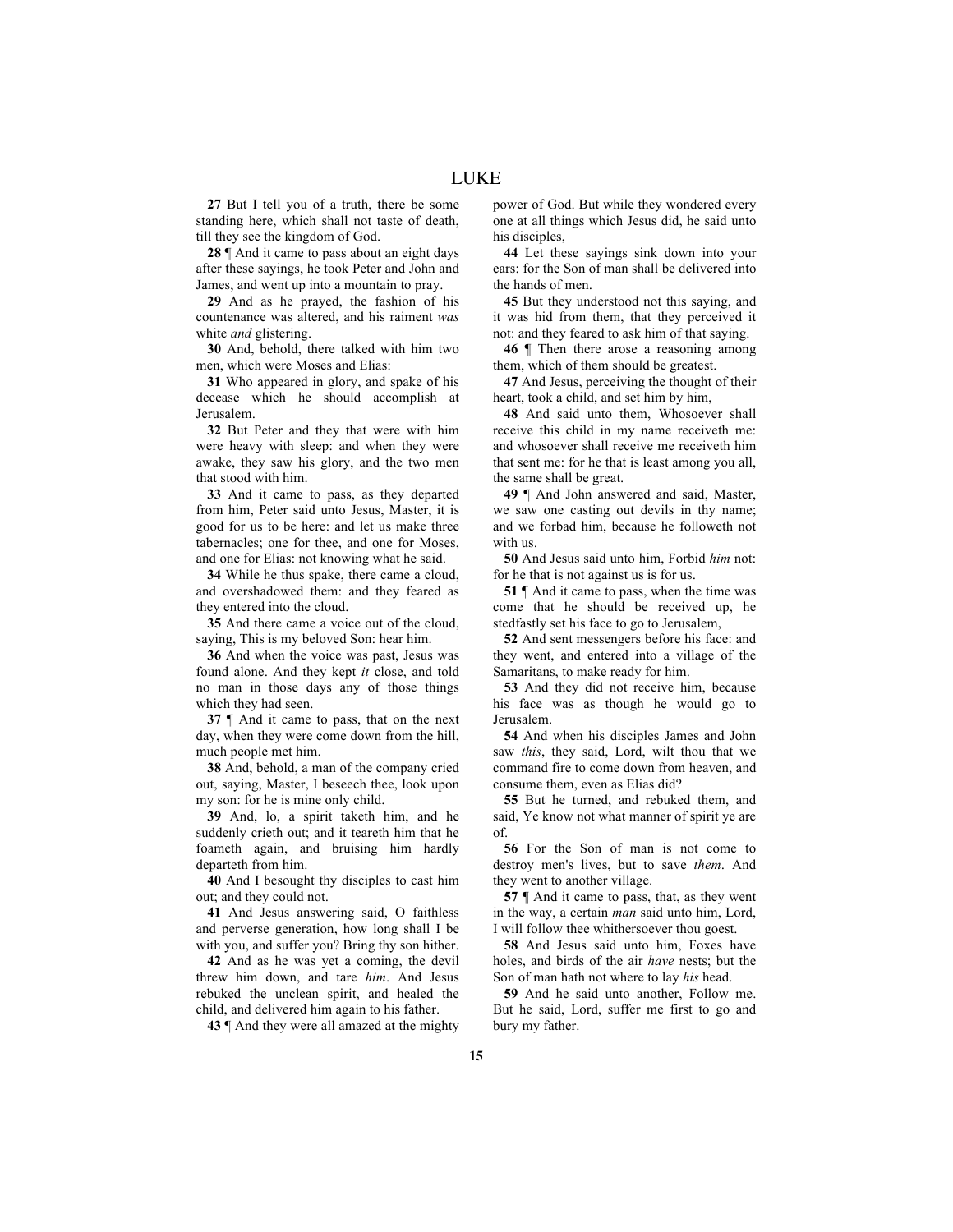LUKE

**60** Jesus said unto him, Let the dead bury their dead: but go thou and preach the kingdom of God.

**61** And another also said, Lord, I will follow thee; but let me first go bid them farewell, which are at home at my house.

**62** And Jesus said unto him, No man, having put his hand to the plough, and looking back, is fit for the kingdom of God.

#### CHAPTER 10

**1** After these things the Lord appointed other seventy also, and sent them two and two before his face into every city and place, whither he himself would come.

**2** Therefore said he unto them, The harvest truly *is* great, but the labourers *are* few: pray ye therefore the Lord of the harvest, that he would send forth labourers into his harvest.

**3** Go your ways: behold, I send you forth as lambs among wolves.

**4** Carry neither purse, nor scrip, nor shoes: and salute no man by the way.

**5** And into whatsoever house ye enter, first say, Peace *be* to this house.

**6** And if the son of peace be there, your peace shall rest upon it: if not, it shall turn to you again.

**7** And in the same house remain, eating and drinking such things as they give: for the labourer is worthy of his hire. Go not from house to house.

**8** And into whatsoever city ye enter, and they receive you, eat such things as are set before you:

**9** And heal the sick that are therein, and say unto them, The kingdom of God is come nigh unto you.

**10** But into whatsoever city ye enter, and they receive you not, go your ways out into the streets of the same, and say,

**11** Even the very dust of your city, which cleaveth on us, we do wipe off against you: notwithstanding be ye sure of this, that the kingdom of God is come nigh unto you.

**12** But I say unto you, that it shall be more tolerable in that day for Sodom, than for that city.

**13** Woe unto thee, Chorazin! woe unto thee, Bethsaida! for if the mighty works had been done in Tyre and Sidon, which have been done in you, they had a great while ago repented, sitting in sackcloth and ashes.

**14** But it shall be more tolerable for Tyre and Sidon at the judgment, than for you.

**15** And thou, Capernaum, which art exalted to heaven, shalt be thrust down to hell.

**16** He that heareth you heareth me; and he that despiseth you despiseth me; and he that despiseth me despiseth him that sent me.

17  $\parallel$  And the seventy returned again with joy, saying, Lord, even the devils are subject unto us through thy name.

**18** And he said unto them, I beheld Satan as lightning fall from heaven.

**19** Behold, I give unto you power to tread on serpents and scorpions, and over all the power of the enemy: and nothing shall by any means hurt you.

**20** Notwithstanding in this rejoice not, that the spirits are subject unto you; but rather rejoice, because your names are written in heaven.

**21** ¶ In that hour Jesus rejoiced in spirit, and said, I thank thee, O Father, Lord of heaven and earth, that thou hast hid these things from the wise and prudent, and hast revealed them unto babes: even so, Father; for so it seemed good in thy sight.

**22** All things are delivered to me of my Father: and no man knoweth who the Son is, but the Father; and who the Father is, but the Son, and *he* to whom the Son will reveal *him*.

**23** ¶ And he turned him unto *his* disciples, and said privately, Blessed *are* the eyes which see the things that ye see:

**24** For I tell you, that many prophets and kings have desired to see those things which ye see, and have not seen *them*; and to hear those things which ye hear, and have not heard *them*.

**25** ¶ And, behold, a certain lawyer stood up, and tempted him, saying, Master, what shall I do to inherit eternal life?

**26** He said unto him, What is written in the law? how readest thou?

**27** And he answering said, Thou shalt love the Lord thy God with all thy heart, and with all thy soul, and with all thy strength, and with all thy mind; and thy neighbour as thyself.

**28** And he said unto him, Thou hast answered right: this do, and thou shalt live.

**29** But he, willing to justify himself, said unto Jesus, And who is my neighbour?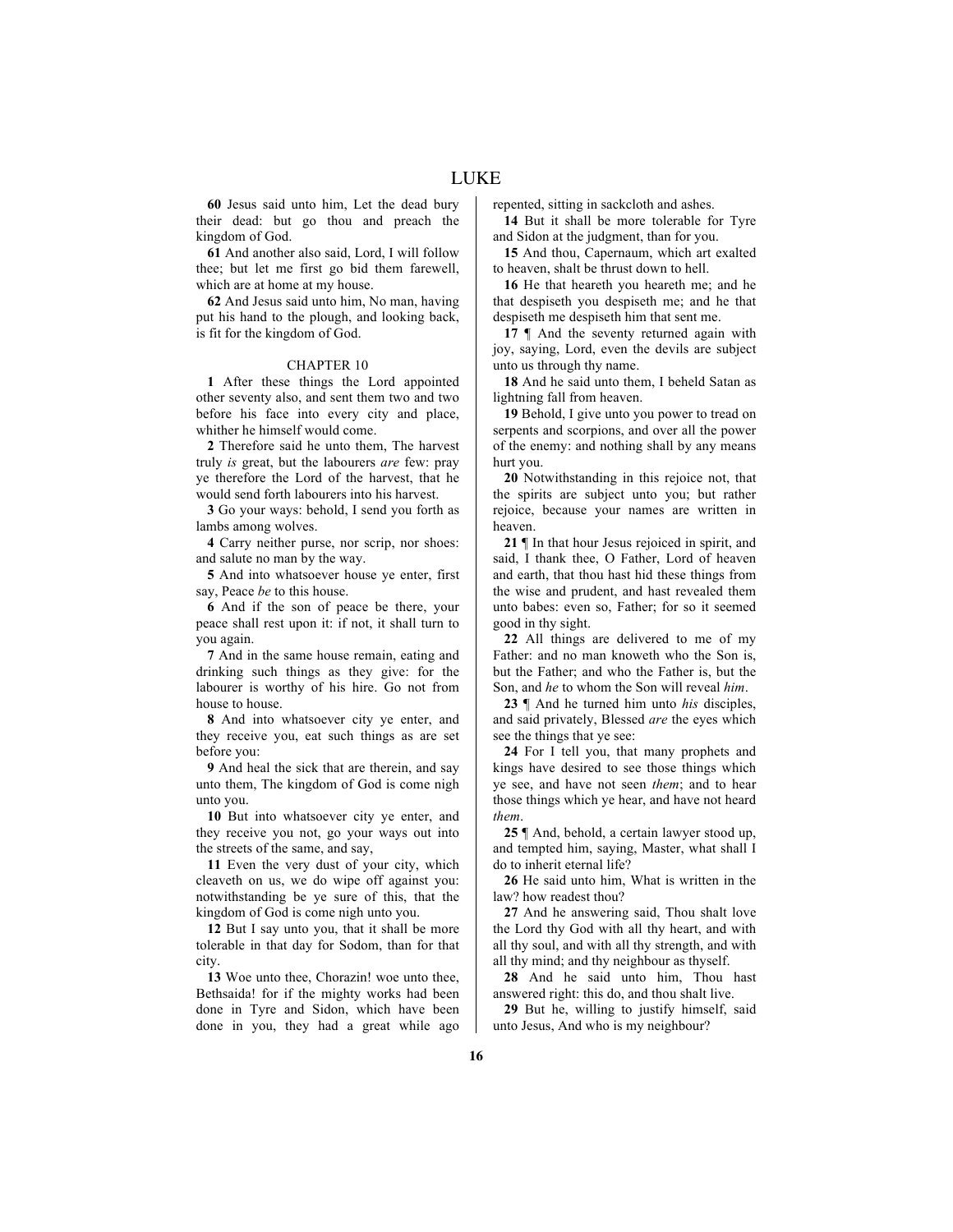LUKE

**30** And Jesus answering said, A certain *man* went down from Jerusalem to Jericho, and fell among thieves, which stripped him of his raiment, and wounded *him*, and departed, leaving *him* half dead.

**31** And by chance there came down a certain priest that way: and when he saw him, he passed by on the other side.

**32** And likewise a Levite, when he was at the place, came and looked *on him*, and passed by on the other side.

**33** But a certain Samaritan, as he journeyed, came where he was: and when he saw him, he had compassion *on him*,

**34** And went to *him*, and bound up his wounds, pouring in oil and wine, and set him on his own beast, and brought him to an inn, and took care of him.

**35** And on the morrow when he departed, he took out two pence, and gave *them* to the host, and said unto him, Take care of him; and whatsoever thou spendest more, when I come again, I will repay thee.

**36** Which now of these three, thinkest thou, was neighbour unto him that fell among the thieves?

**37** And he said, He that shewed mercy on him. Then said Jesus unto him, Go, and do thou likewise.

**38** ¶ Now it came to pass, as they went, that he entered into a certain village: and a certain woman named Martha received him into her house.

**39** And she had a sister called Mary, which also sat at Jesus' feet, and heard his word.

**40** But Martha was cumbered about much serving, and came to him, and said, Lord, dost thou not care that my sister hath left me to serve alone? bid her therefore that she help me.

**41** And Jesus answered and said unto her, Martha, Martha, thou art careful and troubled about many things:

**42** But one thing is needful: and Mary hath chosen that good part, which shall not be taken away from her.

# CHAPTER 11

**1** And it came to pass, that, as he was praying in a certain place, when he ceased, one of his disciples said unto him, Lord, teach us to pray, as John also taught his disciples.

**2** And he said unto them, When ye pray, say, Our Father which art in heaven, Hallowed be thy name. Thy kingdom come. Thy will be done, as in heaven, so in earth.

**3** Give us day by day our daily bread.

**4** And forgive us our sins; for we also forgive every one that is indebted to us. And lead us not into temptation; but deliver us from evil.

**5** And he said unto them, Which of you shall have a friend, and shall go unto him at midnight, and say unto him, Friend, lend me three loaves;

**6** For a friend of mine in his journey is come to me, and I have nothing to set before him?

**7** And he from within shall answer and say, Trouble me not: the door is now shut, and my children are with me in bed; I cannot rise and give thee.

**8** I say unto you, Though he will not rise and give him, because he is his friend, yet because of his importunity he will rise and give him as many as he needeth.

**9** And I say unto you, Ask, and it shall be given you; seek, and ye shall find; knock, and it shall be opened unto you.

**10** For every one that asketh receiveth; and he that seeketh findeth; and to him that knocketh it shall be opened.

**11** If a son shall ask bread of any of you that is a father, will he give him a stone? or if *he ask* a fish, will he for a fish give him a serpent?

**12** Or if he shall ask an egg, will he offer him a scorpion?

**13** If ye then, being evil, know how to give good gifts unto your children: how much more shall *your* heavenly Father give the Holy Spirit to them that ask him?

**14** ¶ And he was casting out a devil, and it was dumb. And it came to pass, when the devil was gone out, the dumb spake; and the people wondered.

**15** But some of them said, He casteth out devils through Beelzebub the chief of the devils.

**16** And others, tempting *him*, sought of him a sign from heaven.

**17** But he, knowing their thoughts, said unto them, Every kingdom divided against itself is brought to desolation; and a house *divided* against a house falleth.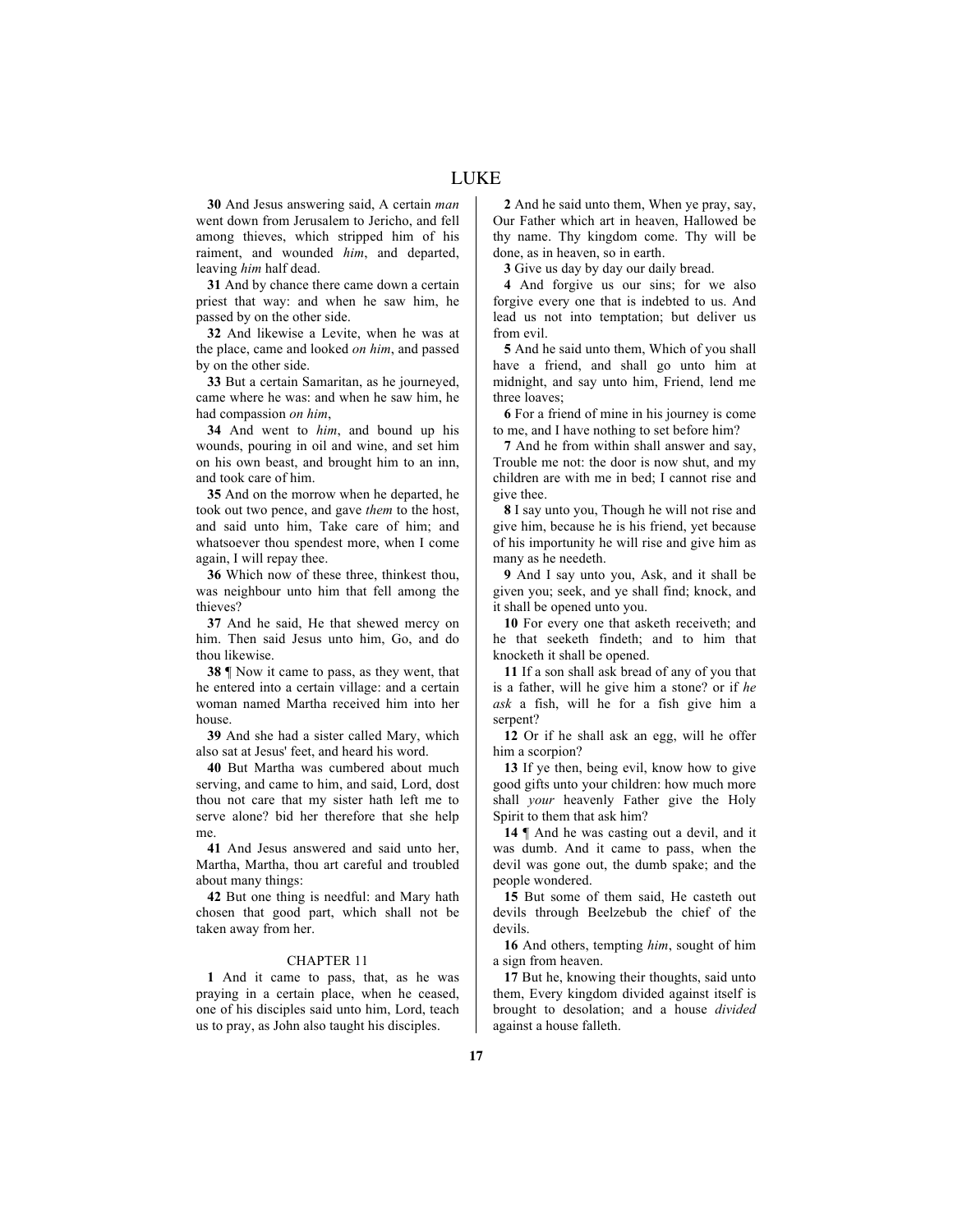**18** If Satan also be divided against himself, how shall his kingdom stand? because ye say that I cast out devils through Beelzebub.

**19** And if I by Beelzebub cast out devils, by whom do your sons cast *them* out? therefore shall they be your judges.

**20** But if I with the finger of God cast out devils, no doubt the kingdom of God is come upon you.

**21** When a strong man armed keepeth his palace, his goods are in peace:

**22** But when a stronger than he shall come upon him, and overcome him, he taketh from him all his armour wherein he trusted, and divideth his spoils.

**23** He that is not with me is against me: and he that gathereth not with me scattereth.

**24** When the unclean spirit is gone out of a man, he walketh through dry places, seeking rest; and finding none, he saith, I will return unto my house whence I came out.

**25** And when he cometh, he findeth *it* swept and garnished.

**26** Then goeth he, and taketh *to him* seven other spirits more wicked than himself; and they enter in, and dwell there: and the last *state* of that man is worse than the first.

**27** ¶ And it came to pass, as he spake these things, a certain woman of the company lifted up her voice, and said unto him, Blessed *is* the womb that bare thee, and the paps which thou hast sucked.

**28** But he said, Yea rather, blessed *are* they that hear the word of God, and keep it.

**29** ¶ And when the people were gathered thick together, he began to say, This is an evil generation: they seek a sign; and there shall no sign be given it, but the sign of Jonas the prophet.

**30** For as Jonas was a sign unto the Ninevites, so shall also the Son of man be to this generation.

**31** The queen of the south shall rise up in the judgment with the men of this generation, and condemn them: for she came from the utmost parts of the earth to hear the wisdom of Solomon; and, behold, a greater than Solomon *is* here.

**32** The men of Nineve shall rise up in the judgment with this generation, and shall condemn it: for they repented at the preaching of Jonas; and, behold, a greater than Jonas *is* here.

**33** No man, when he hath lighted a candle, putteth *it* in a secret place, neither under a bushel, but on a candlestick, that they which come in may see the light.

**34** The light of the body is the eye: therefore when thine eye is single, thy whole body also is full of light; but when *thine eye* is evil, thy body also *is* full of darkness.

**35** Take heed therefore that the light which is in thee be not darkness.

**36** If thy whole body therefore *be* full of light, having no part dark, the whole shall be full of light, as when the bright shining of a candle doth give thee light.

**37** ¶ And as he spake, a certain Pharisee besought him to dine with him: and he went in, and sat down to meat.

**38** And when the Pharisee saw *it*, he marvelled that he had not first washed before dinner.

**39** And the Lord said unto him, Now do ye Pharisees make clean the outside of the cup and the platter; but your inward part is full of ravening and wickedness.

**40** *Ye* fools, did not he that made that which is without make that which is within also?

**41** But rather give alms of such things as ye have; and, behold, all things are clean unto you.

**42** But woe unto you, Pharisees! for ye tithe mint and rue and all manner of herbs, and pass over judgment and the love of God: these ought ye to have done, and not to leave the other undone.

**43** Woe unto you, Pharisees! for ye love the uppermost seats in the synagogues, and greetings in the markets.

**44** Woe unto you, scribes and Pharisees, hypocrites! for ye are as graves which appear not, and the men that walk over *them* are not aware *of them*.

**45** ¶ Then answered one of the lawyers, and said unto him, Master, thus saying thou reproachest us also.

**46** And he said, Woe unto you also, *ye* lawyers! for ye lade men with burdens grievous to be borne, and ye yourselves touch not the burdens with one of your fingers.

**47** Woe unto you! for ye build the sepulchres of the prophets, and your fathers killed them.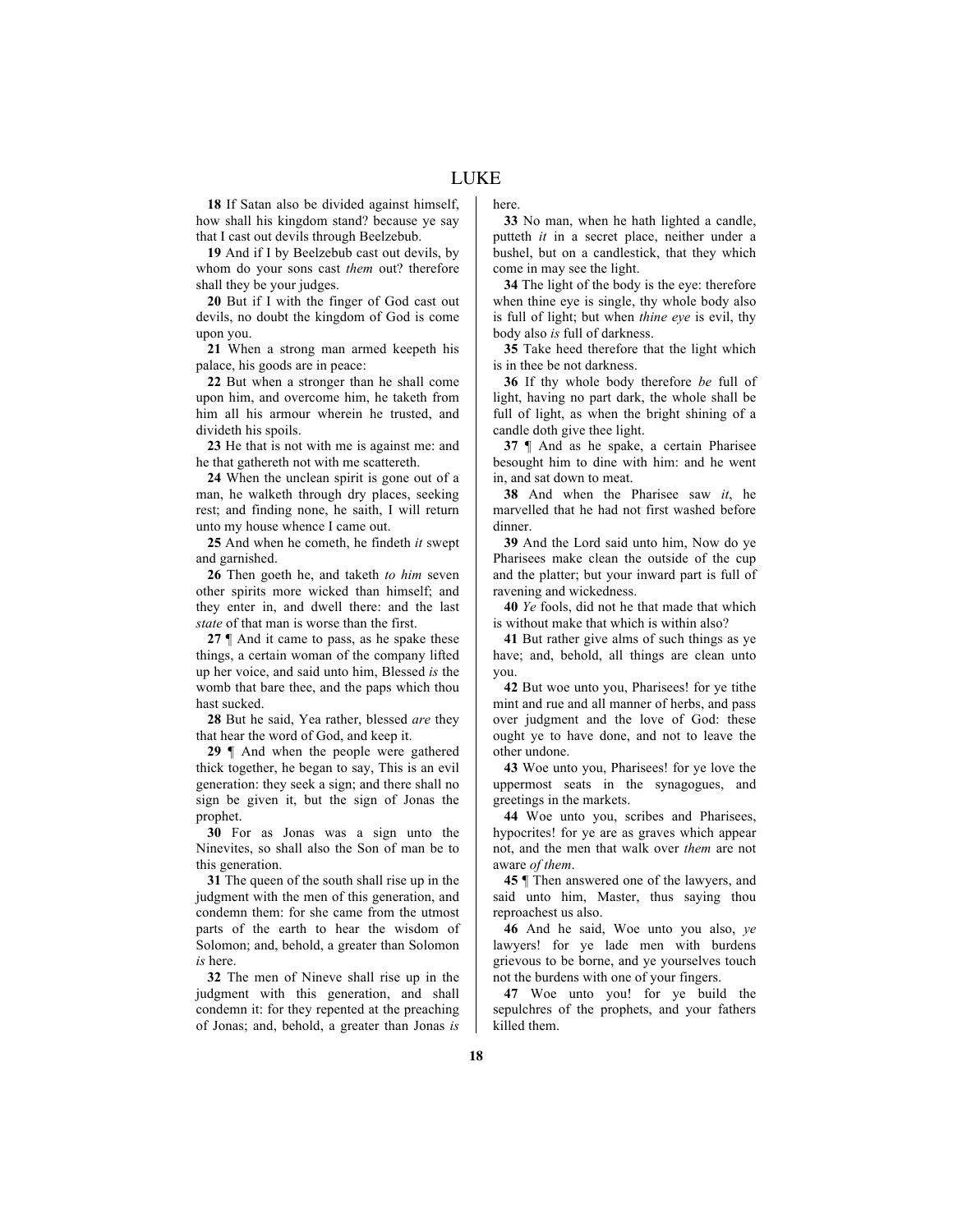**48** Truly ye bear witness that ye allow the deeds of your fathers: for they indeed killed them, and ye build their sepulchres.

**49** Therefore also said the wisdom of God, I will send them prophets and apostles, and *some* of them they shall slay and persecute:

**50** That the blood of all the prophets, which was shed from the foundation of the world, may be required of this generation;

**51** From the blood of Abel unto the blood of Zacharias, which perished between the altar and the temple: verily I say unto you, It shall be required of this generation.

**52** Woe unto you, lawyers! for ye have taken away the key of knowledge: ye entered not in yourselves, and them that were entering in ye hindered.

**53** And as he said these things unto them, the scribes and the Pharisees began to urge *him* vehemently, and to provoke him to speak of many things:

**54** Laying wait for him, and seeking to catch something out of his mouth, that they might accuse him.

#### CHAPTER 12

**1** In the mean time, when there were gathered together an innumerable multitude of people, insomuch that they trode one upon another, he began to say unto his disciples first of all, Beware ye of the leaven of the Pharisees, which is hypocrisy.

**2** For there is nothing covered, that shall not be revealed; neither hid, that shall not be known.

**3** Therefore whatsoever ye have spoken in darkness shall be heard in the light; and that which ye have spoken in the ear in closets shall be proclaimed upon the housetops.

**4** And I say unto you my friends, Be not afraid of them that kill the body, and after that have no more that they can do.

**5** But I will forewarn you whom ye shall fear: Fear him, which after he hath killed hath power to cast into hell; yea, I say unto you, Fear him.

**6** Are not five sparrows sold for two farthings, and not one of them is forgotten before God?

**7** But even the very hairs of your head are all numbered. Fear not therefore: ye are of more value than many sparrows.

**8** Also I say unto you, Whosoever shall confess me before men, him shall the Son of man also confess before the angels of God:

**9** But he that denieth me before men shall be denied before the angels of God.

**10** And whosoever shall speak a word against the Son of man, it shall be forgiven him: but unto him that blasphemeth against the Holy Ghost it shall not be forgiven.

**11** And when they bring you unto the synagogues, and *unto* magistrates, and powers, take ye no thought how or what thing ye shall answer, or what ye shall say:

**12** For the Holy Ghost shall teach you in the same hour what ye ought to say.

**13** ¶ And one of the company said unto him, Master, speak to my brother, that he divide the inheritance with me.

**14** And he said unto him, Man, who made me a judge or a divider over you?

**15** And he said unto them, Take heed, and beware of covetousness: for a man's life consisteth not in the abundance of the things which he possesseth.

**16** And he spake a parable unto them, saying, The ground of a certain rich man brought forth plentifully:

**17** And he thought within himself, saying, What shall I do, because I have no room where to bestow my fruits?

**18** And he said, This will I do: I will pull down my barns, and build greater; and there will I bestow all my fruits and my goods.

**19** And I will say to my soul, Soul, thou hast much goods laid up for many years; take thine ease, eat, drink, *and* be merry.

**20** But God said unto him, *Thou* fool, this night thy soul shall be required of thee: then whose shall those things be, which thou hast provided?

**21** So *is* he that layeth up treasure for himself, and is not rich toward God.

**22** ¶ And he said unto his disciples, Therefore I say unto you, Take no thought for your life, what ye shall eat; neither for the body, what ye shall put on.

**23** The life is more than meat, and the body *is more* than raiment.

**24** Consider the ravens: for they neither sow nor reap; which neither have storehouse nor barn; and God feedeth them: how much more are ye better than the fowls?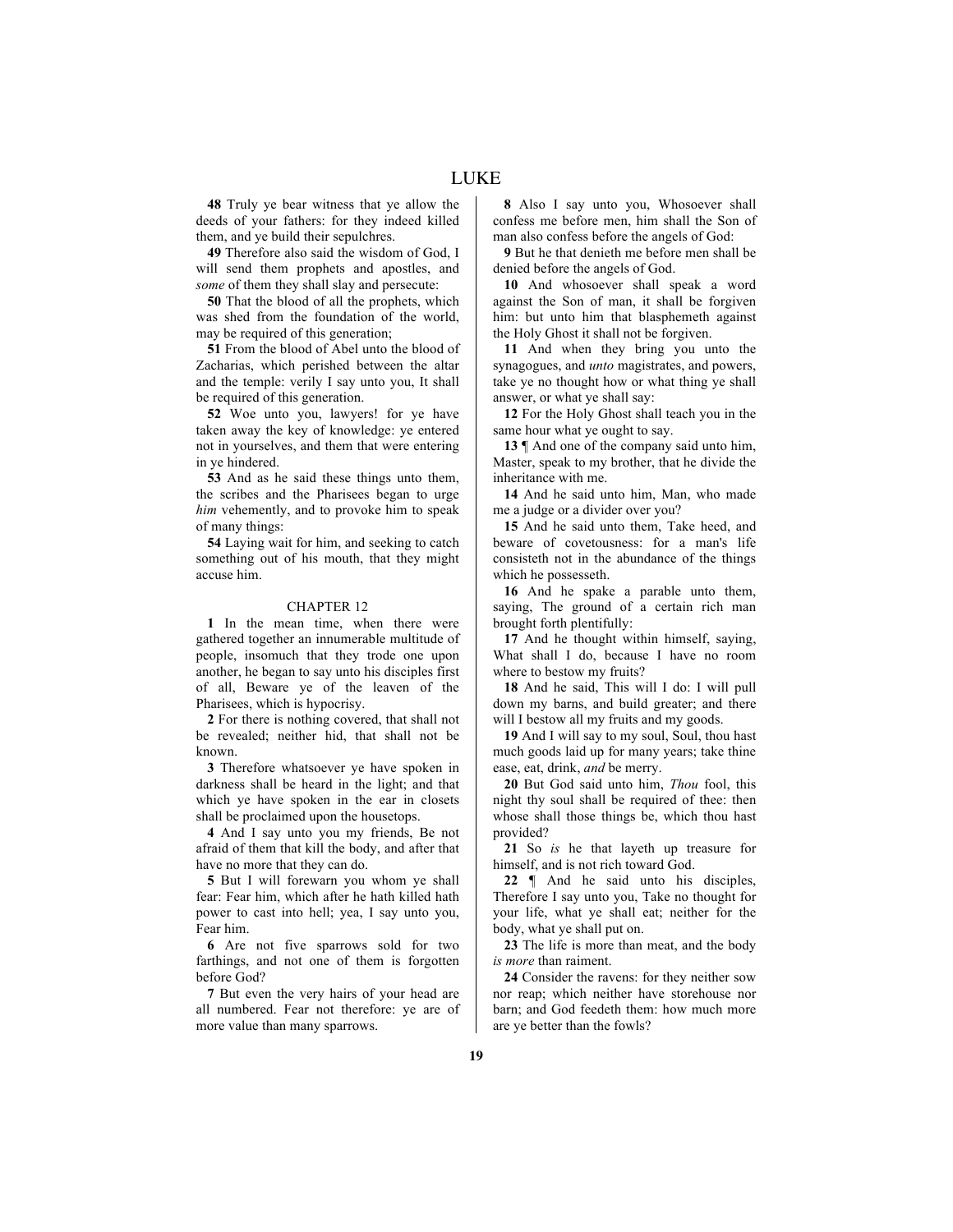**25** And which of you with taking thought can add to his stature one cubit?

**26** If ye then be not able to do that thing which is least, why take ye thought for the rest?

**27** Consider the lilies how they grow: they toil not, they spin not; and yet I say unto you, that Solomon in all his glory was not arrayed like one of these.

**28** If then God so clothe the grass, which is to day in the field, and to morrow is cast into the oven; how much more *will he clothe* you, O ye of little faith?

**29** And seek not ye what ye shall eat, or what ye shall drink, neither be ye of doubtful mind.

**30** For all these things do the nations of the world seek after: and your Father knoweth that ye have need of these things.

**31** ¶ But rather seek ye the kingdom of God; and all these things shall be added unto you.

**32** Fear not, little flock; for it is your Father's good pleasure to give you the kingdom.

**33** Sell that ye have, and give alms; provide yourselves bags which wax not old, a treasure in the heavens that faileth not, where no thief approacheth, neither moth corrupteth.

**34** For where your treasure is, there will your heart be also.

**35** Let your loins be girded about, and *your* lights burning;

**36** And ye yourselves like unto men that wait for their lord, when he will return from the wedding; that when he cometh and knocketh, they may open unto him immediately.

**37** Blessed *are* those servants, whom the lord when he cometh shall find watching: verily I say unto you, that he shall gird himself, and make them to sit down to meat, and will come forth and serve them.

**38** And if he shall come in the second watch, or come in the third watch, and find *them* so, blessed are those servants.

**39** And this know, that if the goodman of the house had known what hour the thief would come, he would have watched, and not have suffered his house to be broken through.

**40** Be ye therefore ready also: for the Son of man cometh at an hour when ye think not.

**41** ¶ Then Peter said unto him, Lord,

speakest thou this parable unto us, or even to all?

**42** And the Lord said, Who then is that faithful and wise steward, whom *his* lord shall make ruler over his household, to give *them their* portion of meat in due season?

**43** Blessed *is* that servant, whom his lord when he cometh shall find so doing.

**44** Of a truth I say unto you, that he will make him ruler over all that he hath.

**45** But and if that servant say in his heart, My lord delayeth his coming; and shall begin to beat the menservants and maidens, and to eat and drink, and to be drunken;

**46** The lord of that servant will come in a day when he looketh not for *him*, and at an hour when he is not aware, and will cut him in sunder, and will appoint him his portion with the unbelievers.

**47** And that servant, which knew his lord's will, and prepared not *himself*, neither did according to his will, shall be beaten with many *stripes*.

**48** But he that knew not, and did commit things worthy of stripes, shall be beaten with few *stripes*. For unto whomsoever much is given, of him shall be much required: and to whom men have committed much, of him they will ask the more.

**49** ¶ I am come to send fire on the earth; and what will I, if it be already kindled?

**50** But I have a baptism to be baptized with; and how am I straitened till it be accomplished!

**51** Suppose ye that I am come to give peace on earth? I tell you, Nay; but rather division:

**52** For from henceforth there shall be five in one house divided, three against two, and two against three.

**53** The father shall be divided against the son, and the son against the father; the mother against the daughter, and the daughter against the mother; the mother in law against her daughter in law, and the daughter in law against her mother in law.

**54** ¶ And he said also to the people, When ye see a cloud rise out of the west, straightway ye say, There cometh a shower; and so it is.

**55** And when *ye see* the south wind blow, ye say, There will be heat; and it cometh to pass.

**56** *Ye* hypocrites, ye can discern the face of the sky and of the earth; but how is it that ye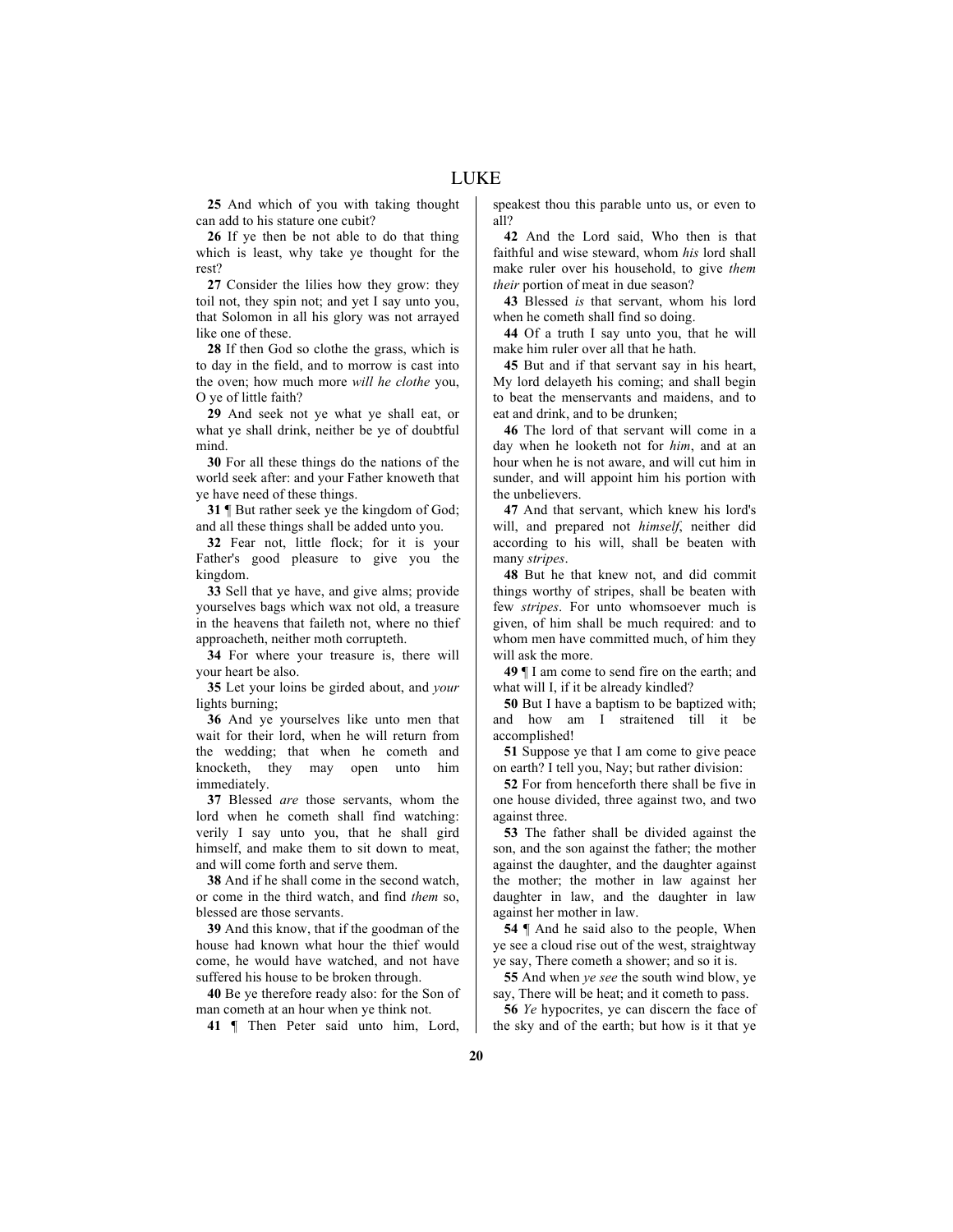do not discern this time?

**57** Yea, and why even of yourselves judge ye not what is right?

**58** ¶ When thou goest with thine adversary to the magistrate, *as thou art* in the way, give diligence that thou mayest be delivered from him; lest he hale thee to the judge, and the judge deliver thee to the officer, and the officer cast thee into prison.

**59** I tell thee, thou shalt not depart thence, till thou hast paid the very last mite.

#### CHAPTER 13

**1** There were present at that season some that told him of the Galilaeans, whose blood Pilate had mingled with their sacrifices.

**2** And Jesus answering said unto them, Suppose ye that these Galilaeans were sinners above all the Galilaeans, because they suffered such things?

**3** I tell you, Nay: but, except ye repent, ye shall all likewise perish.

**4** Or those eighteen, upon whom the tower in Siloam fell, and slew them, think ye that they were sinners above all men that dwelt in Jerusalem?

**5** I tell you, Nay: but, except ye repent, ye shall all likewise perish.

**6** ¶ He spake also this parable; A certain *man* had a fig tree planted in his vineyard; and he came and sought fruit thereon, and found none.

**7** Then said he unto the dresser of his vineyard, Behold, these three years I come seeking fruit on this fig tree, and find none: cut it down; why cumbereth it the ground?

**8** And he answering said unto him, Lord, let it alone this year also, till I shall dig about it, and dung *it*:

**9** And if it bear fruit, *well*: and if not, *then* after that thou shalt cut it down.

**10** And he was teaching in one of the synagogues on the sabbath.

**11** ¶ And, behold, there was a woman which had a spirit of infirmity eighteen years, and was bowed together, and could in no wise lift up *herself*.

**12** And when Jesus saw her, he called *her to him*, and said unto her, Woman, thou art loosed from thine infirmity.

**13** And he laid *his* hands on her: and immediately she was made straight, and glorified God.

**14** And the ruler of the synagogue answered with indignation, because that Jesus had healed on the sabbath day, and said unto the people, There are six days in which men ought to work: in them therefore come and be healed, and not on the sabbath day.

**15** The Lord then answered him, and said, *Thou* hypocrite, doth not each one of you on the sabbath loose his ox or *his* ass from the stall, and lead *him* away to watering?

**16** And ought not this woman, being a daughter of Abraham, whom Satan hath bound, lo, these eighteen years, be loosed from this bond on the sabbath day?

**17** And when he had said these things, all his adversaries were ashamed: and all the people rejoiced for all the glorious things that were done by him.

**18** ¶ Then said he, Unto what is the kingdom of God like? and whereunto shall I resemble it?

**19** It is like a grain of mustard seed, which a man took, and cast into his garden; and it grew, and waxed a great tree; and the fowls of the air lodged in the branches of it.

**20** And again he said, Whereunto shall I liken the kingdom of God?

**21** It is like leaven, which a woman took and hid in three measures of meal, till the whole was leavened.

**22** And he went through the cities and villages, teaching, and journeying toward Jerusalem.

**23** Then said one unto him, Lord, are there few that be saved? And he said unto them,

**24** ¶ Strive to enter in at the strait gate: for many, I say unto you, will seek to enter in, and shall not be able.

**25** When once the master of the house is risen up, and hath shut to the door, and ye begin to stand without, and to knock at the door, saying, Lord, Lord, open unto us; and he shall answer and say unto you, I know you not whence ye are:

**26** Then shall ye begin to say, We have eaten and drunk in thy presence, and thou hast taught in our streets.

**27** But he shall say, I tell you, I know you not whence ye are; depart from me, all *ye* workers of iniquity.

**28** There shall be weeping and gnashing of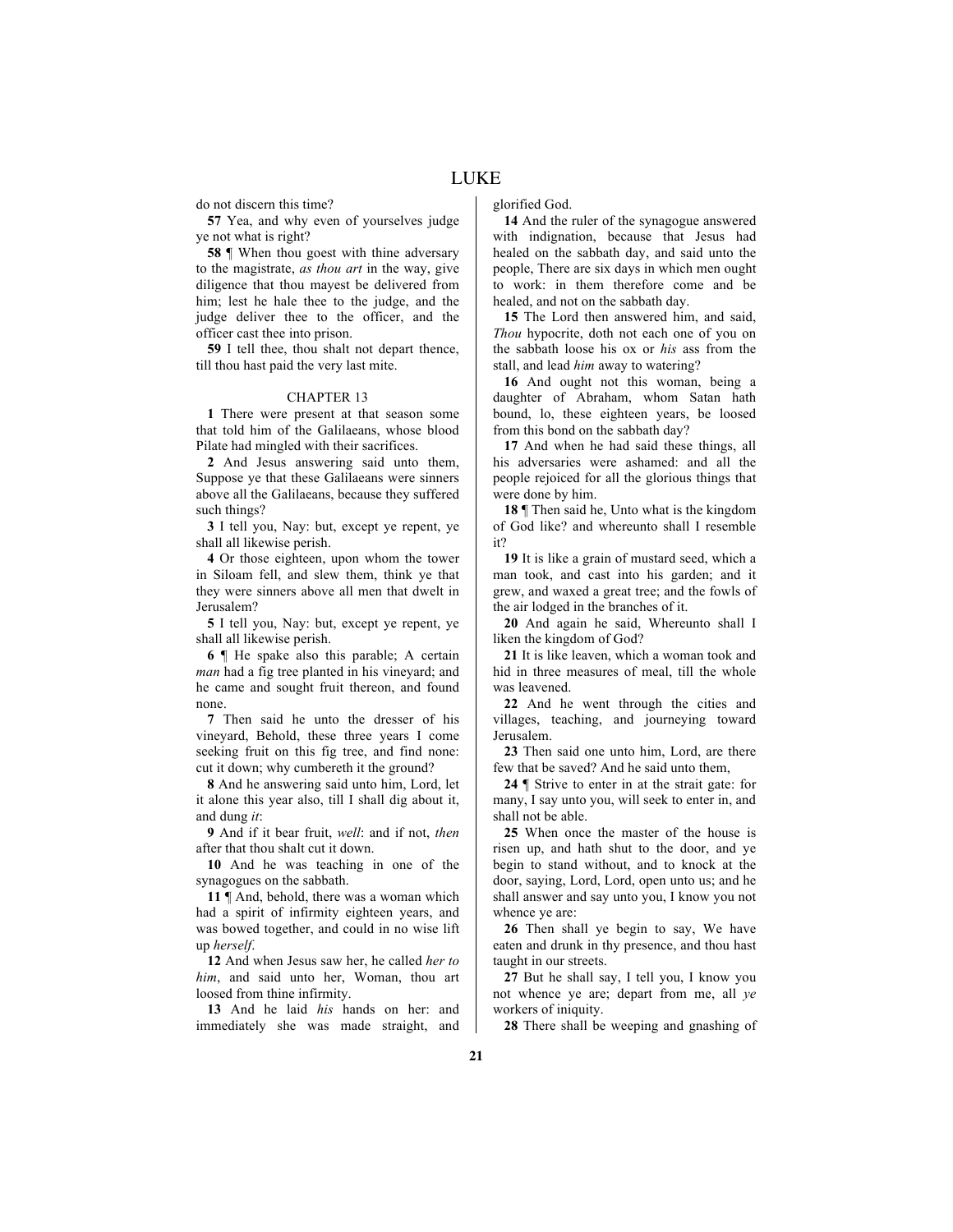teeth, when ye shall see Abraham, and Isaac, and Jacob, and all the prophets, in the kingdom of God, and you *yourselves* thrust out.

**29** And they shall come from the east, and *from* the west, and from the north, and *from* the south, and shall sit down in the kingdom of God.

**30** And, behold, there are last which shall be first, and there are first which shall be last.

**31** ¶ The same day there came certain of the Pharisees, saying unto him, Get thee out, and depart hence: for Herod will kill thee.

**32** And he said unto them, Go ye, and tell that fox, Behold, I cast out devils, and I do cures to day and to morrow, and the third *day* I shall be perfected.

**33** Nevertheless I must walk to day, and to morrow, and the *day* following: for it cannot be that a prophet perish out of Jerusalem.

**34** O Jerusalem, Jerusalem, which killest the prophets, and stonest them that are sent unto thee; how often would I have gathered thy children together, as a hen *doth gather* her brood under *her* wings, and ye would not!

**35** Behold, your house is left unto you desolate: and verily I say unto you, Ye shall not see me, until *the time* come when ye shall say, Blessed *is* he that cometh in the name of the Lord.

## CHAPTER 14

**1** And it came to pass, as he went into the house of one of the chief Pharisees to eat bread on the sabbath day, that they watched him.

**2** And, behold, there was a certain man before him which had the dropsy.

**3** And Jesus answering spake unto the lawyers and Pharisees, saying, Is it lawful to heal on the sabbath day?

**4** And they held their peace. And he took *him*, and healed him, and let him go;

**5** And answered them, saying, Which of you shall have an ass or an ox fallen into a pit, and will not straightway pull him out on the sabbath day?

**6** And they could not answer him again to these things.

**7** ¶ And he put forth a parable to those which were bidden, when he marked how they chose out the chief rooms; saying unto them,

**8** When thou art bidden of any *man* to a wedding, sit not down in the highest room; lest a more honourable man than thou be bidden of him;

**9** And he that bade thee and him come and say to thee, Give this man place; and thou begin with shame to take the lowest room.

**10** But when thou art bidden, go and sit down in the lowest room; that when he that bade thee cometh, he may say unto thee, Friend, go up higher: then shalt thou have worship in the presence of them that sit at meat with thee.

**11** For whosoever exalteth himself shall be abased; and he that humbleth himself shall be exalted.

**12** ¶ Then said he also to him that bade him, When thou makest a dinner or a supper, call not thy friends, nor thy brethren, neither thy kinsmen, nor *thy* rich neighbours; lest they also bid thee again, and a recompence be made thee.

**13** But when thou makest a feast, call the poor, the maimed, the lame, the blind:

**14** And thou shalt be blessed; for they cannot recompense thee: for thou shalt be recompensed at the resurrection of the just.

**15** ¶ And when one of them that sat at meat with him heard these things, he said unto him, Blessed *is* he that shall eat bread in the kingdom of God.

**16** Then said he unto him, A certain man made a great supper, and bade many:

**17** And sent his servant at supper time to say to them that were bidden, Come; for all things are now ready.

**18** And they all with one *consent* began to make excuse. The first said unto him, I have bought a piece of ground, and I must needs go and see it: I pray thee have me excused.

**19** And another said, I have bought five yoke of oxen, and I go to prove them: I pray thee have me excused.

**20** And another said, I have married a wife, and therefore I cannot come.

**21** So that servant came, and shewed his lord these things. Then the master of the house being angry said to his servant, Go out quickly into the streets and lanes of the city, and bring in hither the poor, and the maimed, and the halt, and the blind.

**22** And the servant said, Lord, it is done as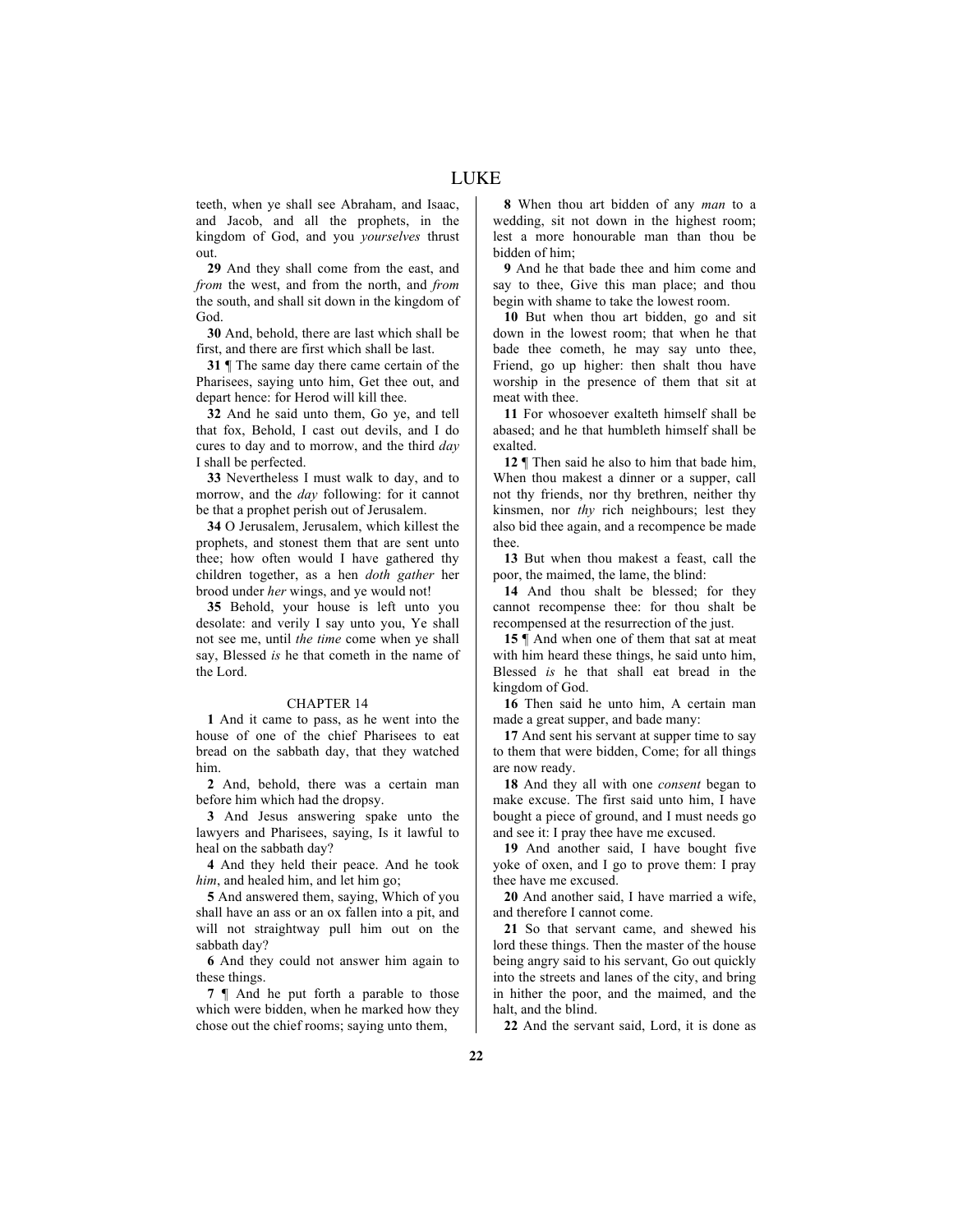thou hast commanded, and yet there is room.

**23** And the lord said unto the servant, Go out into the highways and hedges, and compel *them* to come in, that my house may be filled.

**24** For I say unto you, That none of those men which were bidden shall taste of my supper.

**25** ¶ And there went great multitudes with him: and he turned, and said unto them,

**26** If any *man* come to me, and hate not his father, and mother, and wife, and children, and brethren, and sisters, yea, and his own life also, he cannot be my disciple.

**27** And whosoever doth not bear his cross, and come after me, cannot be my disciple.

**28** For which of you, intending to build a tower, sitteth not down first, and counteth the cost, whether he have *sufficient* to finish *it*?

**29** Lest haply, after he hath laid the foundation, and is not able to finish *it*, all that behold *it* begin to mock him,

**30** Saying, This man began to build, and was not able to finish.

**31** Or what king, going to make war against another king, sitteth not down first, and consulteth whether he be able with ten thousand to meet him that cometh against him with twenty thousand?

**32** Or else, while the other is yet a great way off, he sendeth an ambassage, and desireth conditions of peace.

**33** So likewise, whosoever he be of you that forsaketh not all that he hath, he cannot be my disciple.

**34** ¶ Salt *is* good: but if the salt have lost his savour, wherewith shall it be seasoned?

**35** It is neither fit for the land, nor yet for the dunghill; *but* men cast it out. He that hath ears to hear, let him hear.

# CHAPTER 15

**1** Then drew near unto him all the publicans and sinners for to hear him.

**2** And the Pharisees and scribes murmured, saying, This man receiveth sinners, and eateth with them.

**3** ¶ And he spake this parable unto them, saying,

**4** What man of you, having an hundred sheep, if he lose one of them, doth not leave the ninety and nine in the wilderness, and go after that which is lost, until he find it?

**5** And when he hath found *it*, he layeth *it* on his shoulders, rejoicing.

**6** And when he cometh home, he calleth together *his* friends and neighbours, saying unto them, Rejoice with me; for I have found my sheep which was lost.

**7** I say unto you, that likewise joy shall be in heaven over one sinner that repenteth, more than over ninety and nine just persons, which need no repentance.

**8** ¶ Either what woman having ten pieces of silver, if she lose one piece, doth not light a candle, and sweep the house, and seek diligently till she find *it*?

**9** And when she hath found *it*, she calleth *her* friends and *her* neighbours together, saying, Rejoice with me; for I have found the piece which I had lost.

**10** Likewise, I say unto you, there is joy in the presence of the angels of God over one sinner that repenteth.

**11** ¶ And he said, A certain man had two sons:

**12** And the younger of them said to *his* father, Father, give me the portion of goods that falleth *to me*. And he divided unto them *his* living.

**13** And not many days after the younger son gathered all together, and took his journey into a far country, and there wasted his substance with riotous living.

**14** And when he had spent all, there arose a mighty famine in that land; and he began to be in want.

**15** And he went and joined himself to a citizen of that country; and he sent him into his fields to feed swine.

**16** And he would fain have filled his belly with the husks that the swine did eat: and no man gave unto him.

**17** And when he came to himself, he said, How many hired servants of my father's have bread enough and to spare, and I perish with hunger!

**18** I will arise and go to my father, and will say unto him, Father, I have sinned against heaven, and before thee,

**19** And am no more worthy to be called thy son: make me as one of thy hired servants.

**20** And he arose, and came to his father. But when he was yet a great way off, his father saw him, and had compassion, and ran, and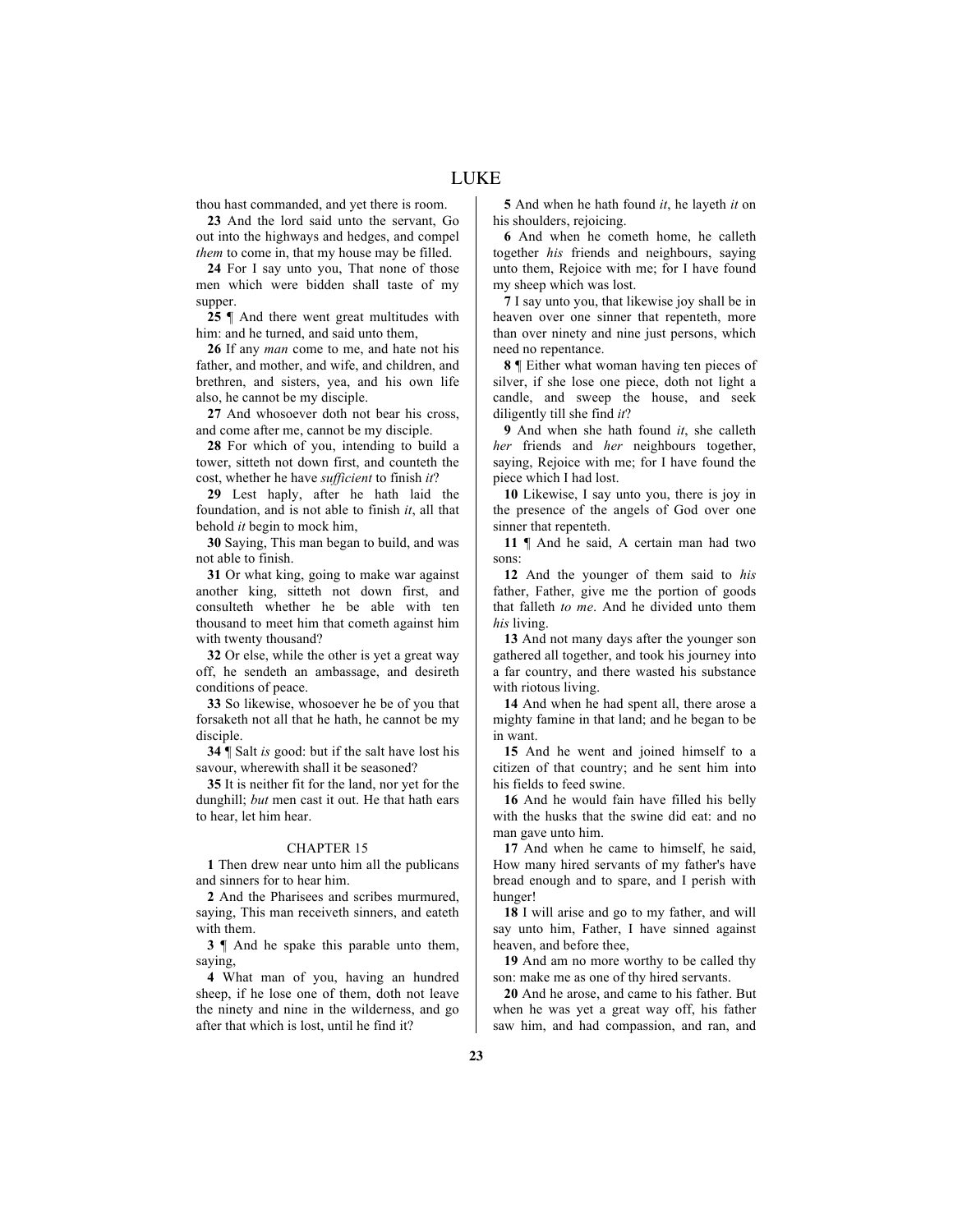fell on his neck, and kissed him.

**21** And the son said unto him, Father, I have sinned against heaven, and in thy sight, and am no more worthy to be called thy son.

**22** But the father said to his servants, Bring forth the best robe, and put *it* on him; and put a ring on his hand, and shoes on *his* feet:

**23** And bring hither the fatted calf, and kill *it*; and let us eat, and be merry:

**24** For this my son was dead, and is alive again; he was lost, and is found. And they began to be merry.

**25** Now his elder son was in the field: and as he came and drew nigh to the house, he heard musick and dancing.

**26** And he called one of the servants, and asked what these things meant.

**27** And he said unto him, Thy brother is come; and thy father hath killed the fatted calf, because he hath received him safe and sound.

**28** And he was angry, and would not go in: therefore came his father out, and intreated him.

**29** And he answering said to *his* father, Lo, these many years do I serve thee, neither transgressed I at any time thy commandment: and yet thou never gavest me a kid, that I might make merry with my friends:

**30** But as soon as this thy son was come, which hath devoured thy living with harlots, thou hast killed for him the fatted calf.

**31** And he said unto him, Son, thou art ever with me, and all that I have is thine.

**32** It was meet that we should make merry, and be glad: for this thy brother was dead, and is alive again; and was lost, and is found.

# CHAPTER 16

**1** And he said also unto his disciples, There was a certain rich man, which had a steward; and the same was accused unto him that he had wasted his goods.

**2** And he called him, and said unto him, How is it that I hear this of thee? give an account of thy stewardship; for thou mayest be no longer steward.

**3** Then the steward said within himself, What shall I do? for my lord taketh away from me the stewardship: I cannot dig; to beg I am ashamed.

**4** I am resolved what to do, that, when I am put out of the stewardship, they may receive me into their houses.

**5** So he called every one of his lord's debtors *unto him*, and said unto the first, How much owest thou unto my lord?

**6** And he said, An hundred measures of oil. And he said unto him, Take thy bill, and sit down quickly, and write fifty.

**7** Then said he to another, And how much owest thou? And he said, An hundred measures of wheat. And he said unto him, Take thy bill, and write fourscore.

**8** And the lord commended the unjust steward, because he had done wisely: for the children of this world are in their generation wiser than the children of light.

**9** And I say unto you, Make to yourselves friends of the mammon of unrighteousness; that, when ye fail, they may receive you into everlasting habitations.

**10** He that is faithful in that which is least is faithful also in much: and he that is unjust in the least is unjust also in much.

**11** If therefore ye have not been faithful in the unrighteous mammon, who will commit to your trust the true *riches*?

**12** And if ye have not been faithful in that which is another man's, who shall give you that which is your own?

**13** ¶ No servant can serve two masters: for either he will hate the one, and love the other; or else he will hold to the one, and despise the other. Ye cannot serve God and mammon.

**14** And the Pharisees also, who were covetous, heard all these things: and they derided him.

**15** And he said unto them, Ye are they which justify yourselves before men; but God knoweth your hearts: for that which is highly esteemed among men is abomination in the sight of God.

**16** The law and the prophets *were* until John: since that time the kingdom of God is preached, and every man presseth into it.

**17** And it is easier for heaven and earth to pass, than one tittle of the law to fail.

**18** Whosoever putteth away his wife, and marrieth another, committeth adultery: and whosoever marrieth her that is put away from *her* husband committeth adultery.

19  $\parallel$  There was a certain rich man, which was clothed in purple and fine linen, and fared sumptuously every day: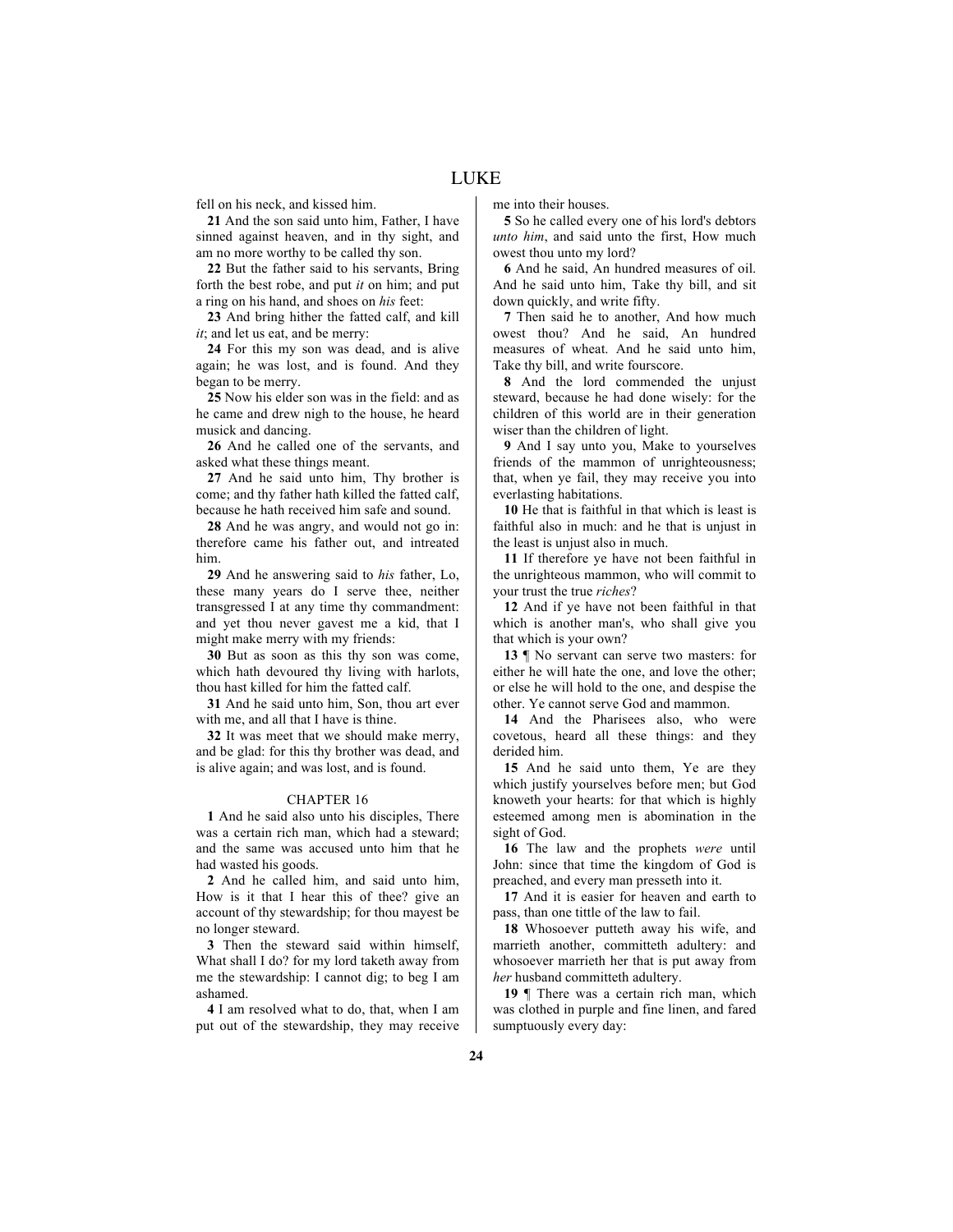**20** And there was a certain beggar named Lazarus, which was laid at his gate, full of sores,

**21** And desiring to be fed with the crumbs which fell from the rich man's table: moreover the dogs came and licked his sores.

**22** And it came to pass, that the beggar died, and was carried by the angels into Abraham's bosom: the rich man also died, and was buried;

**23** And in hell he lift up his eyes, being in torments, and seeth Abraham afar off, and Lazarus in his bosom.

**24** And he cried and said, Father Abraham, have mercy on me, and send Lazarus, that he may dip the tip of his finger in water, and cool my tongue; for I am tormented in this flame.

**25** But Abraham said, Son, remember that thou in thy lifetime receivedst thy good things, and likewise Lazarus evil things: but now he is comforted, and thou art tormented.

**26** And beside all this, between us and you there is a great gulf fixed: so that they which would pass from hence to you cannot; neither can they pass to us, that *would come* from thence.

**27** Then he said, I pray thee therefore, father, that thou wouldest send him to my father's house:

**28** For I have five brethren; that he may testify unto them, lest they also come into this place of torment.

**29** Abraham saith unto him, They have Moses and the prophets; let them hear them.

**30** And he said, Nay, father Abraham: but if one went unto them from the dead, they will repent.

**31** And he said unto him, If they hear not Moses and the prophets, neither will they be persuaded, though one rose from the dead.

# CHAPTER 17

**1** Then said he unto the disciples, It is impossible but that offences will come: but woe *unto him*, through whom they come!

**2** It were better for him that a millstone were hanged about his neck, and he cast into the sea, than that he should offend one of these little ones.

**3** ¶ Take heed to yourselves: If thy brother trespass against thee, rebuke him; and if he repent, forgive him.

**4** And if he trespass against thee seven times in a day, and seven times in a day turn again to thee, saying, I repent; thou shalt forgive him.

**5** And the apostles said unto the Lord, Increase our faith.

**6** And the Lord said, If ye had faith as a grain of mustard seed, ye might say unto this sycamine tree, Be thou plucked up by the root, and be thou planted in the sea; and it should obey you.

**7** But which of you, having a servant plowing or feeding cattle, will say unto him by and by, when he is come from the field, Go and sit down to meat?

**8** And will not rather say unto him, Make ready wherewith I may sup, and gird thyself, and serve me, till I have eaten and drunken; and afterward thou shalt eat and drink?

**9** Doth he thank that servant because he did the things that were commanded him? I trow not.

**10** So likewise ye, when ye shall have done all those things which are commanded you, say, We are unprofitable servants: we have done that which was our duty to do.

**11** ¶ And it came to pass, as he went to Jerusalem, that he passed through the midst of Samaria and Galilee.

**12** And as he entered into a certain village, there met him ten men that were lepers, which stood afar off:

**13** And they lifted up *their* voices, and said, Jesus, Master, have mercy on us.

**14** And when he saw *them*, he said unto them, Go shew yourselves unto the priests. And it came to pass, that, as they went, they were cleansed.

**15** And one of them, when he saw that he was healed, turned back, and with a loud voice glorified God,

**16** And fell down on *his* face at his feet, giving him thanks: and he was a Samaritan.

**17** And Jesus answering said, Were there not ten cleansed? but where *are* the nine?

**18** There are not found that returned to give glory to God, save this stranger.

**19** And he said unto him, Arise, go thy way: thy faith hath made thee whole.

**20** ¶ And when he was demanded of the Pharisees, when the kingdom of God should come, he answered them and said, The kingdom of God cometh not with observation: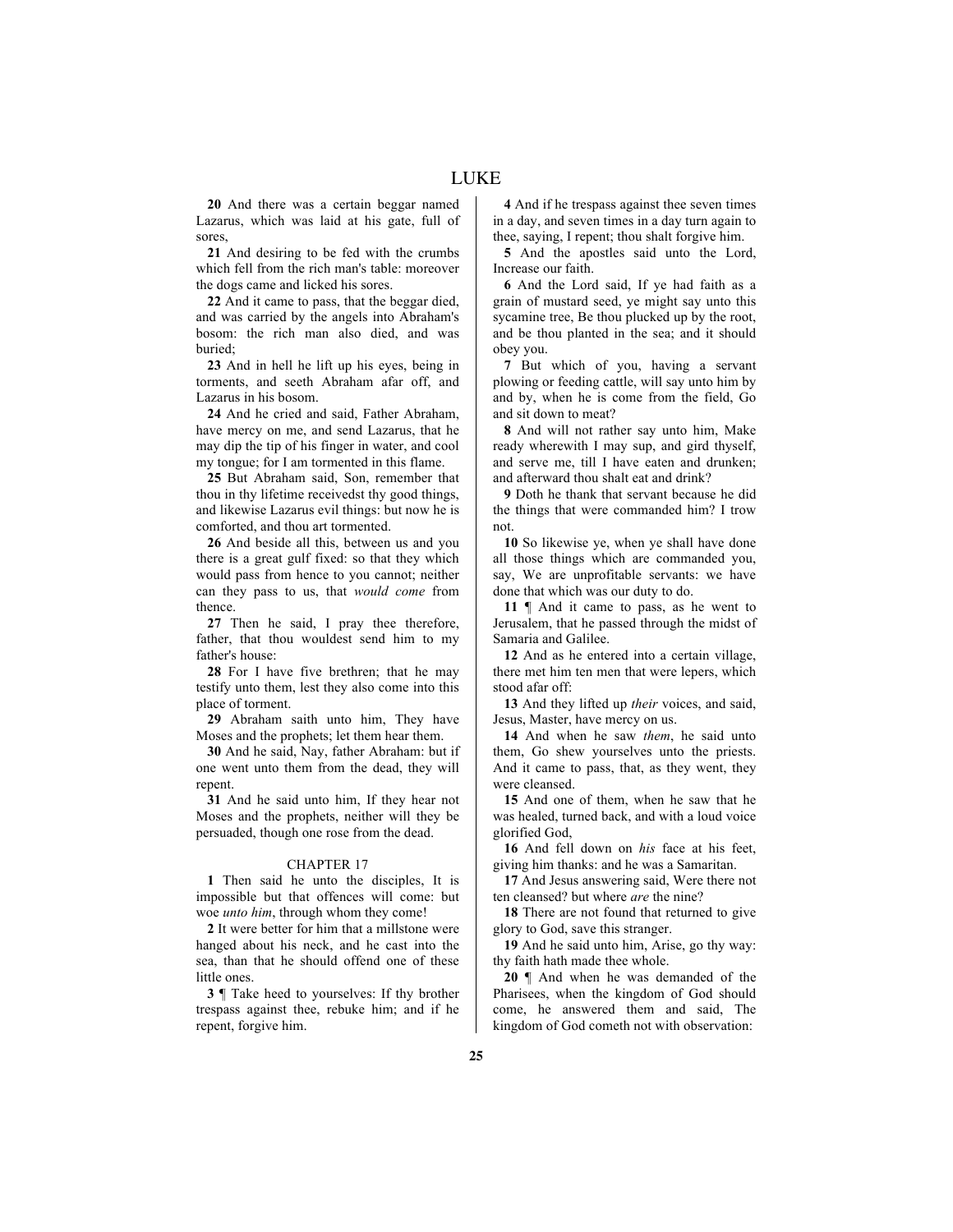**21** Neither shall they say, Lo here! or, lo there! for, behold, the kingdom of God is within you.

**22** And he said unto the disciples, The days will come, when ye shall desire to see one of the days of the Son of man, and ye shall not see *it*.

**23** And they shall say to you, See here; or, see there: go not after *them*, nor follow *them*.

**24** For as the lightning, that lighteneth out of the one *part* under heaven, shineth unto the other *part* under heaven; so shall also the Son of man be in his day.

**25** But first must he suffer many things, and be rejected of this generation.

**26** And as it was in the days of Noe, so shall it be also in the days of the Son of man.

**27** They did eat, they drank, they married wives, they were given in marriage, until the day that Noe entered into the ark, and the flood came, and destroyed them all.

**28** Likewise also as it was in the days of Lot; they did eat, they drank, they bought, they sold, they planted, they builded;

**29** But the same day that Lot went out of Sodom it rained fire and brimstone from heaven, and destroyed *them* all.

**30** Even thus shall it be in the day when the Son of man is revealed.

**31** In that day, he which shall be upon the housetop, and his stuff in the house, let him not come down to take it away: and he that is in the field, let him likewise not return back.

**32** Remember Lot's wife.

**33** Whosoever shall seek to save his life shall lose it; and whosoever shall lose his life shall preserve it.

**34** I tell you, in that night there shall be two *men* in one bed; the one shall be taken, and the other shall be left.

**35** Two *women* shall be grinding together; the one shall be taken, and the other left.

**36** Two *men* shall be in the field; the one shall be taken, and the other left.

**37** And they answered and said unto him, Where, Lord? And he said unto them, Wheresoever the body *is*, thither will the eagles be gathered together.

# CHAPTER 18

**1** And he spake a parable unto them *to this end*, that men ought always to pray, and not to faint;

**2** Saying, There was in a city a judge, which feared not God, neither regarded man:

**3** And there was a widow in that city; and she came unto him, saying, Avenge me of mine adversary.

**4** And he would not for a while: but afterward he said within himself, Though I fear not God, nor regard man;

**5** Yet because this widow troubleth me, I will avenge her, lest by her continual coming she weary me.

**6** And the Lord said, Hear what the unjust judge saith.

**7** And shall not God avenge his own elect, which cry day and night unto him, though he bear long with them?

**8** I tell you that he will avenge them speedily. Nevertheless when the Son of man cometh, shall he find faith on the earth?

**9** And he spake this parable unto certain which trusted in themselves that they were righteous, and despised others:

**10** Two men went up into the temple to pray; the one a Pharisee, and the other a publican.

**11** The Pharisee stood and prayed thus with himself, God, I thank thee, that I am not as other men *are*, extortioners, unjust, adulterers, or even as this publican.

**12** I fast twice in the week, I give tithes of all that I possess.

**13** And the publican, standing afar off, would not lift up so much as *his* eyes unto heaven, but smote upon his breast, saying, God be merciful to me a sinner.

**14** I tell you, this man went down to his house justified *rather* than the other: for every one that exalteth himself shall be abased; and he that humbleth himself shall be exalted.

**15** And they brought unto him also infants, that he would touch them: but when *his* disciples saw *it*, they rebuked them.

**16** But Jesus called them *unto him*, and said, Suffer little children to come unto me, and forbid them not: for of such is the kingdom of God.

**17** Verily I say unto you, Whosoever shall not receive the kingdom of God as a little child shall in no wise enter therein.

**18** And a certain ruler asked him, saying, Good Master, what shall I do to inherit eternal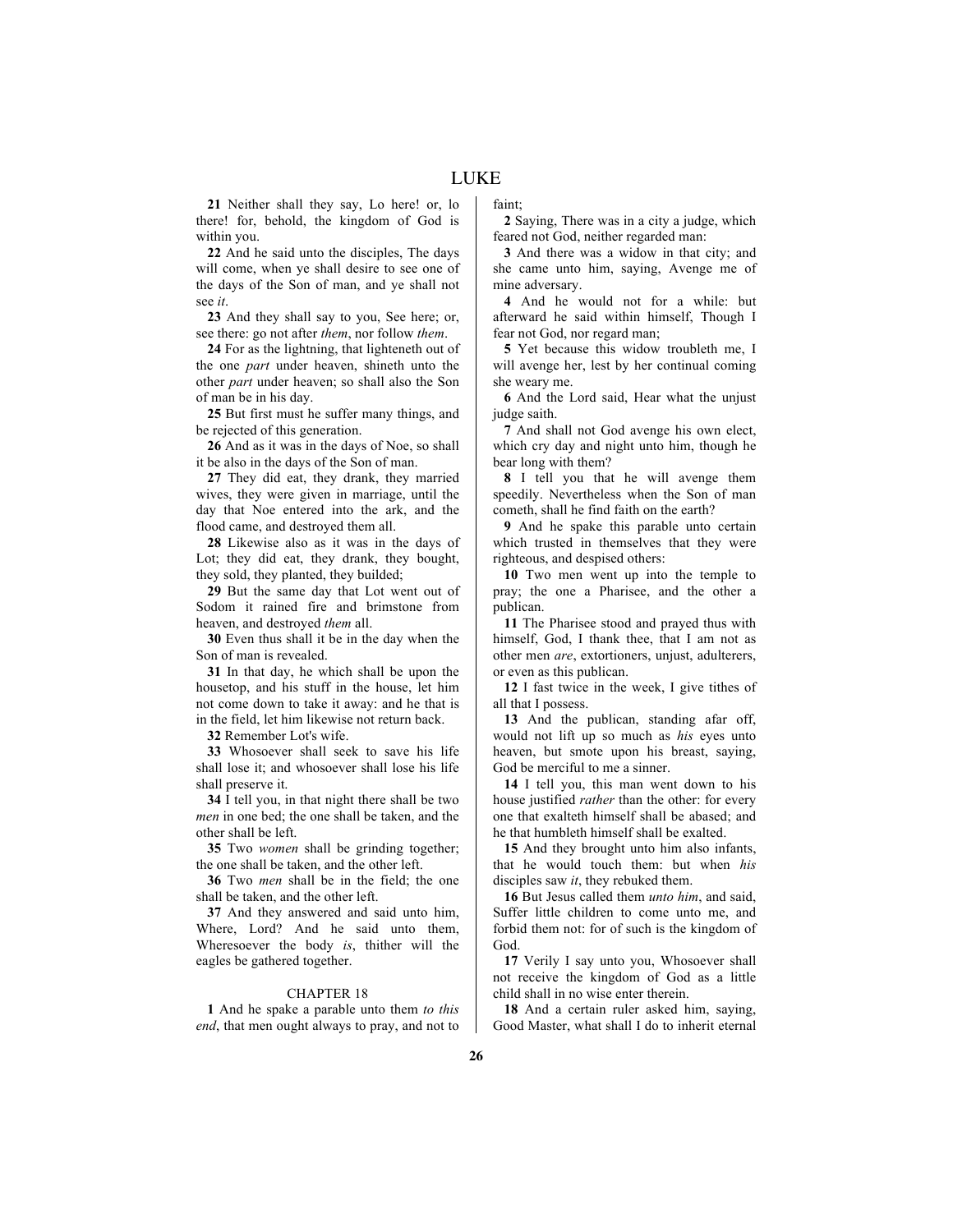life?

**19** And Jesus said unto him, Why callest thou me good? none *is* good, save one, *that is*, God.

**20** Thou knowest the commandments, Do not commit adultery, Do not kill, Do not steal, Do not bear false witness, Honour thy father and thy mother.

**21** And he said, All these have I kept from my youth up.

**22** Now when Jesus heard these things, he said unto him, Yet lackest thou one thing: sell all that thou hast, and distribute unto the poor, and thou shalt have treasure in heaven: and come, follow me.

**23** And when he heard this, he was very sorrowful: for he was very rich.

**24** And when Jesus saw that he was very sorrowful, he said, How hardly shall they that have riches enter into the kingdom of God!

**25** For it is easier for a camel to go through a needle's eye, than for a rich man to enter into the kingdom of God.

**26** And they that heard *it* said, Who then can be saved?

**27** And he said, The things which are impossible with men are possible with God.

**28** Then Peter said, Lo, we have left all, and followed thee.

**29** And he said unto them, Verily I say unto you, There is no man that hath left house, or parents, or brethren, or wife, or children, for the kingdom of God's sake,

**30** Who shall not receive manifold more in this present time, and in the world to come life everlasting.

**31** ¶ Then he took *unto him* the twelve, and said unto them, Behold, we go up to Jerusalem, and all things that are written by the prophets concerning the Son of man shall be accomplished.

**32** For he shall be delivered unto the Gentiles, and shall be mocked, and spitefully entreated, and spitted on:

**33** And they shall scourge *him*, and put him to death: and the third day he shall rise again.

**34** And they understood none of these things: and this saying was hid from them, neither knew they the things which were spoken.

**35** ¶ And it came to pass, that as he was come nigh unto Jericho, a certain blind man sat by the way side begging:

**36** And hearing the multitude pass by, he asked what it meant.

**37** And they told him, that Jesus of Nazareth passeth by.

**38** And he cried, saying, Jesus, *thou* Son of David, have mercy on me.

**39** And they which went before rebuked him, that he should hold his peace: but he cried so much the more, *Thou* Son of David, have mercy on me.

**40** And Jesus stood, and commanded him to be brought unto him: and when he was come near, he asked him,

**41** Saying, What wilt thou that I shall do unto thee? And he said, Lord, that I may receive my sight.

**42** And Jesus said unto him, Receive thy sight: thy faith hath saved thee.

**43** And immediately he received his sight, and followed him, glorifying God: and all the people, when they saw *it*, gave praise unto God.

#### CHAPTER 19

**1** And *Jesus* entered and passed through Jericho.

**2** And, behold, *there was* a man named Zacchaeus, which was the chief among the publicans, and he was rich.

**3** And he sought to see Jesus who he was; and could not for the press, because he was little of stature.

**4** And he ran before, and climbed up into a sycomore tree to see him: for he was to pass that *way*.

**5** And when Jesus came to the place, he looked up, and saw him, and said unto him, Zacchaeus, make haste, and come down; for to day I must abide at thy house.

**6** And he made haste, and came down, and received him joyfully.

**7** And when they saw *it*, they all murmured, saying, That he was gone to be guest with a man that is a sinner.

**8** And Zacchaeus stood, and said unto the Lord; Behold, Lord, the half of my goods I give to the poor; and if I have taken any thing from any man by false accusation, I restore *him* fourfold.

**9** And Jesus said unto him, This day is salvation come to this house, forsomuch as he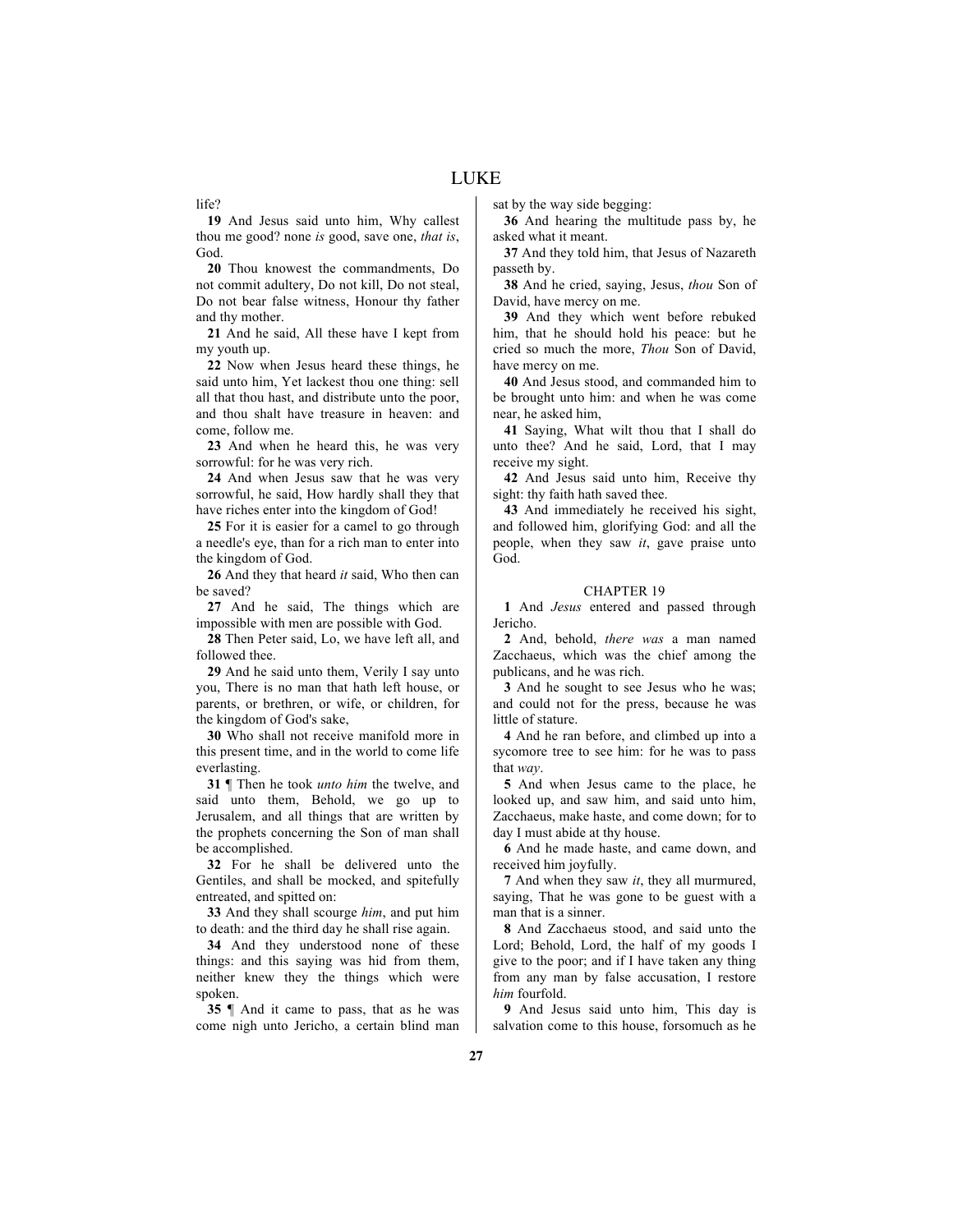also is a son of Abraham.

**10** For the Son of man is come to seek and to save that which was lost.

**11** And as they heard these things, he added and spake a parable, because he was nigh to Jerusalem, and because they thought that the kingdom of God should immediately appear.

**12** He said therefore, A certain nobleman went into a far country to receive for himself a kingdom, and to return.

**13** And he called his ten servants, and delivered them ten pounds, and said unto them, Occupy till I come.

**14** But his citizens hated him, and sent a message after him, saying, We will not have this *man* to reign over us.

**15** And it came to pass, that when he was returned, having received the kingdom, then he commanded these servants to be called unto him, to whom he had given the money, that he might know how much every man had gained by trading.

**16** Then came the first, saying, Lord, thy pound hath gained ten pounds.

**17** And he said unto him, Well, thou good servant: because thou hast been faithful in a very little, have thou authority over ten cities.

**18** And the second came, saying, Lord, thy pound hath gained five pounds.

**19** And he said likewise to him, Be thou also over five cities.

**20** And another came, saying, Lord, behold, *here is* thy pound, which I have kept laid up in a napkin:

**21** For I feared thee, because thou art an austere man: thou takest up that thou layedst not down, and reapest that thou didst not sow.

**22** And he saith unto him, Out of thine own mouth will I judge thee, *thou* wicked servant. Thou knewest that I was an austere man, taking up that I laid not down, and reaping that I did not sow:

**23** Wherefore then gavest not thou my money into the bank, that at my coming I might have required mine own with usury?

**24** And he said unto them that stood by, Take from him the pound, and give *it* to him that hath ten pounds.

**25** (And they said unto him, Lord, he hath ten pounds.)

**26** For I say unto you, That unto every one which hath shall be given; and from him that hath not, even that he hath shall be taken away from him.

**27** But those mine enemies, which would not that I should reign over them, bring hither, and slay *them* before me.

**28** ¶ And when he had thus spoken, he went before, ascending up to Jerusalem.

**29** And it came to pass, when he was come nigh to Bethphage and Bethany, at the mount called *the mount* of Olives, he sent two of his disciples,

**30** Saying, Go ye into the village over against *you*; in the which at your entering ye shall find a colt tied, whereon yet never man sat: loose him, and bring *him hither*.

**31** And if any man ask you, Why do ye loose *him*? thus shall ye say unto him, Because the Lord hath need of him.

**32** And they that were sent went their way, and found even as he had said unto them.

**33** And as they were loosing the colt, the owners thereof said unto them, Why loose ye the colt?

**34** And they said, The Lord hath need of him.

**35** And they brought him to Jesus: and they cast their garments upon the colt, and they set Jesus thereon.

**36** And as he went, they spread their clothes in the way.

**37** And when he was come nigh, even now at the descent of the mount of Olives, the whole multitude of the disciples began to rejoice and praise God with a loud voice for all the mighty works that they had seen;

**38** Saying, Blessed *be* the King that cometh in the name of the Lord: peace in heaven, and glory in the highest.

**39** And some of the Pharisees from among the multitude said unto him, Master, rebuke thy disciples.

**40** And he answered and said unto them, I tell you that, if these should hold their peace, the stones would immediately cry out.

**41** ¶ And when he was come near, he beheld the city, and wept over it,

**42** Saying, If thou hadst known, even thou, at least in this thy day, the things *which belong* unto thy peace! but now they are hid from thine eyes.

**43** For the days shall come upon thee, that thine enemies shall cast a trench about thee,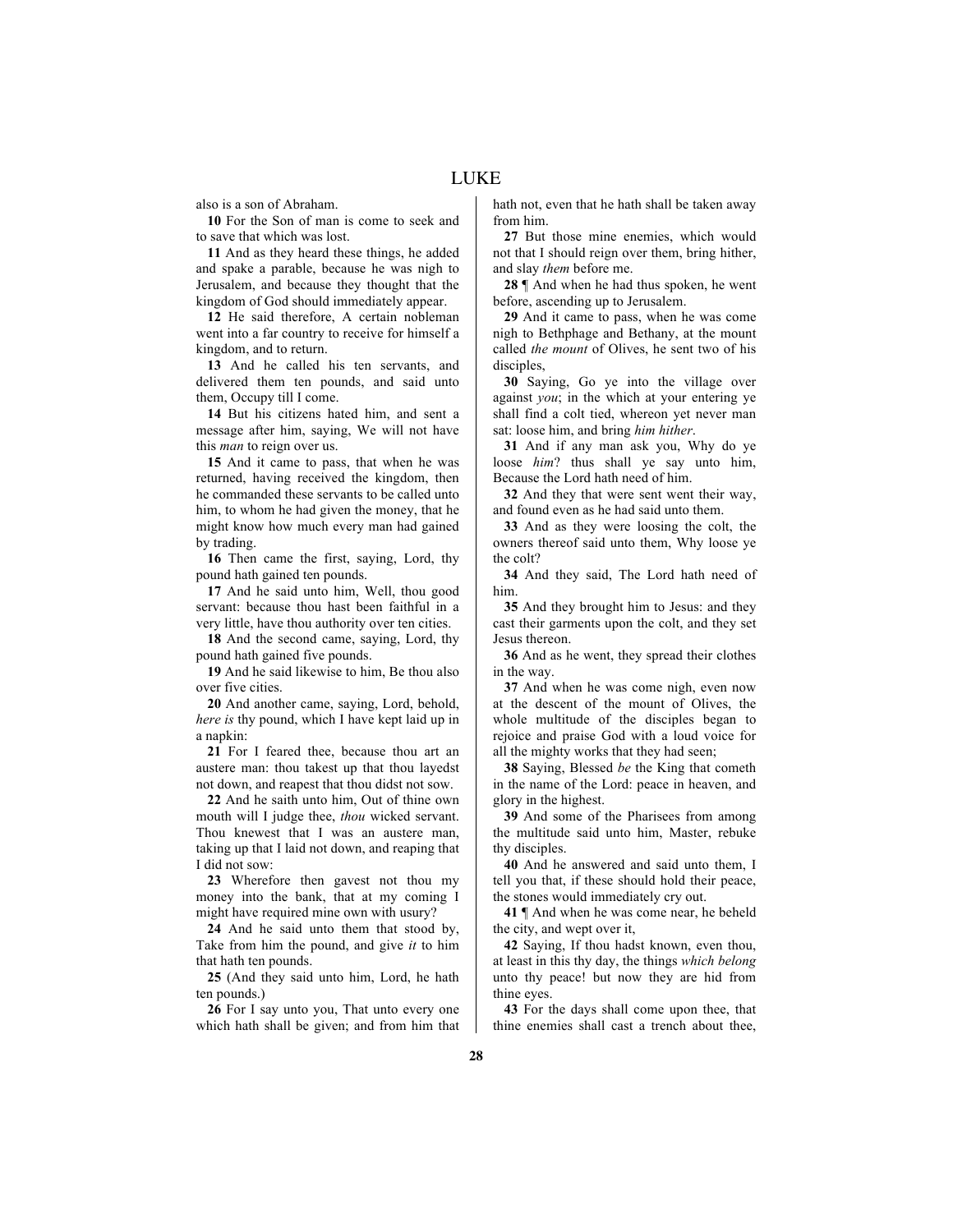and compass thee round, and keep thee in on every side,

**44** And shall lay thee even with the ground, and thy children within thee; and they shall not leave in thee one stone upon another; because thou knewest not the time of thy visitation.

**45** And he went into the temple, and began to cast out them that sold therein, and them that bought;

**46** Saying unto them, It is written, My house is the house of prayer: but ye have made it a den of thieves.

**47** And he taught daily in the temple. But the chief priests and the scribes and the chief of the people sought to destroy him,

**48** And could not find what they might do: for all the people were very attentive to hear him.

# CHAPTER 20

**1** And it came to pass, *that* on one of those days, as he taught the people in the temple, and preached the gospel, the chief priests and the scribes came upon *him* with the elders,

**2** And spake unto him, saying, Tell us, by what authority doest thou these things? or who is he that gave thee this authority?

**3** And he answered and said unto them, I will also ask you one thing; and answer me:

**4** The baptism of John, was it from heaven, or of men?

**5** And they reasoned with themselves, saying, If we shall say, From heaven; he will say, Why then believed ye him not?

**6** But and if we say, Of men; all the people will stone us: for they be persuaded that John was a prophet.

**7** And they answered, that they could not tell whence *it was*.

**8** And Jesus said unto them, Neither tell I you by what authority I do these things.

**9** Then began he to speak to the people this parable; A certain man planted a vineyard, and let it forth to husbandmen, and went into a far country for a long time.

**10** And at the season he sent a servant to the husbandmen, that they should give him of the fruit of the vineyard: but the husbandmen beat him, and sent *him* away empty.

**11** And again he sent another servant: and they beat him also, and entreated *him* shamefully, and sent *him* away empty.

**12** And again he sent a third: and they wounded him also, and cast *him* out.

**13** Then said the lord of the vineyard, What shall I do? I will send my beloved son: it may be they will reverence *him* when they see him.

**14** But when the husbandmen saw him, they reasoned among themselves, saying, This is the heir: come, let us kill him, that the inheritance may be our's.

**15** So they cast him out of the vineyard, and killed *him*. What therefore shall the lord of the vineyard do unto them?

**16** He shall come and destroy these husbandmen, and shall give the vineyard to others. And when they heard *it*, they said, God forbid.

**17** And he beheld them, and said, What is this then that is written, The stone which the builders rejected, the same is become the head of the corner?

**18** Whosoever shall fall upon that stone shall be broken; but on whomsoever it shall fall, it will grind him to powder.

**19** ¶ And the chief priests and the scribes the same hour sought to lay hands on him; and they feared the people: for they perceived that he had spoken this parable against them.

**20** And they watched *him*, and sent forth spies, which should feign themselves just men, that they might take hold of his words, that so they might deliver him unto the power and authority of the governor.

**21** And they asked him, saying, Master, we know that thou sayest and teachest rightly, neither acceptest thou the person *of any*, but teachest the way of God truly:

**22** Is it lawful for us to give tribute unto Caesar, or no?

**23** But he perceived their craftiness, and said unto them, Why tempt ye me?

**24** Shew me a penny. Whose image and superscription hath it? They answered and said, Caesar's.

**25** And he said unto them, Render therefore unto Caesar the things which be Caesar's, and unto God the things which be God's.

**26** And they could not take hold of his words before the people: and they marvelled at his answer, and held their peace.

**27** ¶ Then came to *him* certain of the Sadducees, which deny that there is any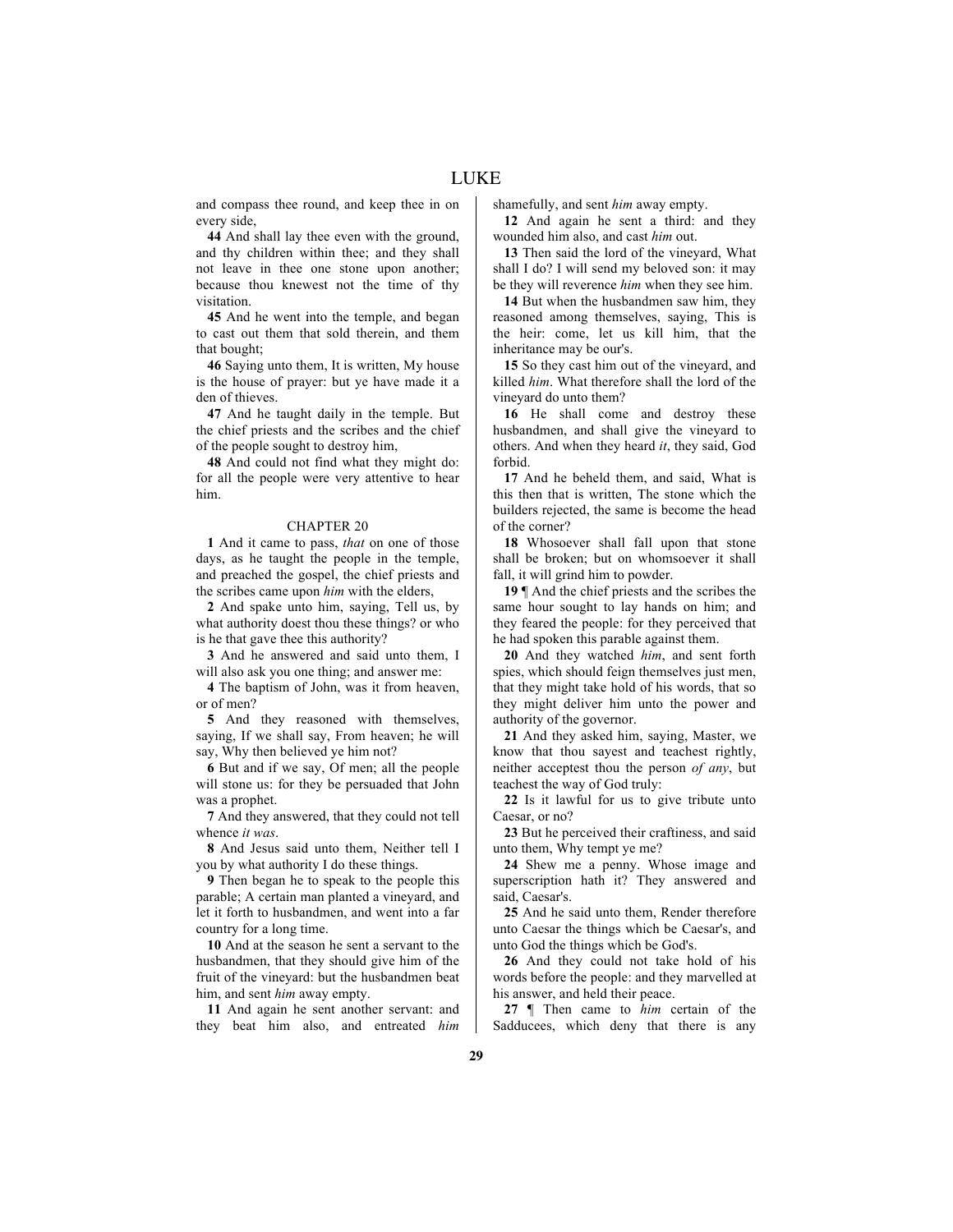resurrection; and they asked him,

**28** Saying, Master, Moses wrote unto us, If any man's brother die, having a wife, and he die without children, that his brother should take his wife, and raise up seed unto his brother.

**29** There were therefore seven brethren: and the first took a wife, and died without children.

**30** And the second took her to wife, and he died childless.

**31** And the third took her; and in like manner the seven also: and they left no children, and died.

**32** Last of all the woman died also.

**33** Therefore in the resurrection whose wife of them is she? for seven had her to wife.

**34** And Jesus answering said unto them, The children of this world marry, and are given in marriage:

**35** But they which shall be accounted worthy to obtain that world, and the resurrection from the dead, neither marry, nor are given in marriage:

**36** Neither can they die any more: for they are equal unto the angels; and are the children of God, being the children of the resurrection.

**37** Now that the dead are raised, even Moses shewed at the bush, when he calleth the Lord the God of Abraham, and the God of Isaac, and the God of Jacob.

**38** For he is not a God of the dead, but of the living: for all live unto him.

**39** ¶ Then certain of the scribes answering said, Master, thou hast well said.

**40** And after that they durst not ask him any *question at all*.

**41** And he said unto them, How say they that Christ is David's son?

**42** And David himself saith in the book of Psalms, The LORD said unto my Lord, Sit thou on my right hand,

**43** Till I make thine enemies thy footstool.

**44** David therefore calleth him Lord, how is he then his son?

**45** ¶ Then in the audience of all the people he said unto his disciples,

**46** Beware of the scribes, which desire to walk in long robes, and love greetings in the markets, and the highest seats in the synagogues, and the chief rooms at feasts;

**47** Which devour widows' houses, and for a

shew make long prayers: the same shall receive greater damnation.

#### CHAPTER 21

**1** And he looked up, and saw the rich men casting their gifts into the treasury.

**2** And he saw also a certain poor widow casting in thither two mites.

**3** And he said, Of a truth I say unto you, that this poor widow hath cast in more than they all:

**4** For all these have of their abundance cast in unto the offerings of God: but she of her penury hath cast in all the living that she had.

**5** ¶ And as some spake of the temple, how it was adorned with goodly stones and gifts, he said,

**6** *As for* these things which ye behold, the days will come, in the which there shall not be left one stone upon another, that shall not be thrown down.

**7** And they asked him, saying, Master, but when shall these things be? and what sign *will there be* when these things shall come to pass?

**8** And he said, Take heed that ye be not deceived: for many shall come in my name, saying, I am *Christ*; and the time draweth near: go ye not therefore after them.

**9** But when ye shall hear of wars and commotions, be not terrified: for these things must first come to pass; but the end *is* not by and by.

**10** Then said he unto them, Nation shall rise against nation, and kingdom against kingdom:

**11** And great earthquakes shall be in divers places, and famines, and pestilences; and fearful sights and great signs shall there be from heaven.

**12** But before all these, they shall lay their hands on you, and persecute *you*, delivering *you* up to the synagogues, and into prisons, being brought before kings and rulers for my name's sake.

**13** And it shall turn to you for a testimony.

**14** Settle *it* therefore in your hearts, not to meditate before what ye shall answer:

**15** For I will give you a mouth and wisdom, which all your adversaries shall not be able to gainsay nor resist.

**16** And ye shall be betrayed both by parents, and brethren, and kinsfolks, and friends; and *some* of you shall they cause to be put to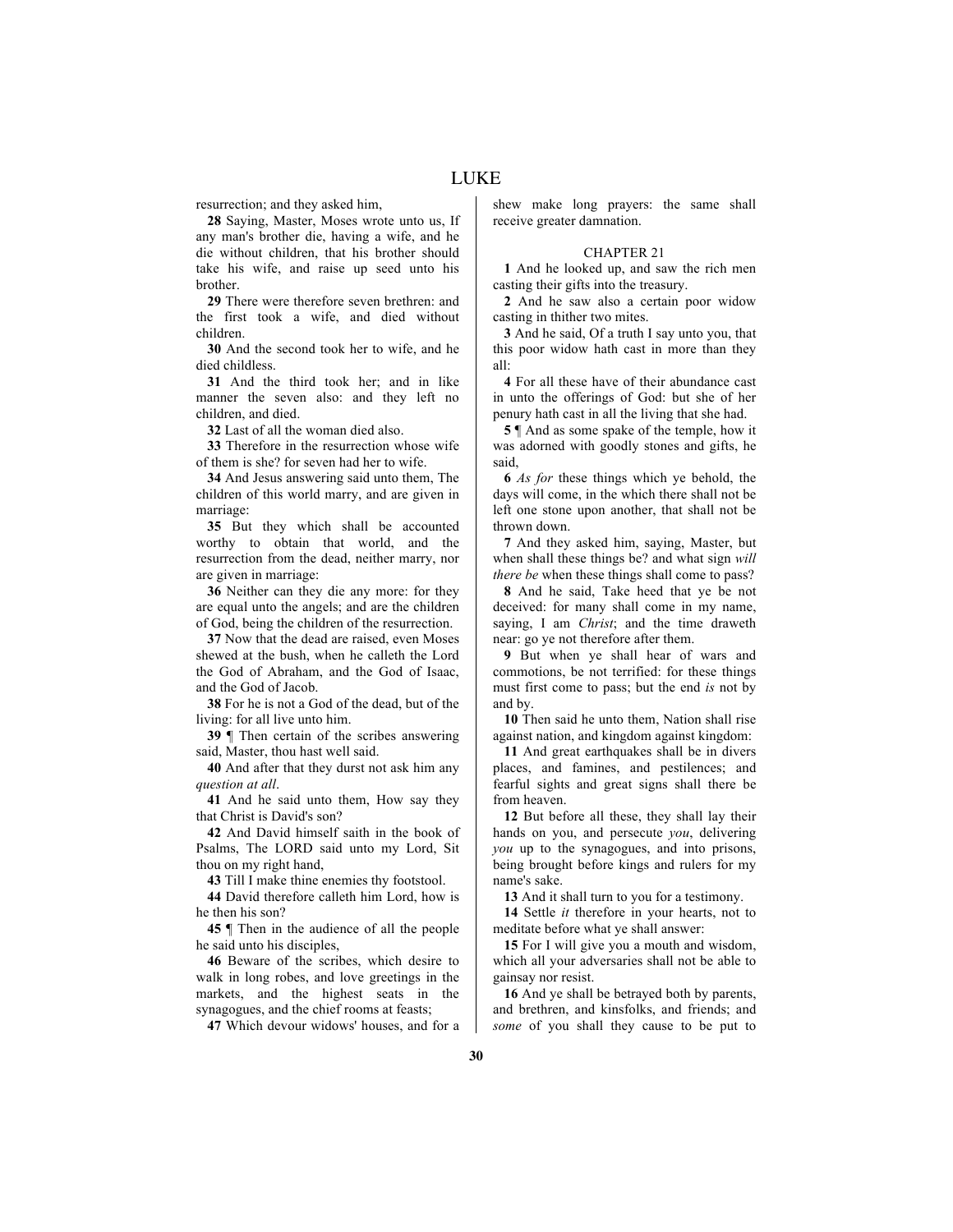death.

**17** And ye shall be hated of all *men* for my name's sake.

**18** But there shall not an hair of your head perish.

**19** In your patience possess ye your souls.

**20** And when ye shall see Jerusalem compassed with armies, then know that the desolation thereof is nigh.

**21** Then let them which are in Judaea flee to the mountains; and let them which are in the midst of it depart out; and let not them that are in the countries enter thereinto.

**22** For these be the days of vengeance, that all things which are written may be fulfilled.

**23** But woe unto them that are with child, and to them that give suck, in those days! for there shall be great distress in the land, and wrath upon this people.

**24** And they shall fall by the edge of the sword, and shall be led away captive into all nations: and Jerusalem shall be trodden down of the Gentiles, until the times of the Gentiles be fulfilled.

**25** ¶ And there shall be signs in the sun, and in the moon, and in the stars; and upon the earth distress of nations, with perplexity; the sea and the waves roaring;

**26** Men's hearts failing them for fear, and for looking after those things which are coming on the earth: for the powers of heaven shall be shaken.

**27** And then shall they see the Son of man coming in a cloud with power and great glory.

**28** And when these things begin to come to pass, then look up, and lift up your heads; for your redemption draweth nigh.

**29** And he spake to them a parable; Behold the fig tree, and all the trees;

**30** When they now shoot forth, ye see and know of your own selves that summer is now nigh at hand.

**31** So likewise ye, when ye see these things come to pass, know ye that the kingdom of God is nigh at hand.

**32** Verily I say unto you, This generation shall not pass away, till all be fulfilled.

**33** Heaven and earth shall pass away: but my words shall not pass away.

**34** ¶ And take heed to yourselves, lest at any time your hearts be overcharged with surfeiting, and drunkenness, and cares of this life, and *so* that day come upon you unawares. **35** For as a snare shall it come on all them

that dwell on the face of the whole earth. **36** Watch ye therefore, and pray always, that

ye may be accounted worthy to escape all these things that shall come to pass, and to stand before the Son of man.

**37** And in the day time he was teaching in the temple; and at night he went out, and abode in the mount that is called *the mount* of **Olives** 

**38** And all the people came early in the morning to him in the temple, for to hear him.

# CHAPTER 22

**1** Now the feast of unleavened bread drew nigh, which is called the Passover.

**2** And the chief priests and scribes sought how they might kill him; for they feared the people.

**3** ¶ Then entered Satan into Judas surnamed Iscariot, being of the number of the twelve.

**4** And he went his way, and communed with the chief priests and captains, how he might betray him unto them.

**5** And they were glad, and covenanted to give him money.

**6** And he promised, and sought opportunity to betray him unto them in the absence of the multitude.

**7** ¶ Then came the day of unleavened bread, when the passover must be killed.

**8** And he sent Peter and John, saying, Go and prepare us the passover, that we may eat.

**9** And they said unto him, Where wilt thou that we prepare?

**10** And he said unto them, Behold, when ye are entered into the city, there shall a man meet you, bearing a pitcher of water; follow him into the house where he entereth in.

**11** And ye shall say unto the goodman of the house, The Master saith unto thee, Where is the guestchamber, where I shall eat the passover with my disciples?

**12** And he shall shew you a large upper room furnished: there make ready.

**13** And they went, and found as he had said unto them: and they made ready the passover.

**14** And when the hour was come, he sat down, and the twelve apostles with him.

**15** And he said unto them, With desire I have desired to eat this passover with you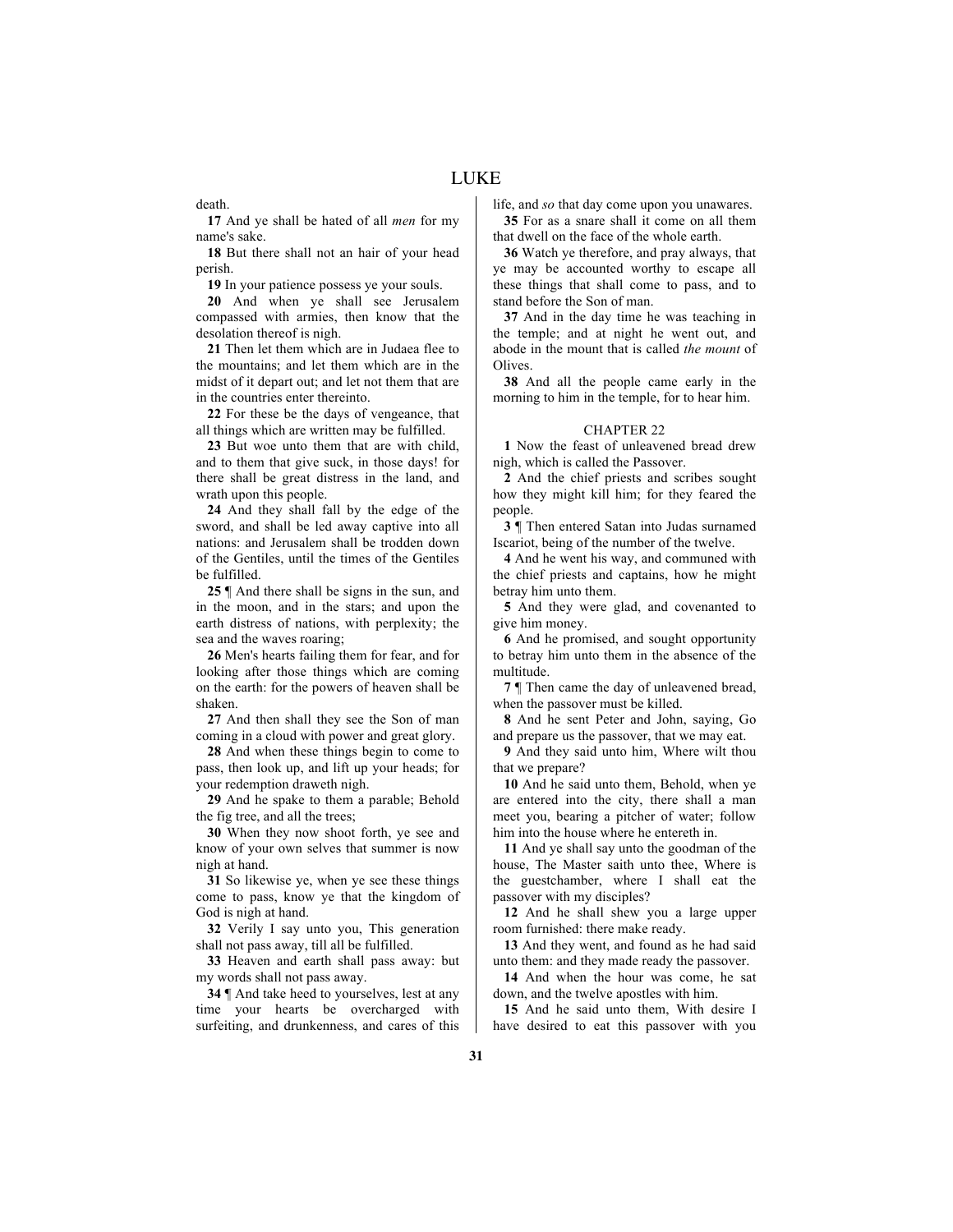before I suffer:

**16** For I say unto you, I will not any more eat thereof, until it be fulfilled in the kingdom of God.

**17** And he took the cup, and gave thanks, and said, Take this, and divide *it* among yourselves:

**18** For I say unto you, I will not drink of the fruit of the vine, until the kingdom of God shall come.

**19** ¶ And he took bread, and gave thanks, and brake *it*, and gave unto them, saying, This is my body which is given for you: this do in remembrance of me.

**20** Likewise also the cup after supper, saying, This cup *is* the new testament in my blood, which is shed for you.

**21** ¶ But, behold, the hand of him that betrayeth me *is* with me on the table.

**22** And truly the Son of man goeth, as it was determined: but woe unto that man by whom he is betrayed!

**23** And they began to enquire among themselves, which of them it was that should do this thing.

**24** ¶ And there was also a strife among them, which of them should be accounted the greatest.

**25** And he said unto them, The kings of the Gentiles exercise lordship over them; and they that exercise authority upon them are called benefactors.

**26** But ye *shall* not *be* so: but he that is greatest among you, let him be as the younger; and he that is chief, as he that doth serve.

**27** For whether *is* greater, he that sitteth at meat, or he that serveth? *is* not he that sitteth at meat? but I am among you as he that serveth.

**28** Ye are they which have continued with me in my temptations.

**29** And I appoint unto you a kingdom, as my Father hath appointed unto me;

**30** That ye may eat and drink at my table in my kingdom, and sit on thrones judging the twelve tribes of Israel.

**31** ¶ And the Lord said, Simon, Simon, behold, Satan hath desired *to have* you, that he may sift *you* as wheat:

**32** But I have prayed for thee, that thy faith fail not: and when thou art converted, strengthen thy brethren.

**33** And he said unto him, Lord, I am ready to go with thee, both into prison, and to death.

**34** And he said, I tell thee, Peter, the cock shall not crow this day, before that thou shalt thrice deny that thou knowest me.

**35** And he said unto them, When I sent you without purse, and scrip, and shoes, lacked ye any thing? And they said, Nothing.

**36** Then said he unto them, But now, he that hath a purse, let him take *it*, and likewise *his* scrip: and he that hath no sword, let him sell his garment, and buy one.

**37** For I say unto you, that this that is written must yet be accomplished in me, And he was reckoned among the transgressors: for the things concerning me have an end.

**38** And they said, Lord, behold, here *are* two swords. And he said unto them, It is enough.

**39** ¶ And he came out, and went, as he was wont, to the mount of Olives; and his disciples also followed him.

**40** And when he was at the place, he said unto them, Pray that ye enter not into temptation.

**41** And he was withdrawn from them about a stone's cast, and kneeled down, and prayed,

**42** Saying, Father, if thou be willing, remove this cup from me: nevertheless not my will, but thine, be done.

**43** And there appeared an angel unto him from heaven, strengthening him.

**44** And being in an agony he prayed more earnestly: and his sweat was as it were great drops of blood falling down to the ground.

**45** And when he rose up from prayer, and was come to his disciples, he found them sleeping for sorrow,

**46** And said unto them, Why sleep ye? rise and pray, lest ye enter into temptation.

**47** ¶ And while he yet spake, behold a multitude, and he that was called Judas, one of the twelve, went before them, and drew near unto Jesus to kiss him.

**48** But Jesus said unto him, Judas, betrayest thou the Son of man with a kiss?

**49** When they which were about him saw what would follow, they said unto him, Lord, shall we smite with the sword?

**50** ¶ And one of them smote the servant of the high priest, and cut off his right ear.

**51** And Jesus answered and said, Suffer ye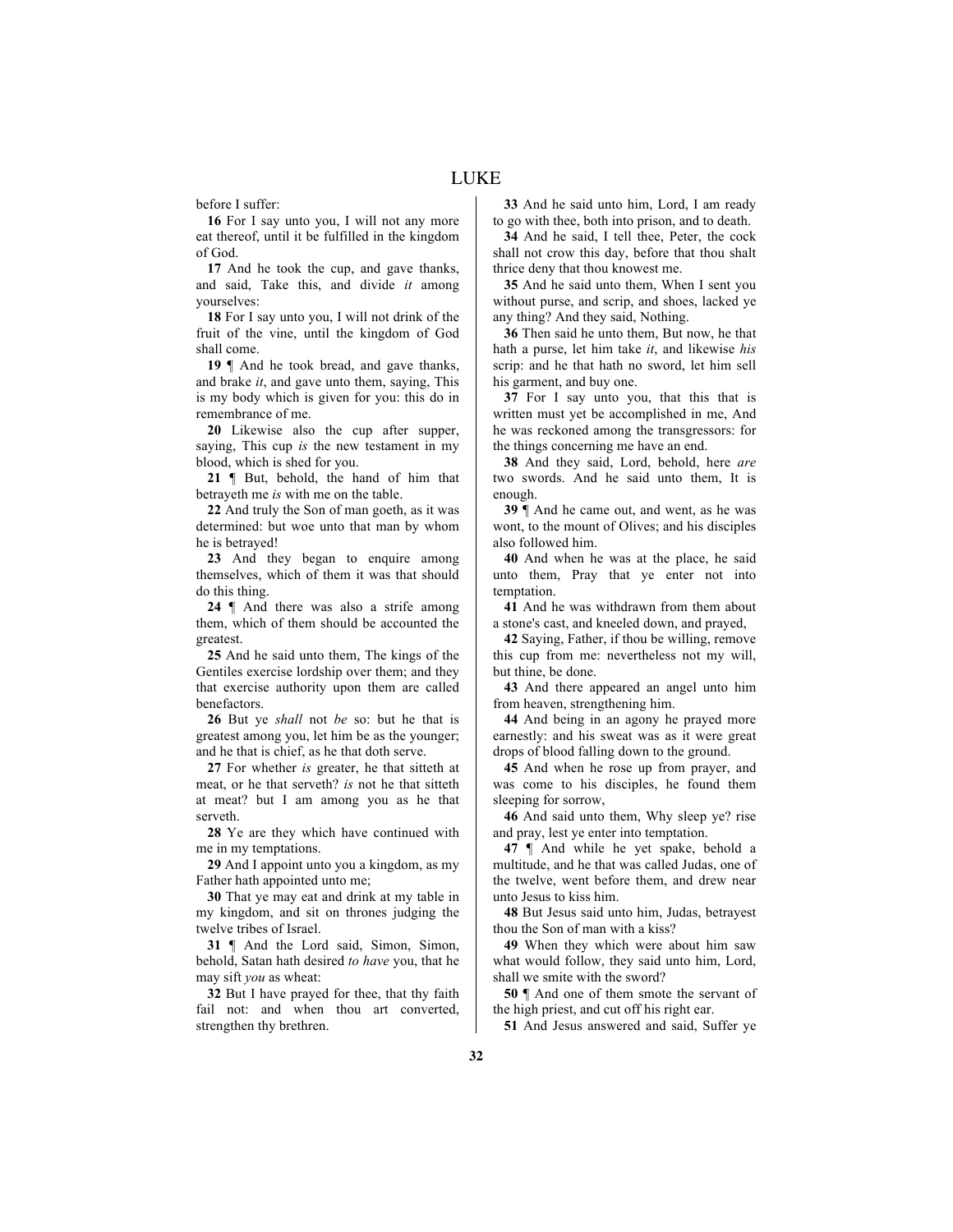thus far. And he touched his ear, and healed him.

**52** Then Jesus said unto the chief priests, and captains of the temple, and the elders, which were come to him, Be ye come out, as against a thief, with swords and staves?

**53** When I was daily with you in the temple, ye stretched forth no hands against me: but this is your hour, and the power of darkness.

**54** ¶ Then took they him, and led *him*, and brought him into the high priest's house. And Peter followed afar off.

**55** And when they had kindled a fire in the midst of the hall, and were set down together, Peter sat down among them.

**56** But a certain maid beheld him as he sat by the fire, and earnestly looked upon him, and said, This man was also with him.

**57** And he denied him, saying, Woman, I know him not.

**58** And after a little while another saw him, and said, Thou art also of them. And Peter said, Man, I am not.

**59** And about the space of one hour after another confidently affirmed, saying, Of a truth this *fellow* also was with him: for he is a Galilaean.

**60** And Peter said, Man, I know not what thou sayest. And immediately, while he yet spake, the cock crew.

**61** And the Lord turned, and looked upon Peter. And Peter remembered the word of the Lord, how he had said unto him, Before the cock crow, thou shalt deny me thrice.

**62** And Peter went out, and wept bitterly.

**63** ¶ And the men that held Jesus mocked him, and smote *him*.

**64** And when they had blindfolded him, they struck him on the face, and asked him, saying, Prophesy, who is it that smote thee?

**65** And many other things blasphemously spake they against him.

**66** ¶ And as soon as it was day, the elders of the people and the chief priests and the scribes came together, and led him into their council, saying,

**67** Art thou the Christ? tell us. And he said unto them, If I tell you, ye will not believe:

**68** And if I also ask *you*, ye will not answer me, nor let *me* go.

**69** Hereafter shall the Son of man sit on the right hand of the power of God.

**70** Then said they all, Art thou then the Son of God? And he said unto them, Ye say that I am.

**71** And they said, What need we any further witness? for we ourselves have heard of his own mouth.

# CHAPTER 23

**1** And the whole multitude of them arose, and led him unto Pilate.

**2** And they began to accuse him, saying, We found this *fellow* perverting the nation, and forbidding to give tribute to Caesar, saying that he himself is Christ a King.

**3** And Pilate asked him, saying, Art thou the King of the Jews? And he answered him and said, Thou sayest *it*.

**4** Then said Pilate to the chief priests and *to* the people, I find no fault in this man.

**5** And they were the more fierce, saying, He stirreth up the people, teaching throughout all Jewry, beginning from Galilee to this place.

**6** When Pilate heard of Galilee, he asked whether the man were a Galilaean.

**7** And as soon as he knew that he belonged unto Herod's jurisdiction, he sent him to Herod, who himself also was at Jerusalem at that time.

**8** ¶ And when Herod saw Jesus, he was exceeding glad: for he was desirous to see him of a long *season*, because he had heard many things of him; and he hoped to have seen some miracle done by him.

**9** Then he questioned with him in many words; but he answered him nothing.

**10** And the chief priests and scribes stood and vehemently accused him.

**11** And Herod with his men of war set him at nought, and mocked *him*, and arrayed him in a gorgeous robe, and sent him again to Pilate.

**12** ¶ And the same day Pilate and Herod were made friends together: for before they were at enmity between themselves.

**13** ¶ And Pilate, when he had called together the chief priests and the rulers and the people,

**14** Said unto them, Ye have brought this man unto me, as one that perverteth the people: and, behold, I, having examined *him* before you, have found no fault in this man touching those things whereof ye accuse him:

**15** No, nor yet Herod: for I sent you to him;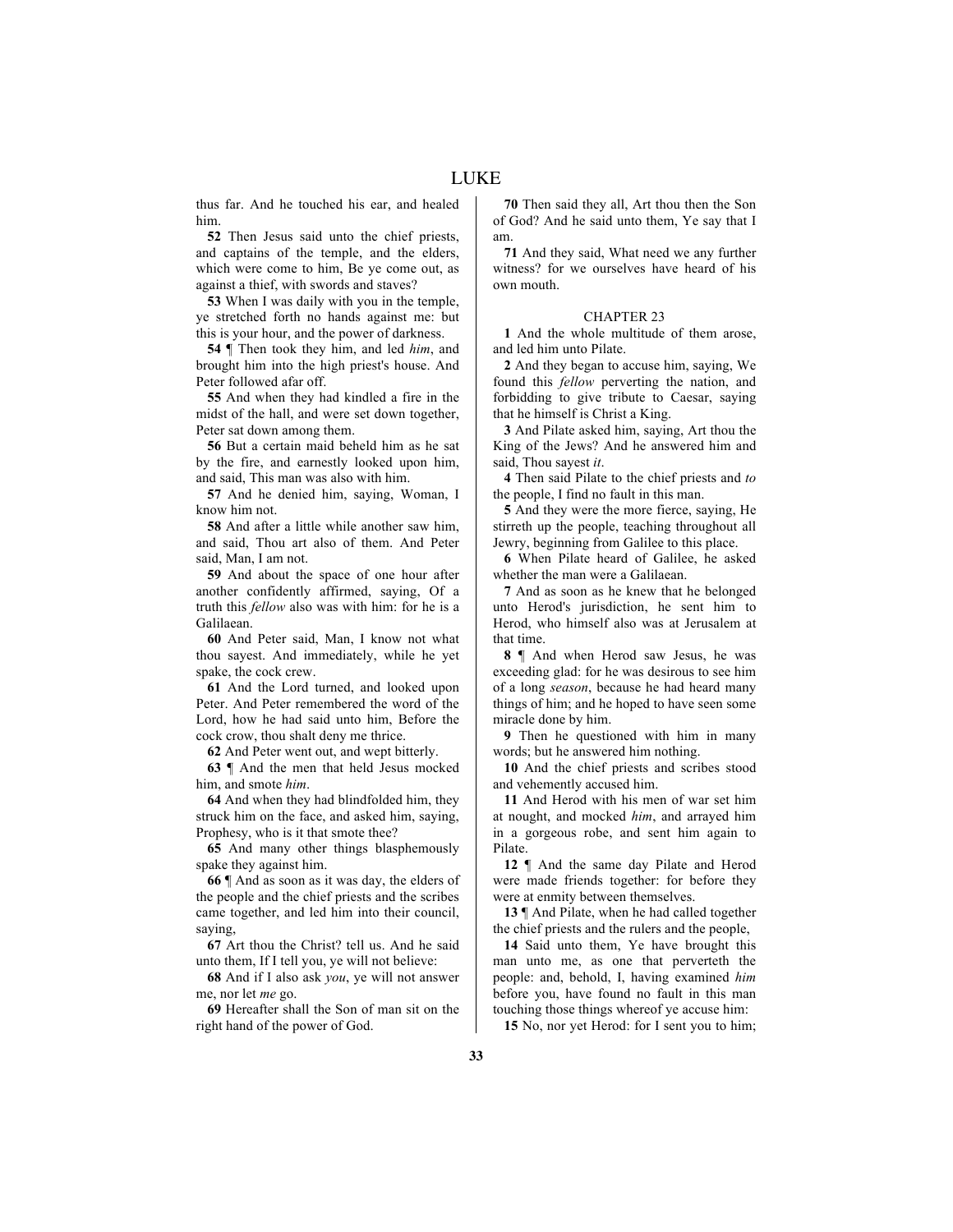and, lo, nothing worthy of death is done unto him.

**16** I will therefore chastise him, and release *him*.

**17** (For of necessity he must release one unto them at the feast.)

**18** And they cried out all at once, saying, Away with this *man*, and release unto us Barabbas:

**19** (Who for a certain sedition made in the city, and for murder, was cast into prison.)

**20** Pilate therefore, willing to release Jesus, spake again to them.

**21** But they cried, saying, Crucify *him*, crucify him.

**22** And he said unto them the third time, Why, what evil hath he done? I have found no cause of death in him: I will therefore chastise him, and let *him* go.

**23** And they were instant with loud voices, requiring that he might be crucified. And the voices of them and of the chief priests prevailed.

**24** And Pilate gave sentence that it should be as they required.

**25** And he released unto them him that for sedition and murder was cast into prison, whom they had desired; but he delivered Jesus to their will.

**26** And as they led him away, they laid hold upon one Simon, a Cyrenian, coming out of the country, and on him they laid the cross, that he might bear *it* after Jesus.

**27** ¶ And there followed him a great company of people, and of women, which also bewailed and lamented him.

**28** But Jesus turning unto them said, Daughters of Jerusalem, weep not for me, but weep for yourselves, and for your children.

**29** For, behold, the days are coming, in the which they shall say, Blessed *are* the barren, and the wombs that never bare, and the paps which never gave suck.

**30** Then shall they begin to say to the mountains, Fall on us; and to the hills, Cover us.

**31** For if they do these things in a green tree, what shall be done in the dry?

**32** And there were also two other, malefactors, led with him to be put to death.

**33** And when they were come to the place, which is called Calvary, there they crucified him, and the malefactors, one on the right hand, and the other on the left.

**34** ¶ Then said Jesus, Father, forgive them; for they know not what they do. And they parted his raiment, and cast lots.

**35** And the people stood beholding. And the rulers also with them derided *him*, saying, He saved others; let him save himself, if he be Christ, the chosen of God.

**36** And the soldiers also mocked him, coming to him, and offering him vinegar,

**37** And saying, If thou be the king of the Jews, save thyself.

**38** And a superscription also was written over him in letters of Greek, and Latin, and Hebrew, THIS IS THE KING OF THE JEWS.

**39** ¶ And one of the malefactors which were hanged railed on him, saying, If thou be Christ, save thyself and us.

**40** But the other answering rebuked him, saying, Dost not thou fear God, seeing thou art in the same condemnation?

**41** And we indeed justly; for we receive the due reward of our deeds: but this man hath done nothing amiss.

**42** And he said unto Jesus, Lord, remember me when thou comest into thy kingdom.

**43** And Jesus said unto him, Verily I say unto thee, To day shalt thou be with me in paradise.

**44** And it was about the sixth hour, and there was a darkness over all the earth until the ninth hour.

**45** And the sun was darkened, and the veil of the temple was rent in the midst.

**46** ¶ And when Jesus had cried with a loud voice, he said, Father, into thy hands I commend my spirit: and having said thus, he gave up the ghost.

**47** Now when the centurion saw what was done, he glorified God, saying, Certainly this was a righteous man.

**48** And all the people that came together to that sight, beholding the things which were done, smote their breasts, and returned.

**49** And all his acquaintance, and the women that followed him from Galilee, stood afar off, beholding these things.

**50** ¶ And, behold, *there was* a man named Joseph, a counsellor; *and he was* a good man, and a just:

**51** (The same had not consented to the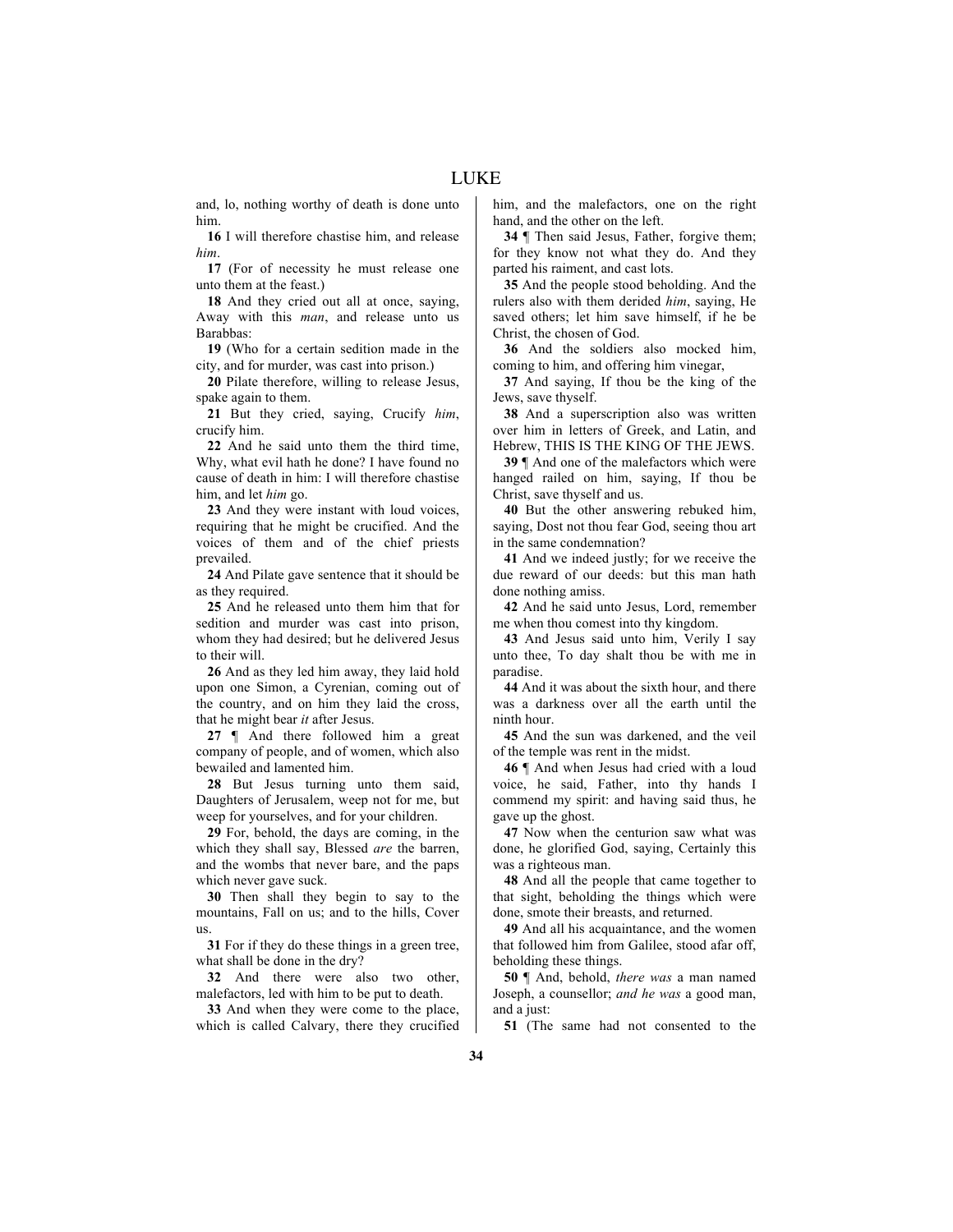counsel and deed of them;) *he was* of Arimathaea, a city of the Jews: who also himself waited for the kingdom of God.

**52** This *man* went unto Pilate, and begged the body of Jesus.

**53** And he took it down, and wrapped it in linen, and laid it in a sepulchre that was hewn in stone, wherein never man before was laid.

**54** And that day was the preparation, and the sabbath drew on.

**55** And the women also, which came with him from Galilee, followed after, and beheld the sepulchre, and how his body was laid.

**56** And they returned, and prepared spices and ointments; and rested the sabbath day according to the commandment.

# CHAPTER 24

**1** Now upon the first *day* of the week, very early in the morning, they came unto the sepulchre, bringing the spices which they had prepared, and certain *others* with them.

**2** And they found the stone rolled away from the sepulchre.

**3** And they entered in, and found not the body of the Lord Jesus.

**4** And it came to pass, as they were much perplexed thereabout, behold, two men stood by them in shining garments:

**5** And as they were afraid, and bowed down *their* faces to the earth, they said unto them, Why seek ye the living among the dead?

**6** He is not here, but is risen: remember how he spake unto you when he was yet in Galilee,

**7** Saying, The Son of man must be delivered into the hands of sinful men, and be crucified, and the third day rise again.

**8** And they remembered his words,

**9** And returned from the sepulchre, and told all these things unto the eleven, and to all the rest.

**10** It was Mary Magdalene, and Joanna, and Mary *the mother* of James, and other *women that were* with them, which told these things unto the apostles.

**11** And their words seemed to them as idle tales, and they believed them not.

**12** Then arose Peter, and ran unto the sepulchre; and stooping down, he beheld the linen clothes laid by themselves, and departed, wondering in himself at that which was come to pass.

**13** ¶ And, behold, two of them went that same day to a village called Emmaus, which was from Jerusalem *about* threescore furlongs.

**14** And they talked together of all these things which had happened.

**15** And it came to pass, that, while they communed *together* and reasoned, Jesus himself drew near, and went with them.

**16** But their eyes were holden that they should not know him.

**17** And he said unto them, What manner of communications *are* these that ye have one to another, as ye walk, and are sad?

**18** And the one of them, whose name was Cleopas, answering said unto him, Art thou only a stranger in Jerusalem, and hast not known the things which are come to pass there in these days?

**19** And he said unto them, What things? And they said unto him, Concerning Jesus of Nazareth, which was a prophet mighty in deed and word before God and all the people:

**20** And how the chief priests and our rulers delivered him to be condemned to death, and have crucified him.

**21** But we trusted that it had been he which should have redeemed Israel: and beside all this, to day is the third day since these things were done.

**22** Yea, and certain women also of our company made us astonished, which were early at the sepulchre;

**23** And when they found not his body, they came, saying, that they had also seen a vision of angels, which said that he was alive.

**24** And certain of them which were with us went to the sepulchre, and found *it* even so as the women had said: but him they saw not.

**25** Then he said unto them, O fools, and slow of heart to believe all that the prophets have spoken:

**26** Ought not Christ to have suffered these things, and to enter into his glory?

**27** And beginning at Moses and all the prophets, he expounded unto them in all the scriptures the things concerning himself.

**28** And they drew nigh unto the village, whither they went: and he made as though he would have gone further.

**29** But they constrained him, saying, Abide with us: for it is toward evening, and the day is far spent. And he went in to tarry with them.